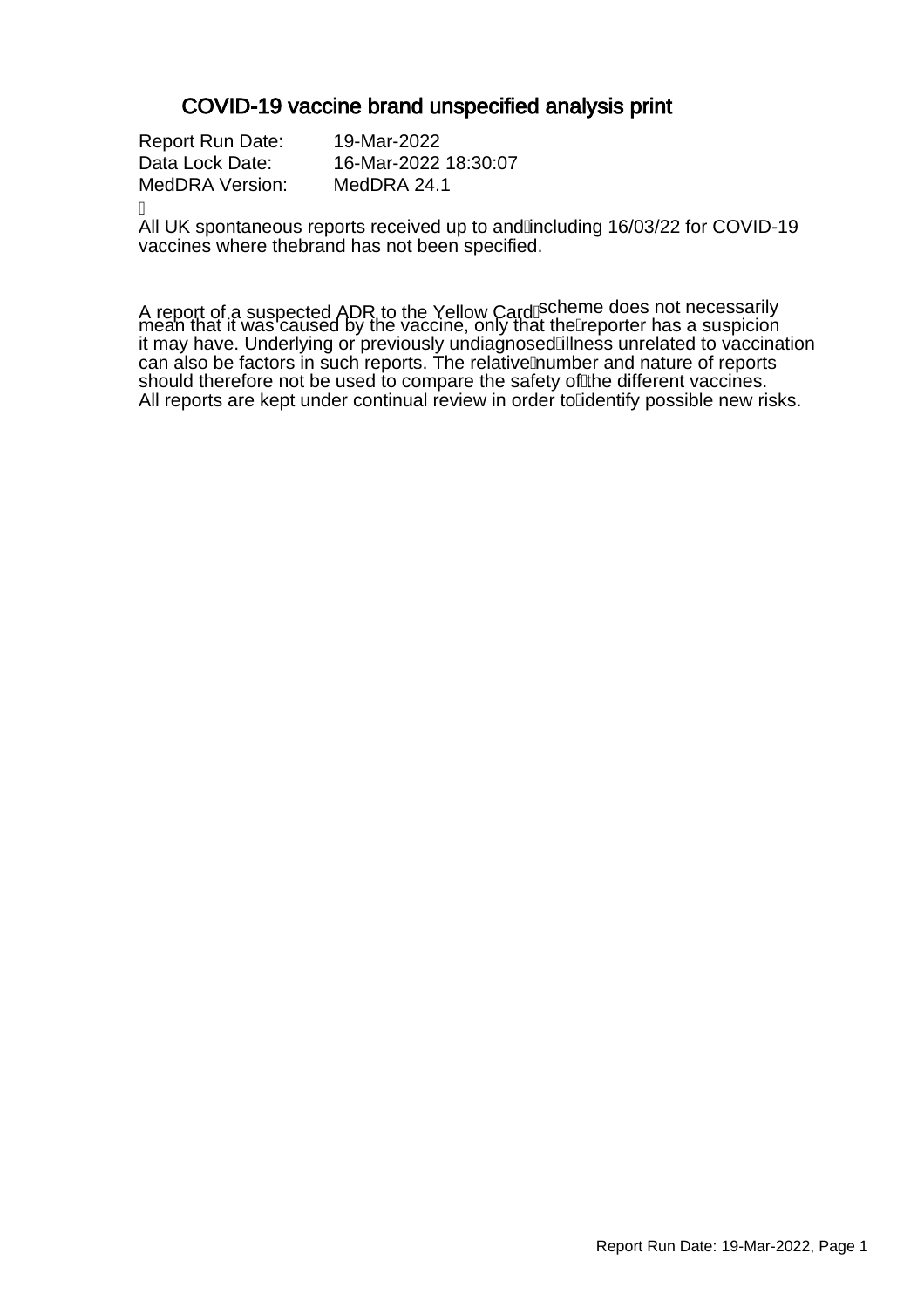### Name: COVID-19 vaccine brand unspecified analysis print

| <b>Reaction Name</b>                       | <b>Total</b> | <b>Fatal</b>   |
|--------------------------------------------|--------------|----------------|
| <b>Blood disorders</b>                     |              |                |
| Anaemia deficiencies                       |              |                |
| Iron deficiency anaemia                    | 1            | $\overline{0}$ |
| <b>Anaemias NEC</b>                        |              |                |
| Anaemia                                    | 3            | $\mathbf 0$    |
| Coagulopathies                             |              |                |
| Disseminated intravascular coagulation     | 1            | $\mathbf 0$    |
| <b>Eosinophilic disorders</b>              |              |                |
| Eosinophilia                               |              | $\mathbf 0$    |
| Haematological disorders                   |              |                |
| <b>Blood disorder</b>                      |              |                |
| Leukocytoses NEC                           |              |                |
| Hyperleukocytosis                          | 1            | $\overline{0}$ |
| Lymphatic system disorders NEC             |              |                |
| Lymph node pain                            | 4            | $\mathbf 0$    |
| Lymphadenitis                              |              | $\mathbf 0$    |
| Lymphadenopathy                            | 32           | $\overline{0}$ |
| Marrow depression and hypoplastic anaemias |              |                |
| Aplastic anaemia                           |              | $\overline{0}$ |
| Myelosuppression                           |              | 0              |
| Neutropenias                               |              |                |
| Neutropenia                                |              | 0              |
| <b>Platelet disorders NEC</b>              |              |                |
| Platelet disorder                          |              | 0              |
| Thrombocytopenias                          |              |                |
| Immune thrombocytopenia                    | 5            | 3              |
| Thrombocytopenia                           | 9            | $\overline{0}$ |
| White blood cell abnormal findings NEC     |              |                |
| White blood cell disorder                  |              | $\mathbf 0$    |
| <b>Blood disorders SOC TOTAL</b>           | 64           | 4              |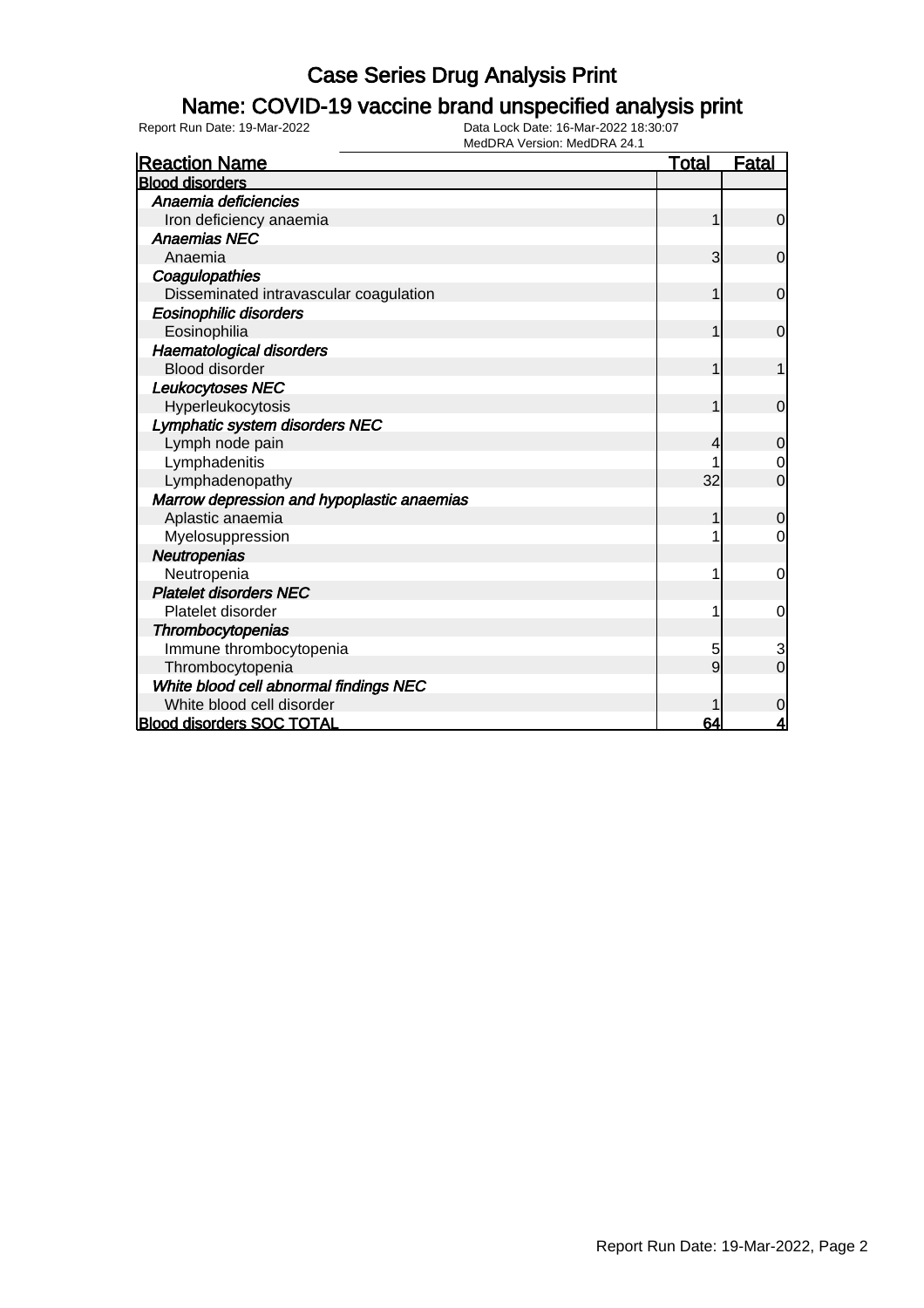### Name: COVID-19 vaccine brand unspecified analysis print

| <b>Reaction Name</b>                       | <u>Total</u>   | <b>Fatal</b>   |
|--------------------------------------------|----------------|----------------|
| Cardiac disorders                          |                |                |
| <b>Cardiac conduction disorders</b>        |                |                |
| Atrioventricular block                     | 1              | $\mathbf 0$    |
| Bundle branch block                        |                | 0              |
| <b>Cardiac disorders NEC</b>               |                |                |
| Cardiac disorder                           | 1              | $\mathbf 0$    |
| Cardiac signs and symptoms NEC             |                |                |
| Cardiac discomfort                         | 2              | 0              |
| Palpitations                               | 41             | $\overline{0}$ |
| <b>Heart failures NEC</b>                  |                |                |
| Cardiac failure                            | 1              | $\mathbf 0$    |
| Ischaemic coronary artery disorders        |                |                |
| Acute myocardial infarction                | 1              | $\mathbf 0$    |
| Angina pectoris                            | 6              | $\mathbf 0$    |
| Myocardial infarction                      | 8              | $\frac{2}{2}$  |
| Myocardial ischaemia                       | $\overline{c}$ |                |
| <b>Myocardial disorders NEC</b>            |                |                |
| Left ventricular dilatation                | 1              | $\mathbf 0$    |
| Left ventricular dysfunction               |                | $\mathbf 0$    |
| Myocardial injury                          | 1              | 0              |
| Noninfectious myocarditis                  |                |                |
| Immune-mediated myocarditis                | 1              | 0              |
| Myocarditis                                | $\overline{2}$ | $\overline{0}$ |
| Noninfectious pericarditis                 |                |                |
| Pericarditis                               | 5              | $\mathbf 0$    |
| <b>Pericardial disorders NEC</b>           |                |                |
| Pericardial effusion                       | 1              | $\mathbf 0$    |
| Rate and rhythm disorders NEC              |                |                |
| Bradycardia                                |                | $\mathbf 0$    |
| Cardiac flutter                            | 3              | $\mathbf 0$    |
| Postural orthostatic tachycardia syndrome  |                | $\overline{0}$ |
| Tachycardia                                | 11             | $\mathbf 0$    |
| Supraventricular arrhythmias               |                |                |
| <b>Atrial fibrillation</b>                 | 5              | $\mathbf 0$    |
| Atrial tachycardia                         |                | $\mathbf 0$    |
| Supraventricular tachycardia               |                | 0              |
| Ventricular arrhythmias and cardiac arrest |                |                |
| Cardiac arrest                             | 3              |                |
| <b>Cardiac disorders SOC TOTAL</b>         | 102            | 5              |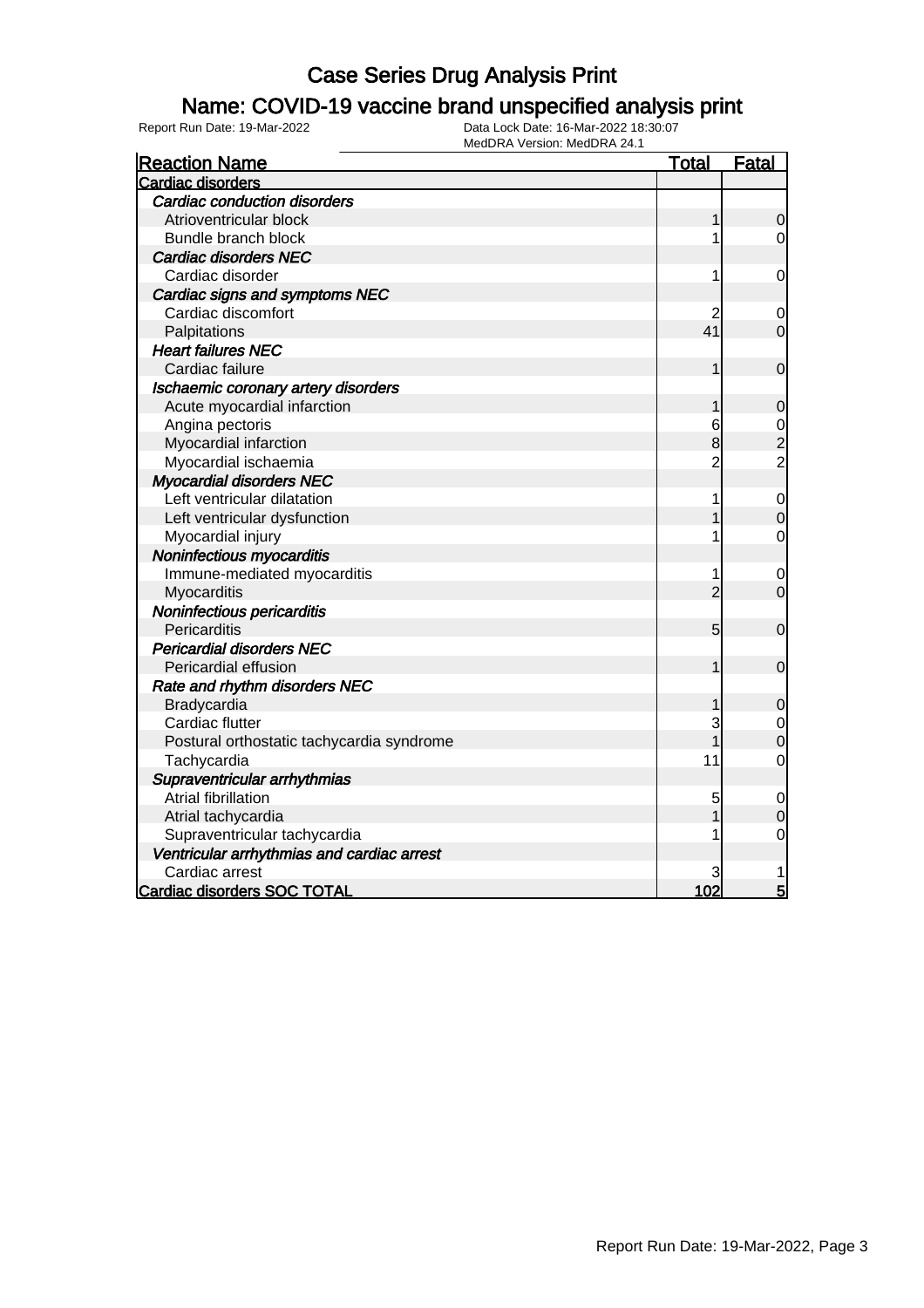#### Name: COVID-19 vaccine brand unspecified analysis print

| <b>Reaction Name</b>                  | Total | Fatal |
|---------------------------------------|-------|-------|
| <b>Congenital disorders</b>           |       |       |
| Cardiac disorders congenital NEC      |       |       |
| Heart disease congenital              |       |       |
| <b>Congenital disorders SOC TOTAL</b> |       | വ     |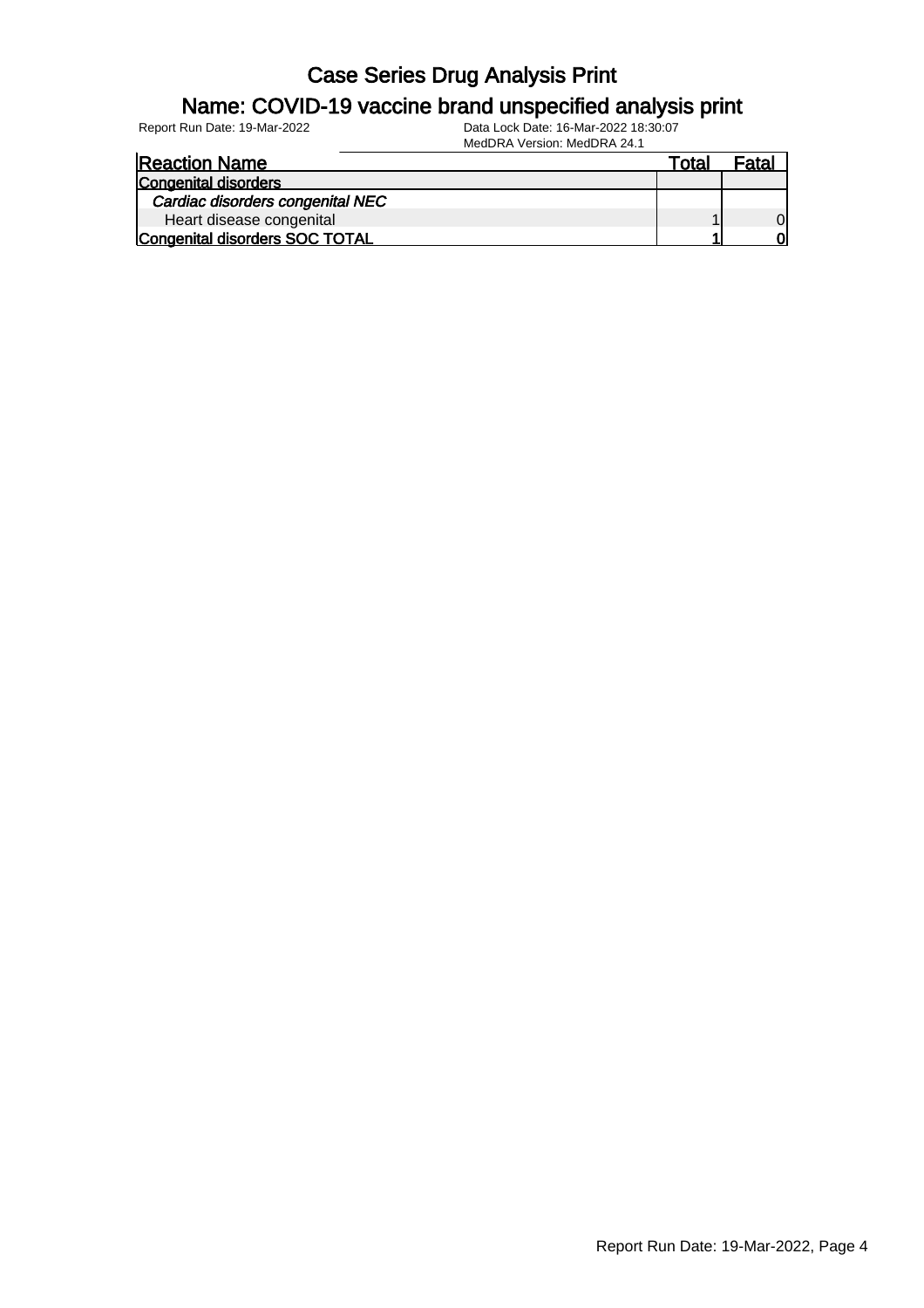### Name: COVID-19 vaccine brand unspecified analysis print

| <b>Reaction Name</b>                          | <b>Total</b> | <b>Fatal</b>   |
|-----------------------------------------------|--------------|----------------|
| Ear disorders                                 |              |                |
| <b>Ear disorders NEC</b>                      |              |                |
| Ear discomfort                                |              | 0              |
| Ear disorder                                  |              | $\mathbf 0$    |
| Ear pain                                      |              | $\mathbf 0$    |
| Ear swelling                                  |              | 0              |
| Eustachian tube disorders                     |              |                |
| Eustachian tube disorder                      |              | $\overline{0}$ |
| Eustachian tube dysfunction                   |              | $\mathbf 0$    |
| <b>External ear disorders NEC</b>             |              |                |
| Excessive cerumen production                  | 2            | $\mathbf 0$    |
| <b>Hearing losses</b>                         |              |                |
| Deafness                                      | 5            | $\mathbf 0$    |
| Deafness unilateral                           |              | $\overline{0}$ |
| Hypoacusis                                    |              | $\mathbf 0$    |
| Hyperacusia                                   |              |                |
| Hyperacusis                                   |              | $\mathbf 0$    |
| Inner ear disorders NEC                       |              |                |
| Vestibular disorder                           |              | $\overline{0}$ |
| Inner ear signs and symptoms                  |              |                |
| <b>Tinnitus</b>                               | 24           | $\overline{0}$ |
| Vertigo                                       | 15           | 0              |
| Tympanic membrane disorders (excl infections) |              |                |
| Tympanic membrane perforation                 |              | 0              |
| <b>Ear disorders SOC TOTAL</b>                | 69           | 0              |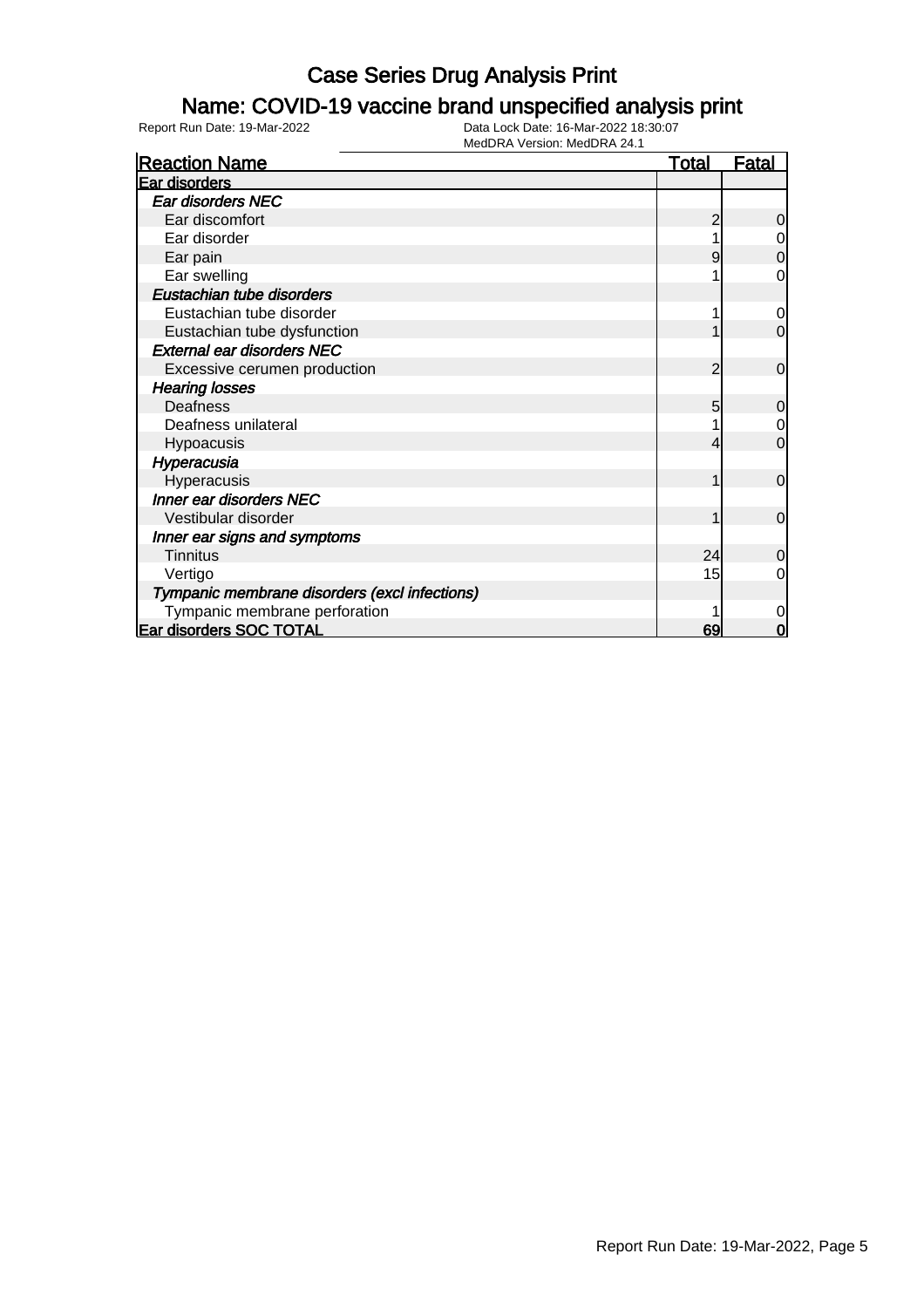#### Name: COVID-19 vaccine brand unspecified analysis print

Report Run Date: 19-Mar-2022 Data Lock Date: 16-Mar-2022 18:30:07

| <b>Reaction Name</b>                   | Total | Fatal    |
|----------------------------------------|-------|----------|
| <b>Endocrine disorders</b>             |       |          |
| Acute and chronic thyroiditis          |       |          |
| Thyroiditis                            |       | $\Omega$ |
| Adrenal gland disorders NEC            |       |          |
| Adrenal haemorrhage                    |       | $\Omega$ |
| Female gonadal function disorders      |       |          |
| Ovulation delayed                      |       | $\Omega$ |
| <b>Thyroid hyperfunction disorders</b> |       |          |
| Thyrotoxic crisis                      |       | $\Omega$ |
| <b>Endocrine disorders SOC TOTAL</b>   |       |          |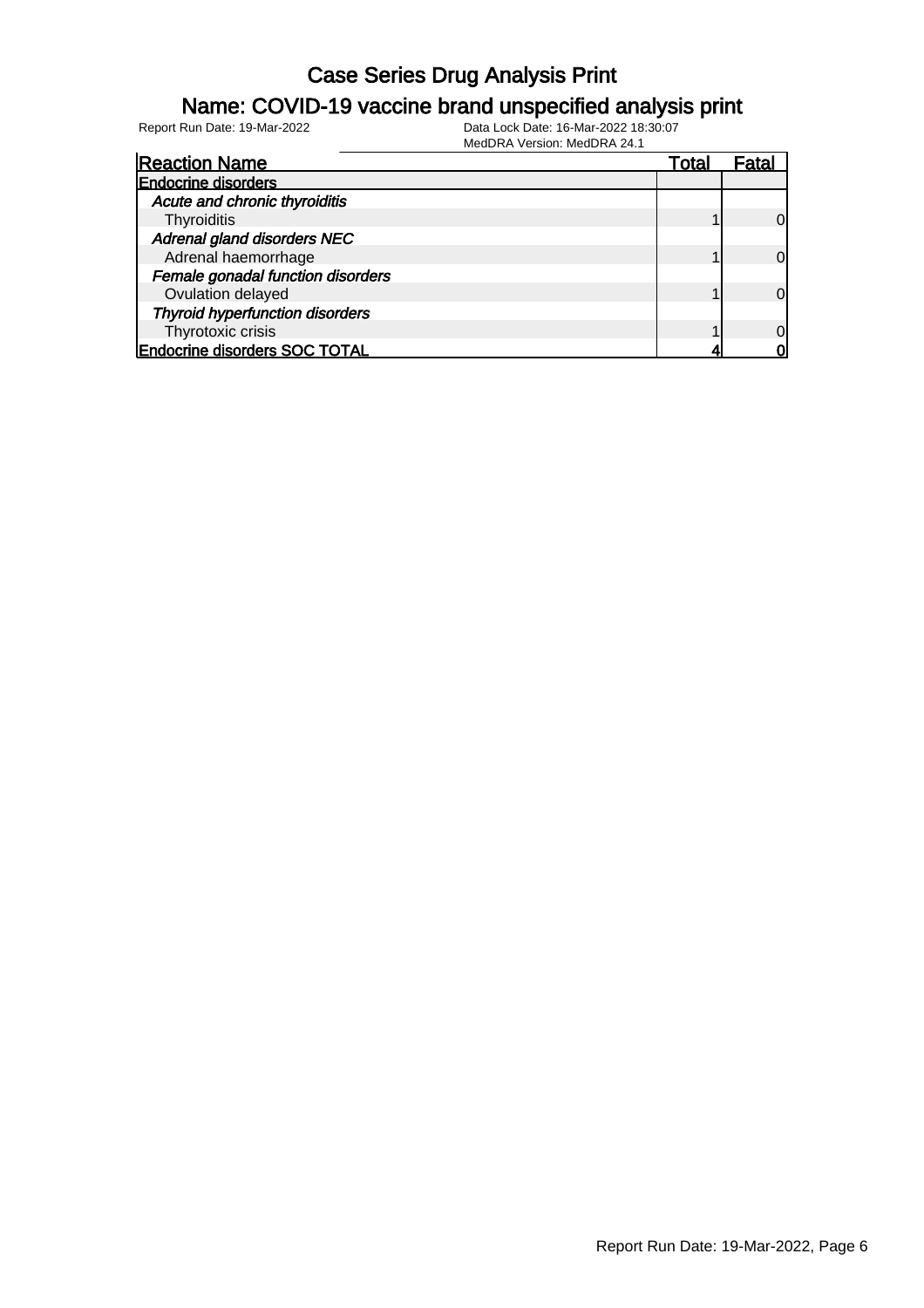#### Name: COVID-19 vaccine brand unspecified analysis print

| <b>Reaction Name</b>                                             | <b>Total</b>   | <b>Fatal</b>   |
|------------------------------------------------------------------|----------------|----------------|
| Eye disorders                                                    |                |                |
| Choroid and vitreous structural change, deposit and degeneration |                |                |
| Vitreous floaters                                                | 5 <sup>5</sup> | $\overline{0}$ |
| Corneal infections, oedemas and inflammations                    |                |                |
| Keratitis                                                        |                | $\mathbf 0$    |
| <b>Eyelid movement disorders</b>                                 |                |                |
| Blepharospasm                                                    |                | $\mathbf 0$    |
| Iris and uveal tract infections, irritations and inflammations   |                |                |
| Iridocyclitis                                                    |                | $\mathbf 0$    |
| <b>Lacrimation disorders</b>                                     |                |                |
| Dry eye                                                          | $\overline{c}$ | $\mathbf 0$    |
| Lacrimation increased                                            | $\overline{2}$ | 0              |
| Lid, lash and lacrimal infections, irritations and inflammations |                |                |
| Chalazion                                                        |                | 0              |
| Eyelid cyst                                                      |                | $\mathbf 0$    |
| Eyelid margin crusting                                           |                | 0              |
| Swelling of eyelid                                               |                | $\overline{0}$ |
| <b>Ocular disorders NEC</b>                                      |                |                |
| Eye disorder                                                     | 4              | 0              |
| Eye pain                                                         | 6              | 0              |
| Eye swelling                                                     | 8              | $\mathbf 0$    |
| Ocular discomfort                                                |                | 0              |
| Periorbital swelling                                             | 3              | $\overline{0}$ |
| Ocular infections, inflammations and associated manifestations   |                |                |
| Eye allergy                                                      | 1              | $\mathbf 0$    |
| Eye discharge                                                    |                | 0              |
| Eye pruritus                                                     | 3              | $\overline{0}$ |
| <b>Ocular sensation disorders</b>                                |                |                |
| Photophobia                                                      | 4              | $\mathbf 0$    |
| <b>Pupil disorders</b>                                           |                |                |
| Pupil fixed                                                      | 1              | $\mathbf 0$    |
| Pupils unequal                                                   |                | 0              |
| Retinal bleeding and vascular disorders (excl retinopathy)       |                |                |
| Retinal haemorrhage                                              |                | $\mathbf 0$    |
| Retinal vein occlusion                                           | $\overline{2}$ | $\overline{0}$ |
| Retinal structural change, deposit and degeneration              |                |                |
| Macular degeneration                                             | 1              | 0              |
| <b>Retinal toxicity</b>                                          |                | $\overline{0}$ |
| <b>Visual disorders NEC</b>                                      |                |                |
| Diplopia                                                         | 5              | $\overline{0}$ |
| Photopsia                                                        | $\overline{2}$ | $\mathbf 0$    |
| Vision blurred                                                   | 13             | $\mathbf 0$    |
| Visual impairment and blindness (excl colour blindness)          |                |                |
| <b>Blindness</b>                                                 | 4              | $\overline{0}$ |
| <b>Blindness transient</b>                                       |                | $\mathbf 0$    |
| Visual impairment                                                | 6              | $\overline{0}$ |
| <b>Eve disorders SOC TOTAL</b>                                   | 85             | $\mathbf 0$    |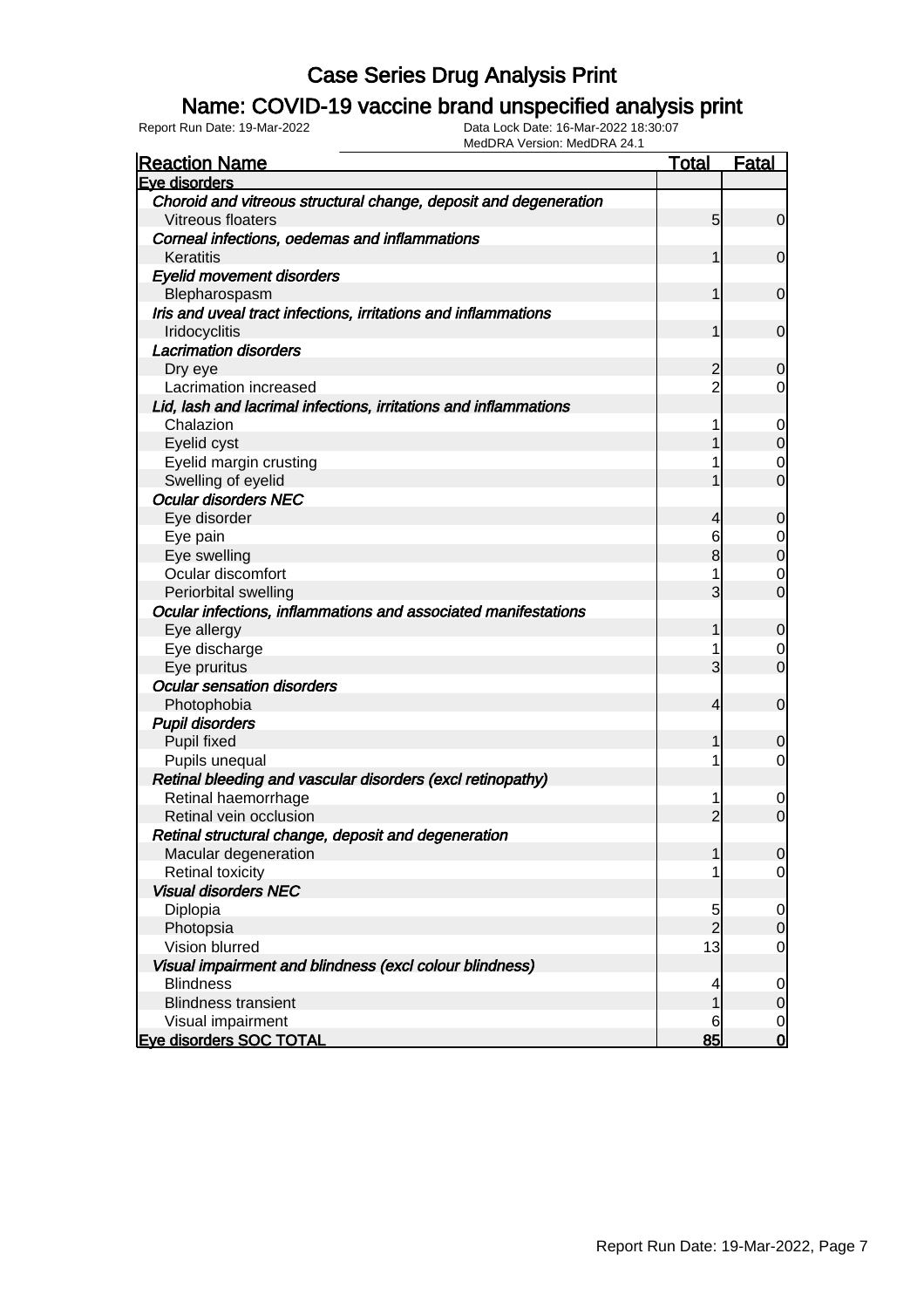### Name: COVID-19 vaccine brand unspecified analysis print

| <b>Reaction Name</b>                                         | <u>Total</u>   | <u>Fatal</u>               |
|--------------------------------------------------------------|----------------|----------------------------|
| <b>Gastrointestinal disorders</b>                            |                |                            |
| Anal and rectal pains                                        |                |                            |
| Proctalgia                                                   | 1              | $\overline{0}$             |
| Colitis (excl infective)                                     |                |                            |
| Colitis                                                      | 3              | $\overline{0}$             |
| Colitis ulcerative                                           | $\overline{2}$ | $\overline{0}$             |
| Crohn's disease                                              |                | $\mathbf 0$                |
| Dental pain and sensation disorders                          |                |                            |
| Toothache                                                    | 3              | $\mathbf 0$                |
| Diarrhoea (excl infective)                                   |                |                            |
| Diarrhoea                                                    | 54             | $\mathbf 0$                |
| Dyspeptic signs and symptoms                                 |                |                            |
| Dyspepsia                                                    | 3              | $\overline{0}$             |
| <b>Faecal abnormalities NEC</b>                              |                |                            |
| Abnormal faeces                                              | 2              | $\overline{0}$             |
| Faeces discoloured                                           | 3              | $\overline{0}$             |
| Flatulence, bloating and distension                          |                |                            |
| Abdominal distension                                         | 4              | $\overline{0}$             |
| Flatulence                                                   |                | $\overline{0}$             |
| Gastritis (excl infective)                                   |                |                            |
| Gastritis                                                    | 1              | $\mathbf 0$                |
| Gastrointestinal and abdominal pains (excl oral and throat)  |                |                            |
| Abdominal pain                                               | 12             | 0                          |
| Abdominal pain lower                                         | 3              | $\overline{0}$             |
| Abdominal pain upper                                         | 27             | $\overline{0}$             |
| Abdominal tenderness                                         | 1              | $\mathbf 0$                |
| Gastrointestinal pain                                        | $\overline{2}$ | $\mathbf 0$                |
| Gastrointestinal atonic and hypomotility disorders NEC       |                |                            |
| Constipation                                                 | 4              | $\overline{0}$             |
| Gastrooesophageal reflux disease                             | 3              | $\overline{0}$             |
| Gastrointestinal signs and symptoms NEC                      |                |                            |
| Abdominal discomfort                                         | 16             |                            |
| Anal incontinence                                            |                | $\mathbf 0$<br>$\mathbf 0$ |
| Dysphagia                                                    | 2              | $\overline{0}$             |
| Gastrointestinal spastic and hypermotility disorders         |                |                            |
| Irritable bowel syndrome                                     | $\overline{2}$ | $\mathbf 0$                |
| Gastrointestinal stenosis and obstruction NEC                |                |                            |
| <b>Ileus</b>                                                 | 1              | $\overline{0}$             |
| Gastrointestinal vascular occlusion and infarction           |                |                            |
| Mesenteric vein thrombosis                                   | 1              | 0                          |
| Gingival disorders, signs and symptoms NEC                   |                |                            |
| Gingival pain                                                | $\overline{c}$ |                            |
| Haemorrhoids and gastrointestinal varices (excl oesophageal) |                | 0                          |
| Haemorrhoids                                                 | 1              |                            |
| <b>Intestinal haemorrhages</b>                               |                | 0                          |
| Intestinal haemorrhage                                       | 1              |                            |
| Nausea and vomiting symptoms                                 |                | 0                          |
|                                                              |                |                            |
| Nausea                                                       | 140            | $\mathbf 0$                |
| Retching                                                     | 3<br>57        | $\mathbf 0$                |
| Vomiting                                                     |                | $\overline{0}$             |
| Vomiting projectile                                          | 2              | $\mathbf 0$                |
| Non-site specific gastrointestinal haemorrhages              |                |                            |
| Gastrointestinal haemorrhage                                 | 1              | 1                          |
| <b>Haematemesis</b>                                          | 1              | $\overline{0}$             |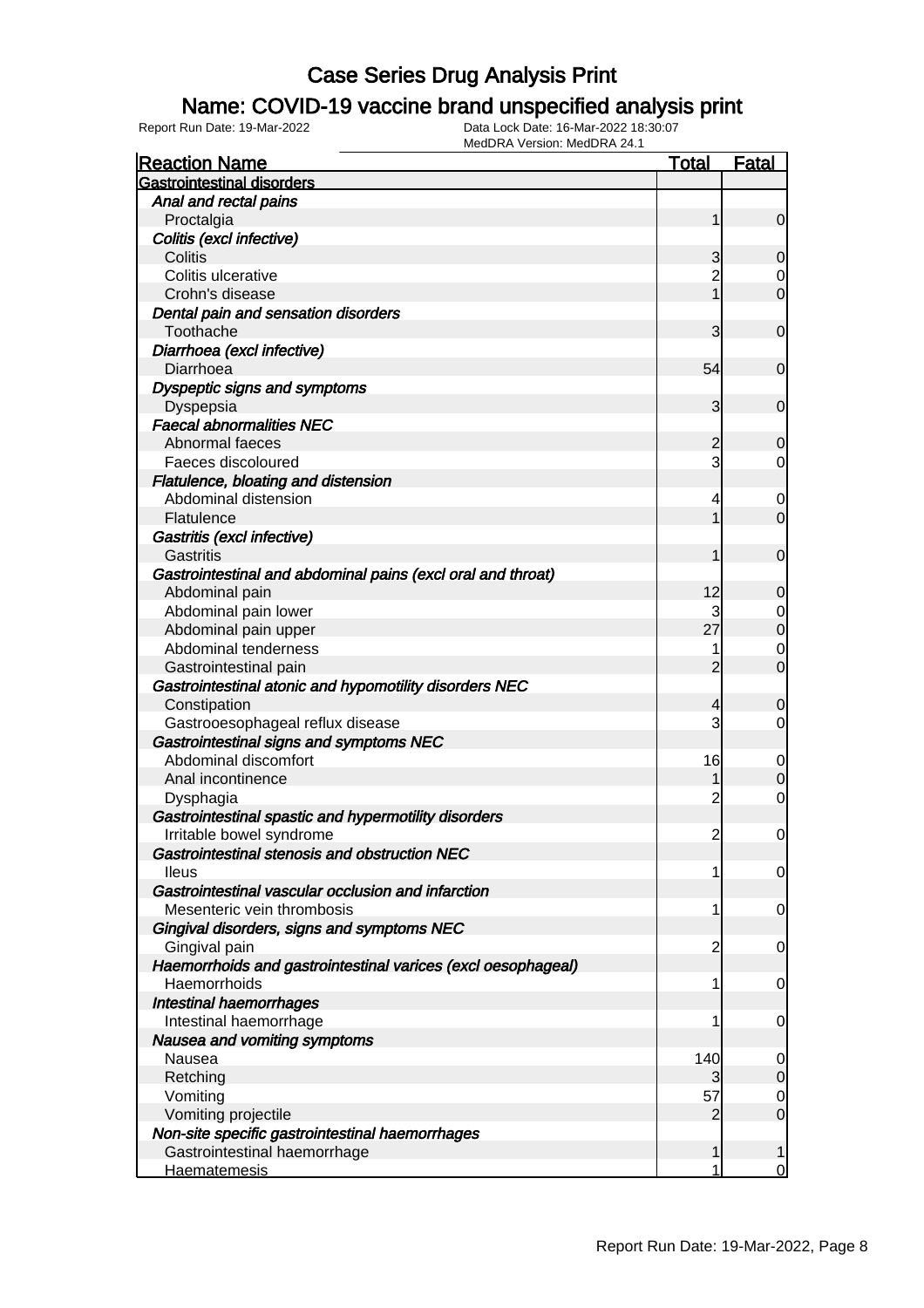### Name: COVID-19 vaccine brand unspecified analysis print

| <b>Reaction Name</b>                                   | <u>Total</u> | <u>Fatal</u>   |
|--------------------------------------------------------|--------------|----------------|
| Gastrointestinal disordersointestinal disorders cont'd |              |                |
| Oral dryness and saliva altered                        |              |                |
| Dry mouth                                              |              | $\overline{0}$ |
| Oral soft tissue disorders NEC                         |              |                |
| Oral papule                                            |              | 0              |
| Oral soft tissue signs and symptoms                    |              |                |
| Hypoaesthesia oral                                     |              | $\mathbf 0$    |
| Lip erythema                                           |              | $\mathbf 0$    |
| Lip exfoliation                                        |              | 0              |
| Oral mucosal eruption                                  |              | $\mathbf 0$    |
| Oral pain                                              |              | 0              |
| Paraesthesia oral                                      |              | $\overline{0}$ |
| Oral soft tissue swelling and oedema                   |              |                |
| Lip swelling                                           | 8            | 0              |
| Mouth swelling                                         |              | $\overline{0}$ |
| <b>Stomatitis and ulceration</b>                       |              |                |
| Mouth ulceration                                       | 3            | $\overline{0}$ |
| Tongue disorders                                       |              |                |
| Glossitis                                              |              | 0              |
| Tongue signs and symptoms                              |              |                |
| Glossodynia                                            |              | 0              |
| Swollen tongue                                         |              | 0              |
| Tongue discolouration                                  |              |                |
| Gastrointestinal disorders SOC TOTAL                   | 388          |                |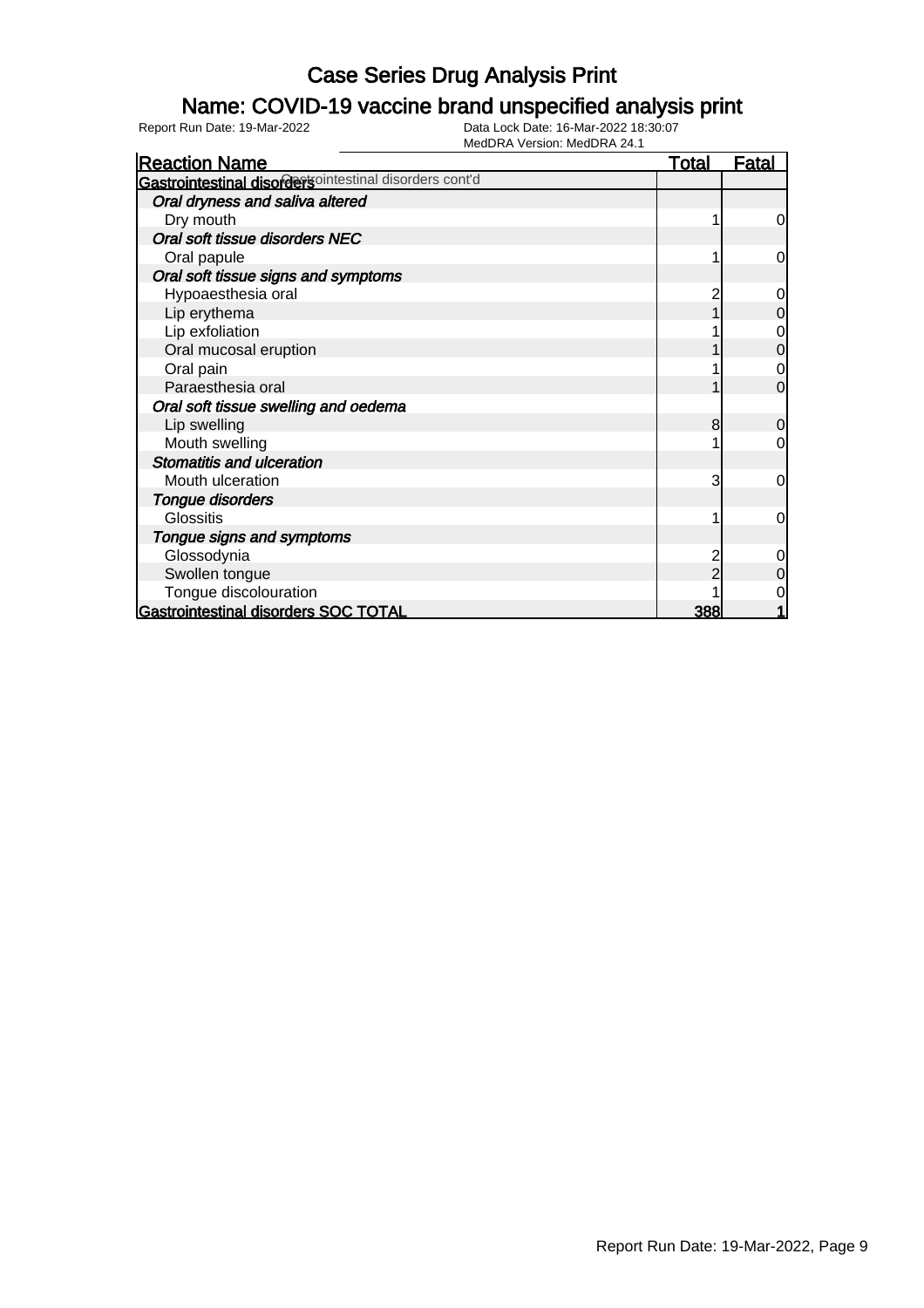### Name: COVID-19 vaccine brand unspecified analysis print

| <b>Reaction Name</b>                        | <b>Total</b>   | <b>Fatal</b>     |
|---------------------------------------------|----------------|------------------|
| General disorders                           |                |                  |
| <b>Administration site reactions NEC</b>    |                |                  |
| Administration site erythema                | 1              | $\mathbf 0$      |
| Application and instillation site reactions |                |                  |
| Application site swelling                   | 1              | $\mathbf 0$      |
| <b>Asthenic conditions</b>                  |                |                  |
| Asthenia                                    | 46             | 0                |
| Chronic fatigue syndrome                    |                | 0                |
| Fatigue                                     | 216            | $\boldsymbol{0}$ |
| Malaise                                     | 86             | 0                |
| <b>Body temperature altered</b>             |                |                  |
| Hyperthermia                                |                | 0                |
| Hypothermia                                 |                | $\mathbf 0$      |
| Death and sudden death                      |                |                  |
| Death                                       | 13             | 13               |
| Sudden death                                |                | 1                |
|                                             |                |                  |
| Febrile disorders                           |                |                  |
| Pyrexia                                     | 170            | 0                |
| <b>Feelings and sensations NEC</b>          |                |                  |
| Chills                                      | 107            | 0                |
| Feeling abnormal                            | 24             | $\mathbf 0$      |
| Feeling cold                                | 24             | $\mathbf 0$      |
| Feeling hot                                 | 14             | $\mathbf 0$      |
| Feeling of body temperature change          | 10             | $\mathbf 0$      |
| Sensation of foreign body                   |                | $\mathbf 0$      |
| <b>Thirst</b>                               | 5              | $\mathbf 0$      |
| Gait disturbances                           |                |                  |
| Gait disturbance                            | 8              | 0                |
| Gait inability                              | $\overline{2}$ | $\mathbf 0$      |
| General signs and symptoms NEC              |                |                  |
| Condition aggravated                        | 12             | 0                |
| Crying                                      |                | $\mathbf 0$      |
| General physical health deterioration       | 3              | $\mathbf 0$      |
| Ill-defined disorder                        |                | $\mathbf 0$      |
| <b>Illness</b>                              | 31             | $\mathbf 0$      |
| Influenza like illness                      | 36             | $\mathbf 0$      |
| Local reaction                              |                | $\overline{0}$   |
| Peripheral swelling                         | 40             | $\overline{0}$   |
| Secretion discharge                         | 1              | $\mathbf 0$      |
| Swelling                                    | 28             | $\overline{0}$   |
| Swelling face                               | 14             | $\mathbf 0$      |
| Symptom recurrence                          |                | $\mathbf 0$      |
| Unevaluable event                           |                | $\mathbf 0$      |
| <b>Inflammations</b>                        |                |                  |
| Inflammation                                | 7              | $\mathbf 0$      |
| Systemic inflammatory response syndrome     |                | $\mathbf 0$      |
| Injection site reactions                    |                |                  |
| Injection site discomfort                   | 1              | 0                |
| Injection site erythema                     | 3              | $\mathbf 0$      |
| Injection site inflammation                 |                | 0                |
| Injection site mass                         | $\frac{2}{6}$  | $\mathbf 0$      |
| Injection site pain                         | 12             | $\mathbf 0$      |
| Injection site pruritus                     | $\mathbf{1}$   | $\mathbf 0$      |
| Injection site reaction                     | 1              | $\overline{0}$   |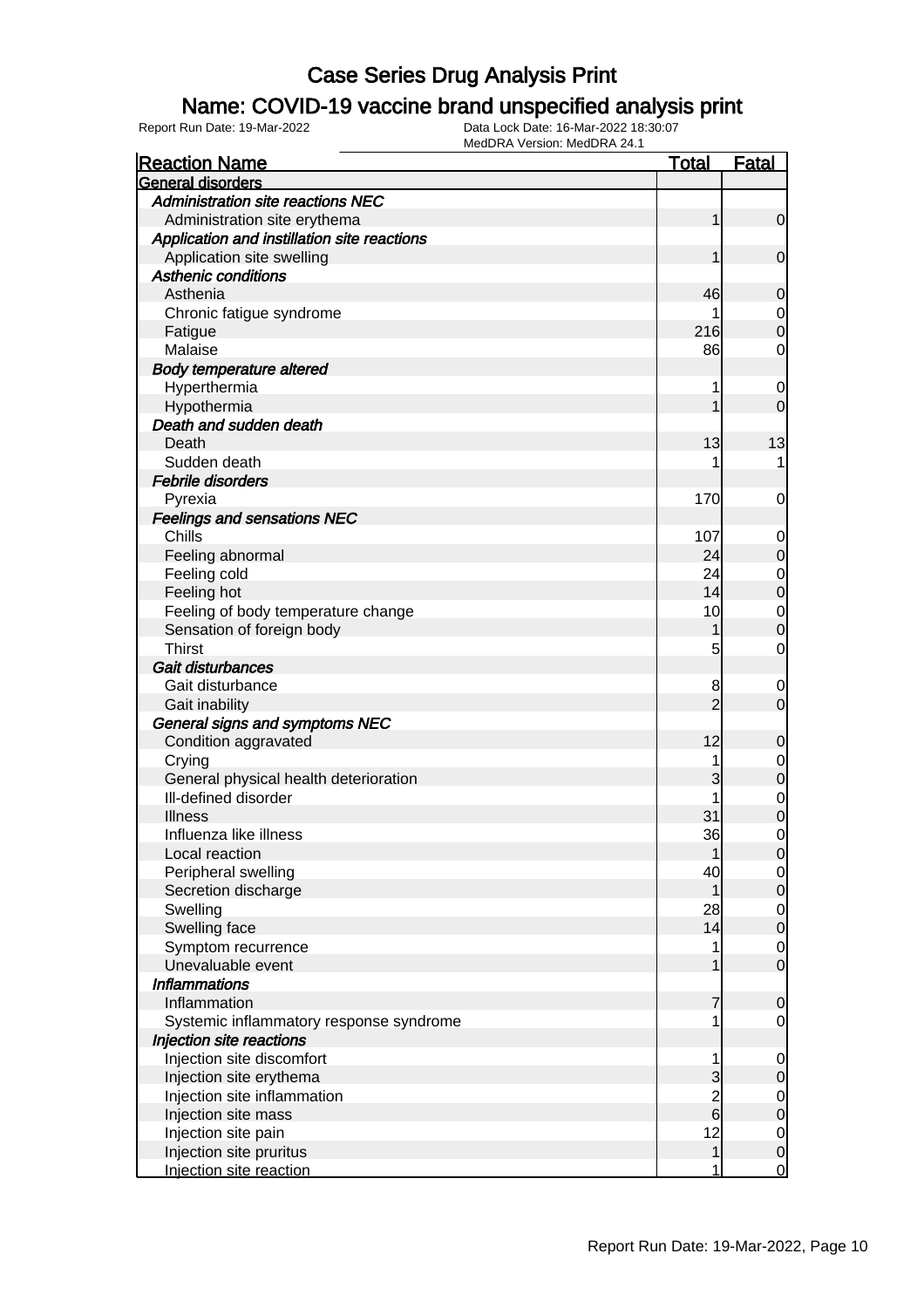### Name: COVID-19 vaccine brand unspecified analysis print

| <b>Reaction Name</b>                              | <b>Total</b>            | Fatal          |
|---------------------------------------------------|-------------------------|----------------|
| General disorders cont'd<br>General disorders     |                         |                |
| Injection site swelling                           | 3                       | $\overline{0}$ |
| Injection site warmth                             |                         | $\overline{0}$ |
| <b>Interactions</b>                               |                         |                |
| Drug interaction                                  | $\overline{\mathbf{c}}$ | $\mathbf 0$    |
| <b>Mass conditions NEC</b>                        |                         |                |
| Cyst                                              | $\overline{\mathbf{c}}$ | $\overline{0}$ |
| Mass                                              |                         | $\mathbf 0$    |
| Nodule                                            |                         | $\mathbf 0$    |
| Oedema NEC                                        |                         |                |
| Oedema peripheral                                 |                         | $\mathbf 0$    |
| <b>Pain and discomfort NEC</b>                    |                         |                |
| Axillary pain                                     | 11                      | $\mathbf 0$    |
| Chest discomfort                                  | 8                       | $\mathbf 0$    |
| Chest pain                                        | 37                      | $\mathbf 0$    |
| <b>Discomfort</b>                                 | $6\phantom{1}6$         | $\overline{0}$ |
| Facial discomfort                                 |                         | $\mathbf 0$    |
| Facial pain                                       | 4                       | $\overline{0}$ |
| Pain                                              | 94                      | $\mathbf 0$    |
| <b>Tenderness</b>                                 |                         | $\mathbf 0$    |
| Therapeutic and nontherapeutic responses          |                         |                |
| Adverse reaction                                  |                         | $\mathbf 0$    |
| Drug ineffective                                  | 10                      | $\mathbf 0$    |
| Drug intolerance                                  |                         | $\overline{0}$ |
| No reaction on previous exposure to drug          |                         | $\mathbf 0$    |
| Surgical failure                                  |                         | $\overline{0}$ |
| Therapeutic product effect decreased              |                         | $\mathbf 0$    |
| Therapeutic product ineffective                   |                         | $\overline{0}$ |
| Therapeutic response decreased                    |                         | $\mathbf 0$    |
| Therapeutic response unexpected                   |                         | $\overline{0}$ |
| Vaccination site reactions                        |                         |                |
| Shoulder injury related to vaccine administration |                         | $\mathbf 0$    |
| Vaccination site bruising                         |                         | $\mathbf 0$    |
| Vaccination site erythema                         | 17                      | $\mathbf 0$    |
| Vaccination site hypoaesthesia                    |                         | $\mathbf 0$    |
| Vaccination site induration                       | $\overline{2}$          | $\overline{0}$ |
| Vaccination site inflammation                     | $\overline{\mathbf{c}}$ | $\overline{0}$ |
| Vaccination site mass                             | 4                       | $\mathbf 0$    |
| Vaccination site movement impairment              | 3                       | $\mathbf 0$    |
| Vaccination site pain                             | 16                      | $\overline{0}$ |
| Vaccination site papule                           | 1                       | $\mathbf 0$    |
| Vaccination site pruritus                         | 3                       | $\overline{0}$ |
| Vaccination site rash                             | $\overline{c}$          | $\mathbf 0$    |
| Vaccination site reaction                         |                         | $\overline{0}$ |
| Vaccination site scab                             |                         | $\mathbf 0$    |
| Vaccination site swelling                         | 15                      | $\mathbf 0$    |
| Vaccination site warmth                           | 6                       | 0              |
| <b>General disorders SOC TOTAL</b>                | 1204                    | <u>14</u>      |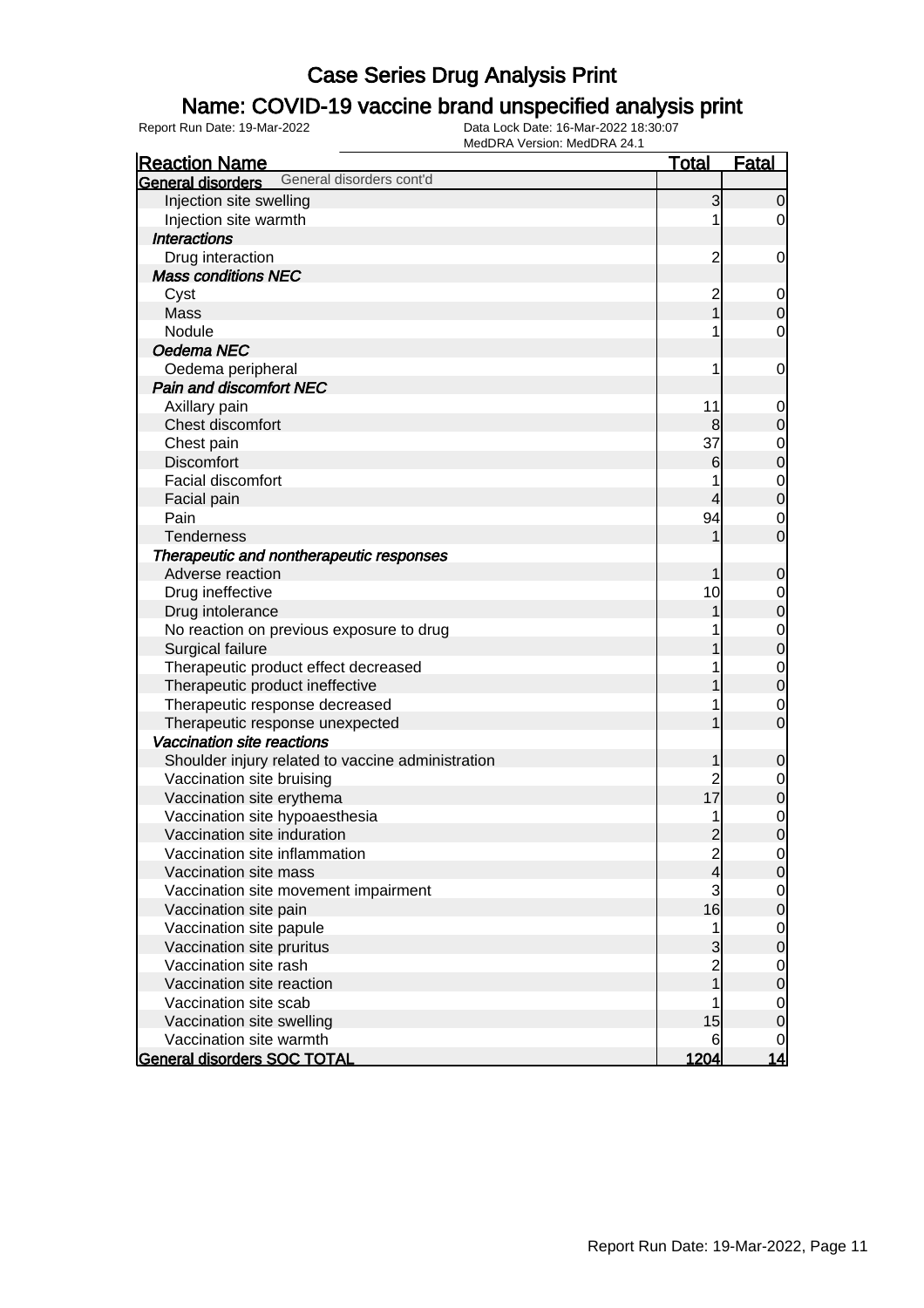#### Name: COVID-19 vaccine brand unspecified analysis print

Report Run Date: 19-Mar-2022 Data Lock Date: 16-Mar-2022 18:30:07

| <b>Reaction Name</b>                    | Total    |  |
|-----------------------------------------|----------|--|
| <b>Hepatic disorders</b>                |          |  |
| <b>Cholecystitis and cholelithiasis</b> |          |  |
| Cholecystitis acute                     |          |  |
| <b>Cholestasis and jaundice</b>         |          |  |
| Jaundice                                |          |  |
| <b>Hepatic vascular disorders</b>       |          |  |
| Portal vein thrombosis                  | $\Omega$ |  |
| <b>Hepatic disorders SOC TOTAL</b>      |          |  |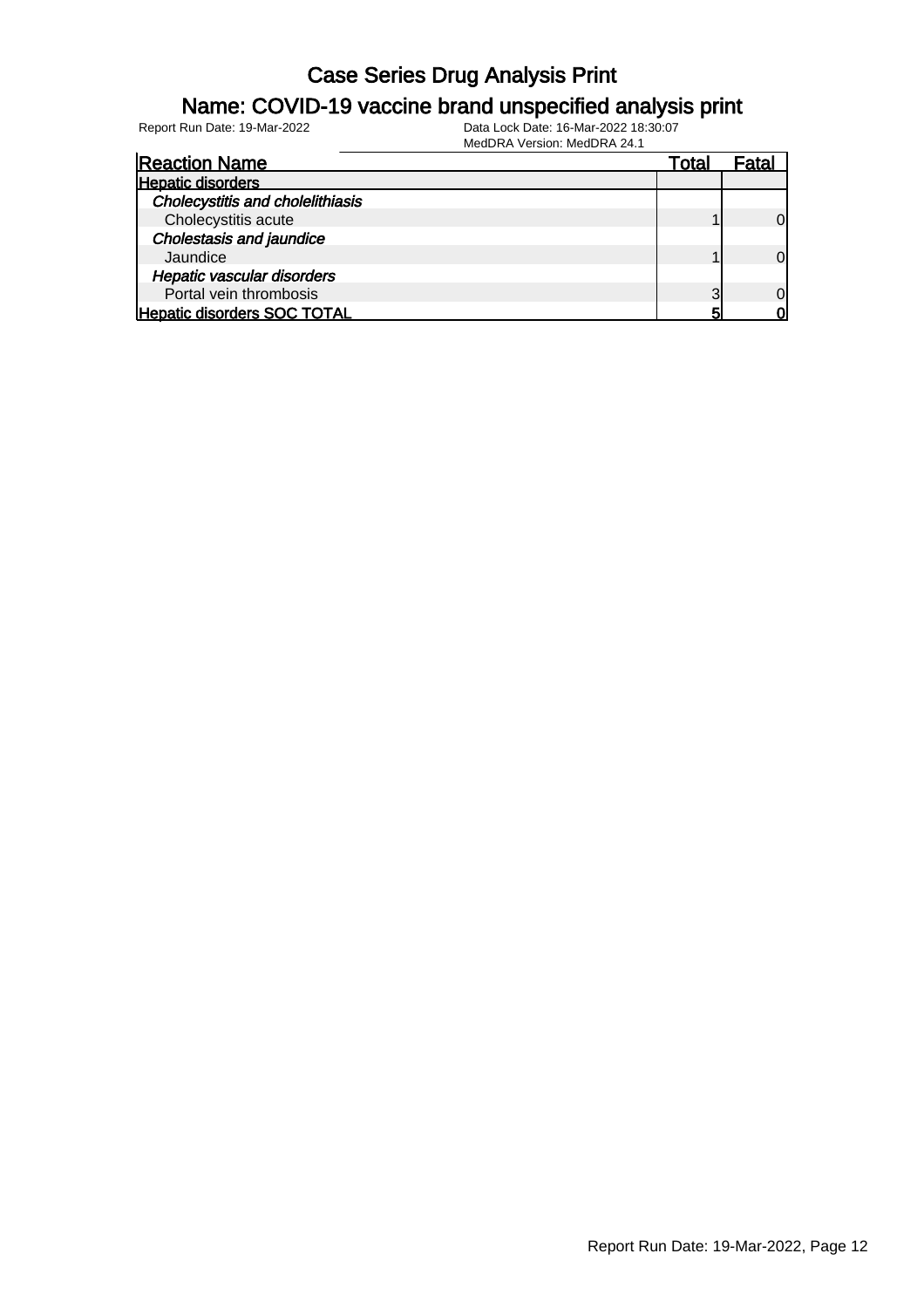### Name: COVID-19 vaccine brand unspecified analysis print

| <b>Reaction Name</b>                                          | <u>Total</u> | Fatal    |
|---------------------------------------------------------------|--------------|----------|
| Immune system disorders                                       |              |          |
| Acute and chronic sarcoidosis                                 |              |          |
| Sarcoidosis                                                   |              | 0        |
| <b>Allergic conditions NEC</b>                                |              |          |
| Hypersensitivity                                              |              | $\Omega$ |
| Allergies to foods, food additives, drugs and other chemicals |              |          |
| Allergy to vaccine                                            |              | 0        |
| Drug hypersensitivity                                         |              | 0        |
| Food allergy                                                  |              | 0        |
| Anaphylactic and anaphylactoid responses                      |              |          |
| Anaphylactic reaction                                         |              | 0        |
| Anaphylactic shock                                            |              | 0        |
| Atopic disorders                                              |              |          |
| Seasonal allergy                                              |              | 0        |
| Immune and associated conditions NEC                          |              |          |
| Immune system disorder                                        |              | $\Omega$ |
| <b>Immunodeficiency disorders NEC</b>                         |              |          |
| Immunodeficiency                                              |              | $\Omega$ |
| <b>Transplant rejections</b>                                  |              |          |
| Corneal graft rejection                                       |              | 0        |
| Immune system disorders SOC TOTAL                             | 23           | O        |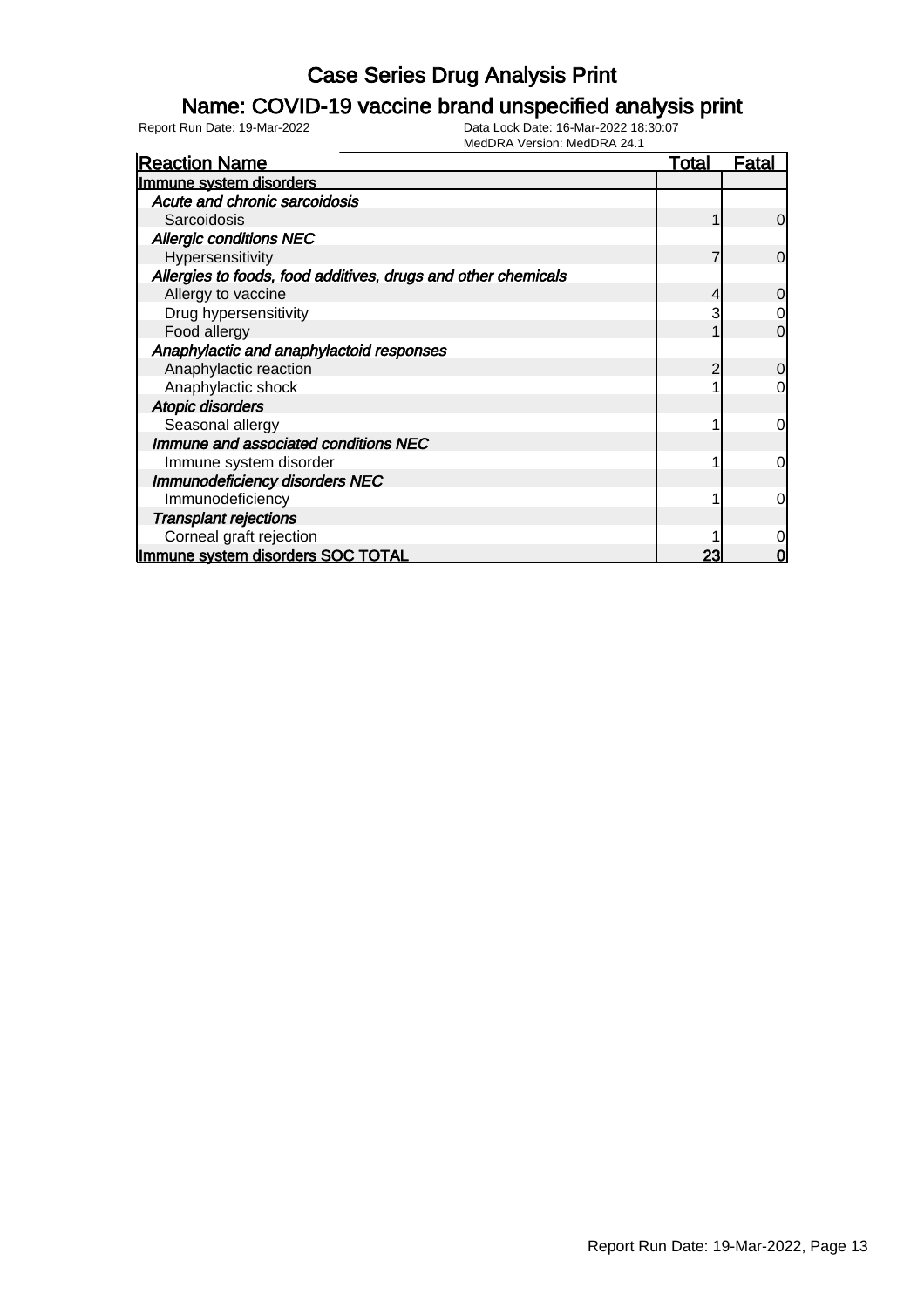#### Name: COVID-19 vaccine brand unspecified analysis print

| Abdominal and gastrointestinal infections<br>Appendicitis<br>1<br>$\mathbf 0$<br><b>Bacterial infections NEC</b><br>Arthritis bacterial<br>1<br>0<br>3<br>Cellulitis<br>0<br><b>Breast infections</b><br><b>Mastitis</b><br>1<br>$\mathbf 0$<br><b>Caliciviral infections</b><br>Norovirus infection<br>1<br>0<br>Candida infections<br>Candida infection<br>1<br>0<br>Central nervous system and spinal infections<br>Encephalitis<br>1<br>0<br>Meningitis aseptic<br>1<br>$\mathbf 0$<br><b>Clostridia infections</b><br>Clostridium difficile infection<br>1<br>$\mathbf 0$<br><b>Coronavirus infections</b><br>COVID-19<br>38<br>0<br>Post-acute COVID-19 syndrome<br>0<br>Suspected COVID-19<br>$\overline{0}$<br>2<br>Eye and eyelid infections<br>Conjunctivitis<br>$\overline{c}$<br>$\mathbf 0$<br>Eye infection<br>1<br>0<br>$\overline{0}$<br>Hordeolum<br><b>Fungal infections NEC</b><br>Fungal infection<br>1<br>$\mathbf 0$<br><b>Herpes viral infections</b><br>Disseminated varicella zoster vaccine virus infection<br>1<br>0<br>$\overline{c}$<br>Genital herpes<br>0<br>17<br>$\mathbf 0$<br>Herpes zoster<br>Herpes zoster oticus<br>1<br>$\mathbf 0$<br>Oral herpes<br>0<br>4<br>Varicella<br>1<br>$\mathbf 0$<br><b>Infections NEC</b><br>Abscess<br>1<br>$\mathbf 0$<br>Infection<br>$\overline{9}$<br>$\overline{0}$<br>Localised infection<br>$\overline{0}$<br>Infectious transmissions<br>Vaccine virus shedding<br>1<br>0<br>Influenza viral infections<br>22<br>Influenza<br>0<br>Lower respiratory tract and lung infections<br>Lower respiratory tract infection<br>3<br>1<br>11<br>3<br>Pneumonia<br><b>Mumps viral infections</b><br>Mumps<br>1<br>$\mathbf 0$<br>Sepsis, bacteraemia, viraemia and fungaemia NEC<br>$\overline{2}$<br>Sepsis<br>$\mathbf 0$<br>Skin structures and soft tissue infections<br>1<br>Rash pustular<br>$\mathbf 0$ | <b>Reaction Name</b>      | <u>Total</u> | <b>Fatal</b> |
|-----------------------------------------------------------------------------------------------------------------------------------------------------------------------------------------------------------------------------------------------------------------------------------------------------------------------------------------------------------------------------------------------------------------------------------------------------------------------------------------------------------------------------------------------------------------------------------------------------------------------------------------------------------------------------------------------------------------------------------------------------------------------------------------------------------------------------------------------------------------------------------------------------------------------------------------------------------------------------------------------------------------------------------------------------------------------------------------------------------------------------------------------------------------------------------------------------------------------------------------------------------------------------------------------------------------------------------------------------------------------------------------------------------------------------------------------------------------------------------------------------------------------------------------------------------------------------------------------------------------------------------------------------------------------------------------------------------------------------------------------------------------------------------------------------------------------------------------------------------------------------------|---------------------------|--------------|--------------|
|                                                                                                                                                                                                                                                                                                                                                                                                                                                                                                                                                                                                                                                                                                                                                                                                                                                                                                                                                                                                                                                                                                                                                                                                                                                                                                                                                                                                                                                                                                                                                                                                                                                                                                                                                                                                                                                                                   | Infections                |              |              |
|                                                                                                                                                                                                                                                                                                                                                                                                                                                                                                                                                                                                                                                                                                                                                                                                                                                                                                                                                                                                                                                                                                                                                                                                                                                                                                                                                                                                                                                                                                                                                                                                                                                                                                                                                                                                                                                                                   |                           |              |              |
|                                                                                                                                                                                                                                                                                                                                                                                                                                                                                                                                                                                                                                                                                                                                                                                                                                                                                                                                                                                                                                                                                                                                                                                                                                                                                                                                                                                                                                                                                                                                                                                                                                                                                                                                                                                                                                                                                   |                           |              |              |
|                                                                                                                                                                                                                                                                                                                                                                                                                                                                                                                                                                                                                                                                                                                                                                                                                                                                                                                                                                                                                                                                                                                                                                                                                                                                                                                                                                                                                                                                                                                                                                                                                                                                                                                                                                                                                                                                                   |                           |              |              |
|                                                                                                                                                                                                                                                                                                                                                                                                                                                                                                                                                                                                                                                                                                                                                                                                                                                                                                                                                                                                                                                                                                                                                                                                                                                                                                                                                                                                                                                                                                                                                                                                                                                                                                                                                                                                                                                                                   |                           |              |              |
|                                                                                                                                                                                                                                                                                                                                                                                                                                                                                                                                                                                                                                                                                                                                                                                                                                                                                                                                                                                                                                                                                                                                                                                                                                                                                                                                                                                                                                                                                                                                                                                                                                                                                                                                                                                                                                                                                   |                           |              |              |
|                                                                                                                                                                                                                                                                                                                                                                                                                                                                                                                                                                                                                                                                                                                                                                                                                                                                                                                                                                                                                                                                                                                                                                                                                                                                                                                                                                                                                                                                                                                                                                                                                                                                                                                                                                                                                                                                                   |                           |              |              |
|                                                                                                                                                                                                                                                                                                                                                                                                                                                                                                                                                                                                                                                                                                                                                                                                                                                                                                                                                                                                                                                                                                                                                                                                                                                                                                                                                                                                                                                                                                                                                                                                                                                                                                                                                                                                                                                                                   |                           |              |              |
|                                                                                                                                                                                                                                                                                                                                                                                                                                                                                                                                                                                                                                                                                                                                                                                                                                                                                                                                                                                                                                                                                                                                                                                                                                                                                                                                                                                                                                                                                                                                                                                                                                                                                                                                                                                                                                                                                   |                           |              |              |
|                                                                                                                                                                                                                                                                                                                                                                                                                                                                                                                                                                                                                                                                                                                                                                                                                                                                                                                                                                                                                                                                                                                                                                                                                                                                                                                                                                                                                                                                                                                                                                                                                                                                                                                                                                                                                                                                                   |                           |              |              |
|                                                                                                                                                                                                                                                                                                                                                                                                                                                                                                                                                                                                                                                                                                                                                                                                                                                                                                                                                                                                                                                                                                                                                                                                                                                                                                                                                                                                                                                                                                                                                                                                                                                                                                                                                                                                                                                                                   |                           |              |              |
|                                                                                                                                                                                                                                                                                                                                                                                                                                                                                                                                                                                                                                                                                                                                                                                                                                                                                                                                                                                                                                                                                                                                                                                                                                                                                                                                                                                                                                                                                                                                                                                                                                                                                                                                                                                                                                                                                   |                           |              |              |
|                                                                                                                                                                                                                                                                                                                                                                                                                                                                                                                                                                                                                                                                                                                                                                                                                                                                                                                                                                                                                                                                                                                                                                                                                                                                                                                                                                                                                                                                                                                                                                                                                                                                                                                                                                                                                                                                                   |                           |              |              |
|                                                                                                                                                                                                                                                                                                                                                                                                                                                                                                                                                                                                                                                                                                                                                                                                                                                                                                                                                                                                                                                                                                                                                                                                                                                                                                                                                                                                                                                                                                                                                                                                                                                                                                                                                                                                                                                                                   |                           |              |              |
|                                                                                                                                                                                                                                                                                                                                                                                                                                                                                                                                                                                                                                                                                                                                                                                                                                                                                                                                                                                                                                                                                                                                                                                                                                                                                                                                                                                                                                                                                                                                                                                                                                                                                                                                                                                                                                                                                   |                           |              |              |
|                                                                                                                                                                                                                                                                                                                                                                                                                                                                                                                                                                                                                                                                                                                                                                                                                                                                                                                                                                                                                                                                                                                                                                                                                                                                                                                                                                                                                                                                                                                                                                                                                                                                                                                                                                                                                                                                                   |                           |              |              |
|                                                                                                                                                                                                                                                                                                                                                                                                                                                                                                                                                                                                                                                                                                                                                                                                                                                                                                                                                                                                                                                                                                                                                                                                                                                                                                                                                                                                                                                                                                                                                                                                                                                                                                                                                                                                                                                                                   |                           |              |              |
|                                                                                                                                                                                                                                                                                                                                                                                                                                                                                                                                                                                                                                                                                                                                                                                                                                                                                                                                                                                                                                                                                                                                                                                                                                                                                                                                                                                                                                                                                                                                                                                                                                                                                                                                                                                                                                                                                   |                           |              |              |
|                                                                                                                                                                                                                                                                                                                                                                                                                                                                                                                                                                                                                                                                                                                                                                                                                                                                                                                                                                                                                                                                                                                                                                                                                                                                                                                                                                                                                                                                                                                                                                                                                                                                                                                                                                                                                                                                                   |                           |              |              |
|                                                                                                                                                                                                                                                                                                                                                                                                                                                                                                                                                                                                                                                                                                                                                                                                                                                                                                                                                                                                                                                                                                                                                                                                                                                                                                                                                                                                                                                                                                                                                                                                                                                                                                                                                                                                                                                                                   |                           |              |              |
|                                                                                                                                                                                                                                                                                                                                                                                                                                                                                                                                                                                                                                                                                                                                                                                                                                                                                                                                                                                                                                                                                                                                                                                                                                                                                                                                                                                                                                                                                                                                                                                                                                                                                                                                                                                                                                                                                   |                           |              |              |
|                                                                                                                                                                                                                                                                                                                                                                                                                                                                                                                                                                                                                                                                                                                                                                                                                                                                                                                                                                                                                                                                                                                                                                                                                                                                                                                                                                                                                                                                                                                                                                                                                                                                                                                                                                                                                                                                                   |                           |              |              |
|                                                                                                                                                                                                                                                                                                                                                                                                                                                                                                                                                                                                                                                                                                                                                                                                                                                                                                                                                                                                                                                                                                                                                                                                                                                                                                                                                                                                                                                                                                                                                                                                                                                                                                                                                                                                                                                                                   |                           |              |              |
|                                                                                                                                                                                                                                                                                                                                                                                                                                                                                                                                                                                                                                                                                                                                                                                                                                                                                                                                                                                                                                                                                                                                                                                                                                                                                                                                                                                                                                                                                                                                                                                                                                                                                                                                                                                                                                                                                   |                           |              |              |
|                                                                                                                                                                                                                                                                                                                                                                                                                                                                                                                                                                                                                                                                                                                                                                                                                                                                                                                                                                                                                                                                                                                                                                                                                                                                                                                                                                                                                                                                                                                                                                                                                                                                                                                                                                                                                                                                                   |                           |              |              |
|                                                                                                                                                                                                                                                                                                                                                                                                                                                                                                                                                                                                                                                                                                                                                                                                                                                                                                                                                                                                                                                                                                                                                                                                                                                                                                                                                                                                                                                                                                                                                                                                                                                                                                                                                                                                                                                                                   |                           |              |              |
|                                                                                                                                                                                                                                                                                                                                                                                                                                                                                                                                                                                                                                                                                                                                                                                                                                                                                                                                                                                                                                                                                                                                                                                                                                                                                                                                                                                                                                                                                                                                                                                                                                                                                                                                                                                                                                                                                   |                           |              |              |
|                                                                                                                                                                                                                                                                                                                                                                                                                                                                                                                                                                                                                                                                                                                                                                                                                                                                                                                                                                                                                                                                                                                                                                                                                                                                                                                                                                                                                                                                                                                                                                                                                                                                                                                                                                                                                                                                                   |                           |              |              |
|                                                                                                                                                                                                                                                                                                                                                                                                                                                                                                                                                                                                                                                                                                                                                                                                                                                                                                                                                                                                                                                                                                                                                                                                                                                                                                                                                                                                                                                                                                                                                                                                                                                                                                                                                                                                                                                                                   |                           |              |              |
|                                                                                                                                                                                                                                                                                                                                                                                                                                                                                                                                                                                                                                                                                                                                                                                                                                                                                                                                                                                                                                                                                                                                                                                                                                                                                                                                                                                                                                                                                                                                                                                                                                                                                                                                                                                                                                                                                   |                           |              |              |
|                                                                                                                                                                                                                                                                                                                                                                                                                                                                                                                                                                                                                                                                                                                                                                                                                                                                                                                                                                                                                                                                                                                                                                                                                                                                                                                                                                                                                                                                                                                                                                                                                                                                                                                                                                                                                                                                                   |                           |              |              |
|                                                                                                                                                                                                                                                                                                                                                                                                                                                                                                                                                                                                                                                                                                                                                                                                                                                                                                                                                                                                                                                                                                                                                                                                                                                                                                                                                                                                                                                                                                                                                                                                                                                                                                                                                                                                                                                                                   |                           |              |              |
|                                                                                                                                                                                                                                                                                                                                                                                                                                                                                                                                                                                                                                                                                                                                                                                                                                                                                                                                                                                                                                                                                                                                                                                                                                                                                                                                                                                                                                                                                                                                                                                                                                                                                                                                                                                                                                                                                   |                           |              |              |
|                                                                                                                                                                                                                                                                                                                                                                                                                                                                                                                                                                                                                                                                                                                                                                                                                                                                                                                                                                                                                                                                                                                                                                                                                                                                                                                                                                                                                                                                                                                                                                                                                                                                                                                                                                                                                                                                                   |                           |              |              |
|                                                                                                                                                                                                                                                                                                                                                                                                                                                                                                                                                                                                                                                                                                                                                                                                                                                                                                                                                                                                                                                                                                                                                                                                                                                                                                                                                                                                                                                                                                                                                                                                                                                                                                                                                                                                                                                                                   |                           |              |              |
|                                                                                                                                                                                                                                                                                                                                                                                                                                                                                                                                                                                                                                                                                                                                                                                                                                                                                                                                                                                                                                                                                                                                                                                                                                                                                                                                                                                                                                                                                                                                                                                                                                                                                                                                                                                                                                                                                   |                           |              |              |
|                                                                                                                                                                                                                                                                                                                                                                                                                                                                                                                                                                                                                                                                                                                                                                                                                                                                                                                                                                                                                                                                                                                                                                                                                                                                                                                                                                                                                                                                                                                                                                                                                                                                                                                                                                                                                                                                                   |                           |              |              |
|                                                                                                                                                                                                                                                                                                                                                                                                                                                                                                                                                                                                                                                                                                                                                                                                                                                                                                                                                                                                                                                                                                                                                                                                                                                                                                                                                                                                                                                                                                                                                                                                                                                                                                                                                                                                                                                                                   |                           |              |              |
|                                                                                                                                                                                                                                                                                                                                                                                                                                                                                                                                                                                                                                                                                                                                                                                                                                                                                                                                                                                                                                                                                                                                                                                                                                                                                                                                                                                                                                                                                                                                                                                                                                                                                                                                                                                                                                                                                   |                           |              |              |
|                                                                                                                                                                                                                                                                                                                                                                                                                                                                                                                                                                                                                                                                                                                                                                                                                                                                                                                                                                                                                                                                                                                                                                                                                                                                                                                                                                                                                                                                                                                                                                                                                                                                                                                                                                                                                                                                                   |                           |              |              |
|                                                                                                                                                                                                                                                                                                                                                                                                                                                                                                                                                                                                                                                                                                                                                                                                                                                                                                                                                                                                                                                                                                                                                                                                                                                                                                                                                                                                                                                                                                                                                                                                                                                                                                                                                                                                                                                                                   |                           |              |              |
|                                                                                                                                                                                                                                                                                                                                                                                                                                                                                                                                                                                                                                                                                                                                                                                                                                                                                                                                                                                                                                                                                                                                                                                                                                                                                                                                                                                                                                                                                                                                                                                                                                                                                                                                                                                                                                                                                   |                           |              |              |
|                                                                                                                                                                                                                                                                                                                                                                                                                                                                                                                                                                                                                                                                                                                                                                                                                                                                                                                                                                                                                                                                                                                                                                                                                                                                                                                                                                                                                                                                                                                                                                                                                                                                                                                                                                                                                                                                                   |                           |              |              |
|                                                                                                                                                                                                                                                                                                                                                                                                                                                                                                                                                                                                                                                                                                                                                                                                                                                                                                                                                                                                                                                                                                                                                                                                                                                                                                                                                                                                                                                                                                                                                                                                                                                                                                                                                                                                                                                                                   |                           |              |              |
|                                                                                                                                                                                                                                                                                                                                                                                                                                                                                                                                                                                                                                                                                                                                                                                                                                                                                                                                                                                                                                                                                                                                                                                                                                                                                                                                                                                                                                                                                                                                                                                                                                                                                                                                                                                                                                                                                   |                           |              |              |
|                                                                                                                                                                                                                                                                                                                                                                                                                                                                                                                                                                                                                                                                                                                                                                                                                                                                                                                                                                                                                                                                                                                                                                                                                                                                                                                                                                                                                                                                                                                                                                                                                                                                                                                                                                                                                                                                                   |                           |              |              |
|                                                                                                                                                                                                                                                                                                                                                                                                                                                                                                                                                                                                                                                                                                                                                                                                                                                                                                                                                                                                                                                                                                                                                                                                                                                                                                                                                                                                                                                                                                                                                                                                                                                                                                                                                                                                                                                                                   |                           |              |              |
|                                                                                                                                                                                                                                                                                                                                                                                                                                                                                                                                                                                                                                                                                                                                                                                                                                                                                                                                                                                                                                                                                                                                                                                                                                                                                                                                                                                                                                                                                                                                                                                                                                                                                                                                                                                                                                                                                   |                           |              |              |
|                                                                                                                                                                                                                                                                                                                                                                                                                                                                                                                                                                                                                                                                                                                                                                                                                                                                                                                                                                                                                                                                                                                                                                                                                                                                                                                                                                                                                                                                                                                                                                                                                                                                                                                                                                                                                                                                                   |                           |              |              |
|                                                                                                                                                                                                                                                                                                                                                                                                                                                                                                                                                                                                                                                                                                                                                                                                                                                                                                                                                                                                                                                                                                                                                                                                                                                                                                                                                                                                                                                                                                                                                                                                                                                                                                                                                                                                                                                                                   |                           |              |              |
|                                                                                                                                                                                                                                                                                                                                                                                                                                                                                                                                                                                                                                                                                                                                                                                                                                                                                                                                                                                                                                                                                                                                                                                                                                                                                                                                                                                                                                                                                                                                                                                                                                                                                                                                                                                                                                                                                   | Staphylococcal infections |              |              |
| Furuncle<br>$\overline{2}$<br>$\mathbf 0$                                                                                                                                                                                                                                                                                                                                                                                                                                                                                                                                                                                                                                                                                                                                                                                                                                                                                                                                                                                                                                                                                                                                                                                                                                                                                                                                                                                                                                                                                                                                                                                                                                                                                                                                                                                                                                         |                           |              |              |
| <b>Trypanosomal infections</b>                                                                                                                                                                                                                                                                                                                                                                                                                                                                                                                                                                                                                                                                                                                                                                                                                                                                                                                                                                                                                                                                                                                                                                                                                                                                                                                                                                                                                                                                                                                                                                                                                                                                                                                                                                                                                                                    |                           |              |              |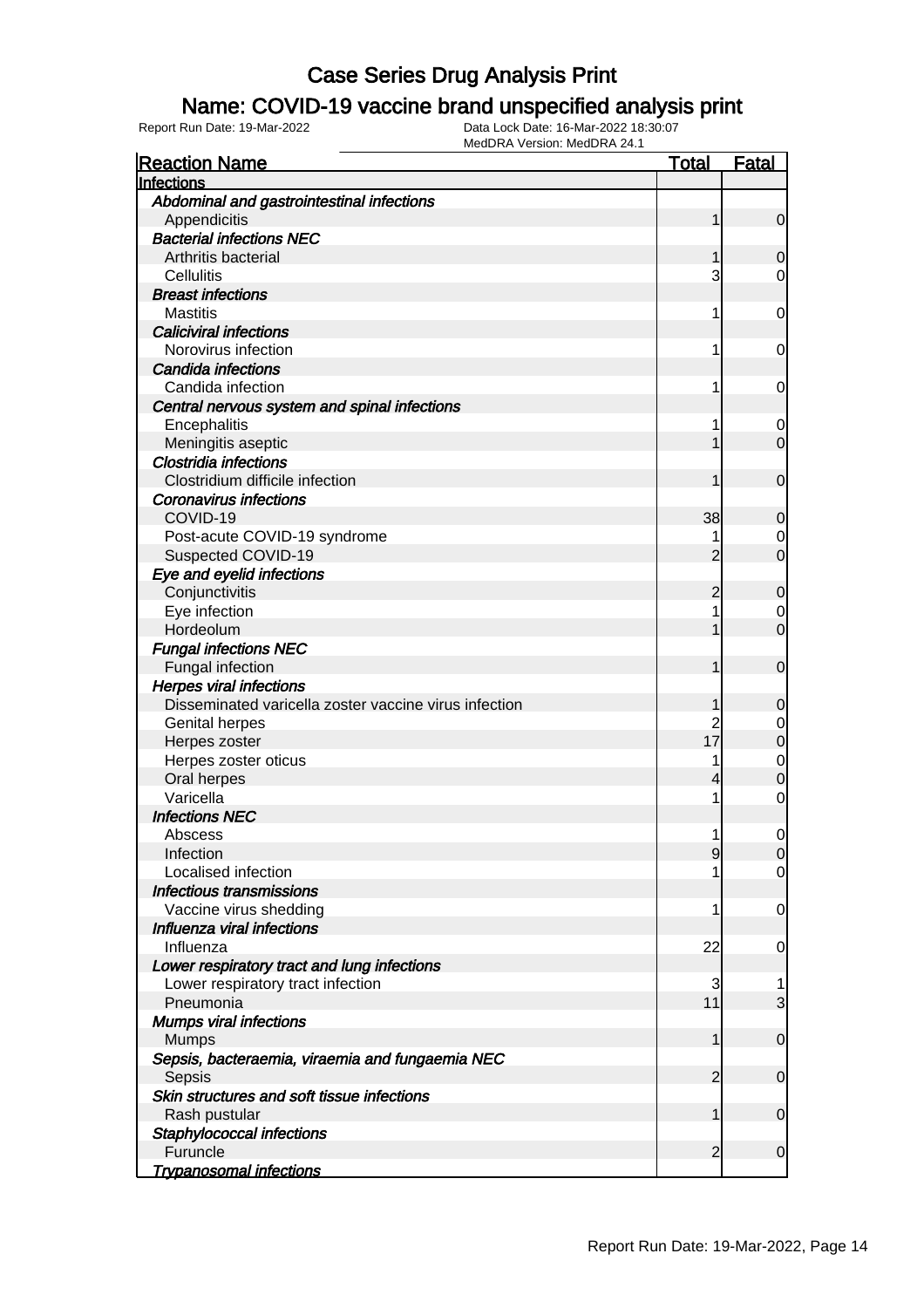#### Name: COVID-19 vaccine brand unspecified analysis print

| <b>Reaction Name</b>                      | Total | Fatal    |
|-------------------------------------------|-------|----------|
| Infections cont'd<br>Infections           |       |          |
| African trypanosomiasis                   |       | 0        |
| <b>Upper respiratory tract infections</b> |       |          |
| Laryngitis                                |       | 0        |
| Nasopharyngitis                           | 10    | 0        |
| <b>Sinusitis</b>                          |       | 0        |
| Tonsillitis                               |       | 0        |
| <b>Urinary tract infections</b>           |       |          |
| Kidney infection                          |       | 0        |
| Urinary tract infection                   |       | $\Omega$ |
| <b>Viral infections NEC</b>               |       |          |
| Gastroenteritis viral                     |       | 0        |
| Sweating fever                            |       | 0        |
| Viral infection                           |       | 0        |
| Infections SOC TOTAL                      | 162   |          |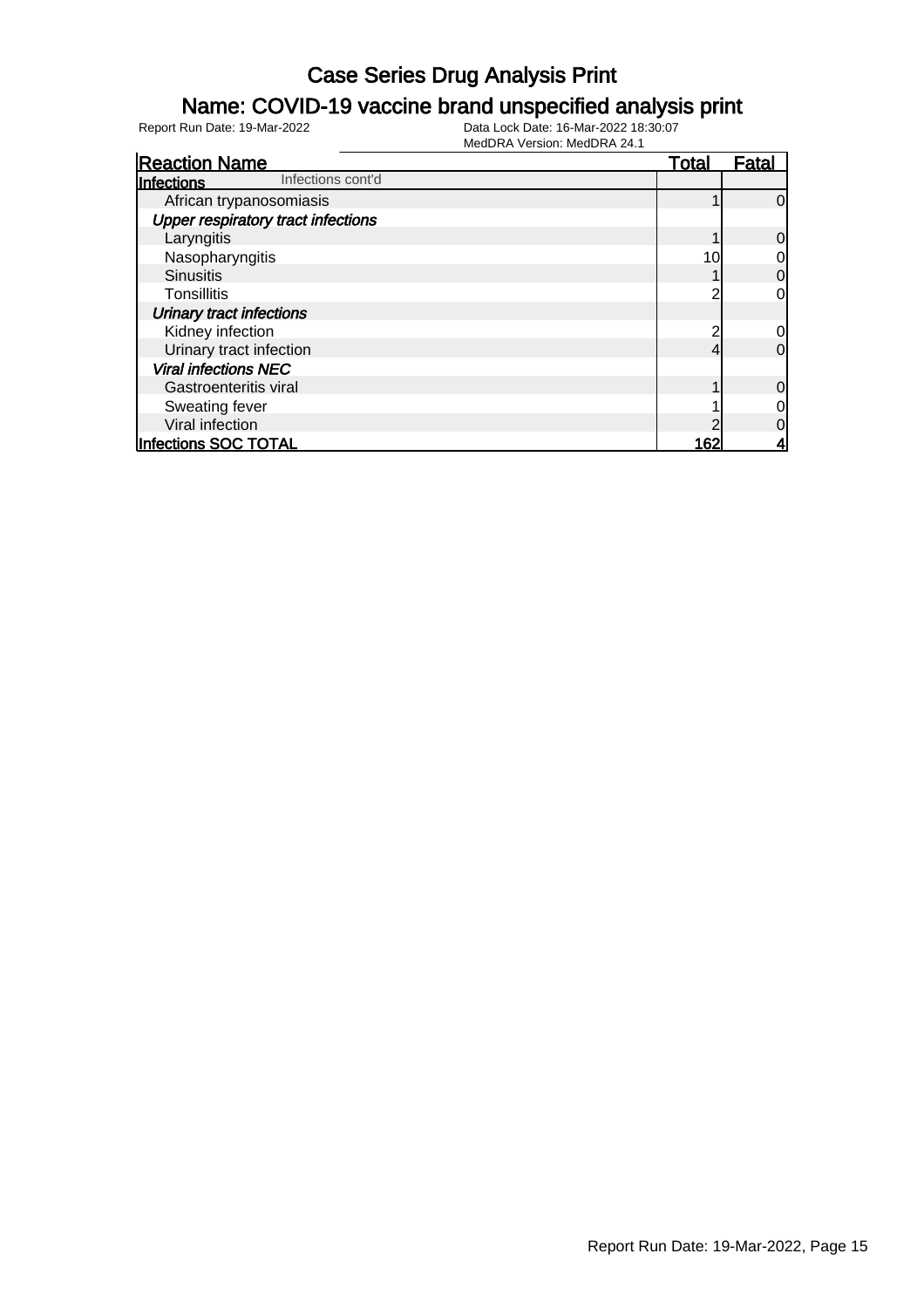#### Name: COVID-19 vaccine brand unspecified analysis print

| <b>Reaction Name</b>                                                       | <u>Total</u>        | <b>Fatal</b>                  |
|----------------------------------------------------------------------------|---------------------|-------------------------------|
| <b>Injuries</b>                                                            |                     |                               |
| Abdominal and gastrointestinal injuries NEC                                |                     |                               |
| Gallbladder injury                                                         | 1                   | $\overline{0}$                |
| <b>Bone and joint injuries NEC</b>                                         |                     |                               |
| Joint injury                                                               | 1                   | $\mathbf 0$                   |
| <b>Cerebral injuries NEC</b>                                               |                     |                               |
| Subdural haematoma                                                         | 1                   | 1                             |
| Exposures associated with pregnancy, delivery and lactation                |                     |                               |
| Exposure via breast milk                                                   | 2                   | $\overline{0}$                |
| Maternal exposure during breast feeding                                    | 1                   | $\mathbf 0$                   |
| Maternal exposure during pregnancy                                         | 8                   | $\overline{0}$                |
| <b>Exposures to agents or circumstances NEC</b>                            |                     |                               |
| Exposure to vaccinated person                                              | 2                   | $\mathbf 0$                   |
| Eye injuries NEC                                                           |                     |                               |
| Eye contusion                                                              | 1                   | $\overline{0}$                |
| Eye injury                                                                 | 3                   | $\mathbf 0$                   |
| Retinal injury                                                             |                     | $\overline{0}$                |
| Intentional product misuses                                                |                     |                               |
| Intentional product misuse                                                 | 2                   | $\mathbf 0$                   |
| Intentional product use issues                                             |                     |                               |
| Intentional dose omission                                                  | 2                   | $\mathbf 0$                   |
| Medication errors, product use errors and issues NEC                       |                     |                               |
| <b>Medication error</b>                                                    | 2                   | 0                             |
| Prescription drug used without a prescription                              | 1                   | $\overline{0}$                |
| Vaccination error                                                          |                     | $\overline{0}$                |
| Wrong technique in product usage process                                   | $\overline{2}$      | $\overline{0}$                |
| Muscle, tendon and ligament injuries                                       |                     |                               |
| Muscle strain                                                              | 1                   | $\mathbf 0$                   |
| Tendon rupture                                                             |                     | $\overline{0}$                |
| Nerve injuries NEC                                                         |                     |                               |
| Nerve injury                                                               | 1                   | $\mathbf 0$                   |
| Non-site specific injuries NEC                                             |                     |                               |
| Fall                                                                       | 11                  | $\mathbf 0$                   |
| Non-site specific procedural complications                                 |                     |                               |
| Incision site pain                                                         |                     | 0                             |
| Injection related reaction                                                 | $\overline{2}$      | $\overline{0}$                |
| Off label uses                                                             |                     |                               |
| Off label use                                                              | 1                   | $\overline{0}$                |
| <b>Overdoses NEC</b>                                                       |                     |                               |
| Overdose                                                                   | 1                   | 0                             |
| Product administration errors and issues                                   |                     |                               |
| Expired product administered                                               | 2<br>$\overline{3}$ | 0                             |
| Inappropriate schedule of product administration                           |                     | $\mathsf{O}\xspace$           |
| Incorrect route of product administration                                  | 3                   | $\overline{0}$<br>$\pmb{0}$   |
| Product administered at inappropriate site<br>Product administration error |                     |                               |
| Product dose omission in error                                             |                     | $\overline{0}$<br>$\mathbf 0$ |
| Product dose omission issue                                                | 3                   | $\mathbf 0$                   |
| Wrong product administered                                                 | 1                   | $\overline{0}$                |
| Product dispensing errors and issues                                       |                     |                               |
| Product dispensing error                                                   | 1                   | $\mathbf 0$                   |
| Site specific injuries NEC                                                 |                     |                               |
| Limb injury                                                                | $\mathbf{2}$        | 0                             |
| Spinal column injury                                                       |                     | $\overline{0}$                |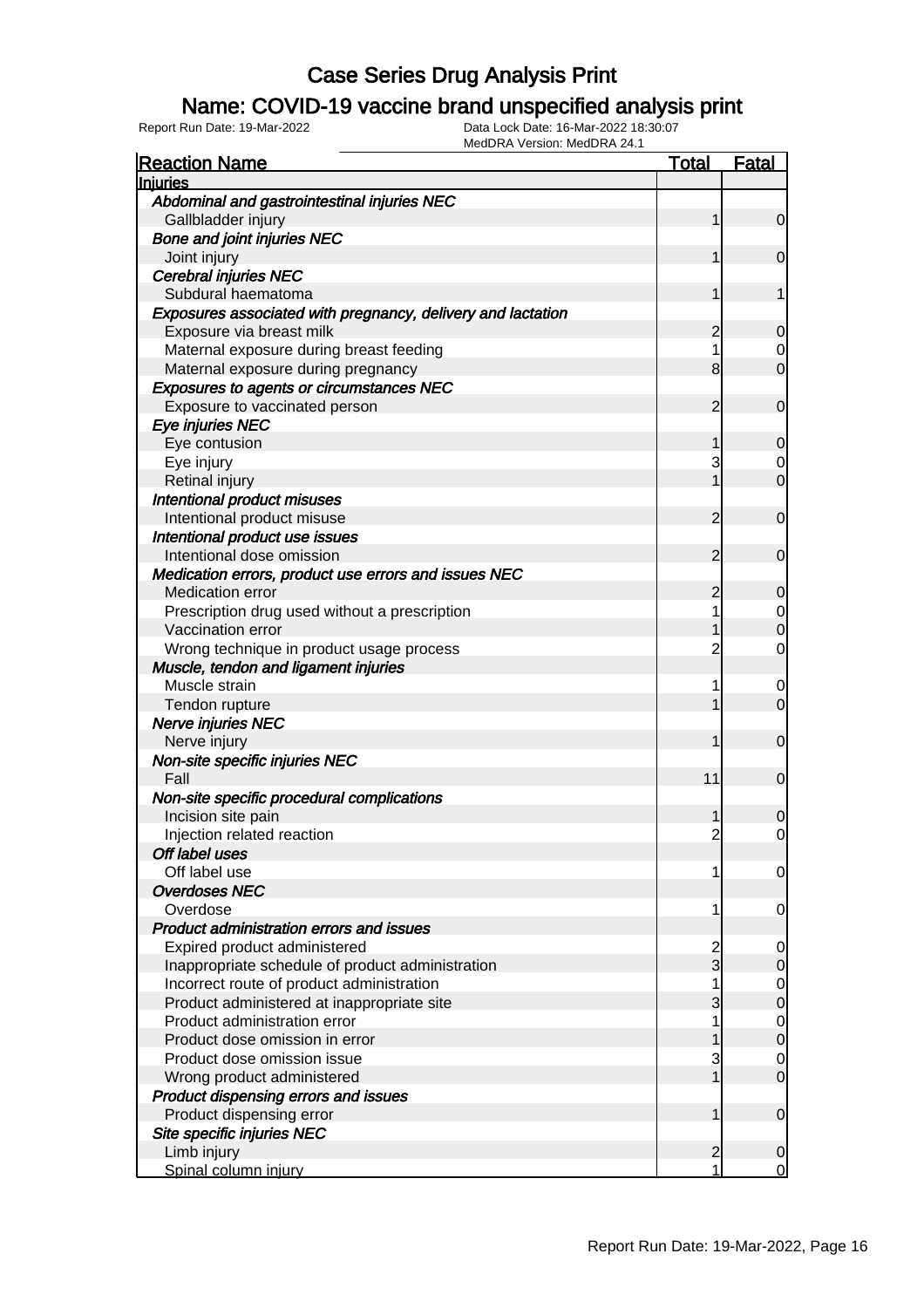### Name: COVID-19 vaccine brand unspecified analysis print

| <b>Reaction Name</b>              | Total | Fata |
|-----------------------------------|-------|------|
| Injuries cont'd<br>Injuries       |       |      |
| <b>Skin injuries NEC</b>          |       |      |
| Contusion                         | 15    | ΩI   |
| <b>Underdoses NEC</b>             |       |      |
| Prescribed underdose              |       | OI   |
| Vaccination related complications |       |      |
| Vaccination complication          | 13    |      |
| Injuries SOC TOTAL                | 98    |      |
|                                   |       |      |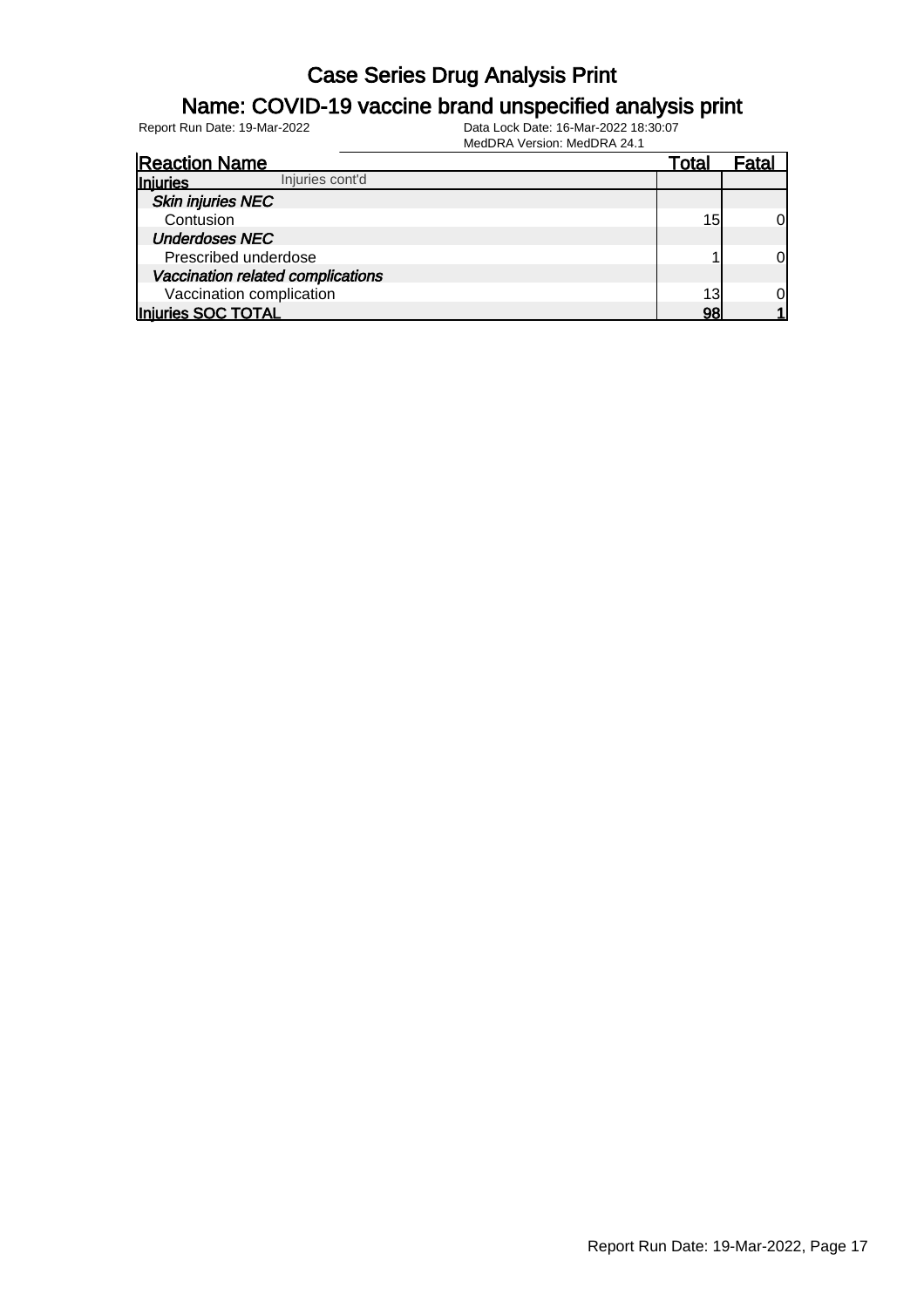### Name: COVID-19 vaccine brand unspecified analysis print

Report Run Date: 19-Mar-2022 Data Lock Date: 16-Mar-2022 18:30:07

| <b>Reaction Name</b>                                    | <u>Total</u>   | <b>Fatal</b>                  |
|---------------------------------------------------------|----------------|-------------------------------|
| Investigations                                          |                |                               |
| <b>Autoimmunity analyses</b>                            |                |                               |
| Anti-HLA antibody test positive                         | 1              | 0                             |
| Blood gas and acid base analyses                        |                |                               |
| Oxygen saturation decreased                             | 1              | $\overline{0}$                |
| Carbohydrate tolerance analyses (incl diabetes)         |                |                               |
| Blood glucose increased                                 | 2              | 0                             |
| Cardiac auscultatory investigations                     |                |                               |
| Cardiac murmur                                          | 2              | 0                             |
| Cardiac function diagnostic procedures                  |                |                               |
| Myocardial strain imaging                               | 1              | 0                             |
| Cerebrospinal fluid tests (excl microbiology)           |                |                               |
| CSF glucose decreased                                   |                | 0                             |
| CSF protein increased                                   |                | 0                             |
| <b>Chemistry analyses NEC</b>                           |                |                               |
| Inflammatory marker increased                           | 1              | 0                             |
| <b>Cholesterol analyses</b>                             |                |                               |
| Blood cholesterol increased                             | 2              | 0                             |
| Coagulation and bleeding analyses                       |                |                               |
| Fibrin D dimer increased                                | 2              | 0                             |
| International normalised ratio increased                | $\overline{3}$ | 0                             |
| <b>ECG</b> investigations                               |                |                               |
| Electrocardiogram abnormal                              | 1              | 0                             |
| Heart rate and pulse investigations                     |                |                               |
| Heart rate                                              |                | 0                             |
| Heart rate decreased                                    | 1              | 0                             |
| Heart rate increased                                    | 8              | 0                             |
| Heart rate irregular                                    | 3              | 0                             |
| <b>Hepatobiliary imaging procedures</b>                 |                |                               |
| Liver scan                                              | 1              | 0                             |
| Immunology skin tests NEC                               |                |                               |
| Skin test positive                                      | 1              | 0                             |
| <b>Investigations NEC</b>                               |                |                               |
| <b>Blood test</b>                                       | 1              | 0                             |
| Blood test abnormal                                     |                |                               |
| Quality of life decreased                               |                | 0                             |
| <b>Liver function analyses</b>                          |                |                               |
| Liver function test                                     | 1              | $\mathbf 0$                   |
| Mineral and electrolyte analyses                        |                |                               |
| Blood iron decreased                                    | 1              | $\overline{0}$                |
| Blood potassium decreased                               |                | $\mathbf 0$                   |
| Physical examination procedures and organ system status |                |                               |
| Body temperature                                        | 2              | 0                             |
| Body temperature abnormal                               | 1              |                               |
| Body temperature decreased                              |                | $\overline{0}$<br>$\mathbf 0$ |
| Body temperature fluctuation                            | 2<br>1         |                               |
|                                                         |                | $\mathbf 0$                   |
| Body temperature increased                              | 4              | $\mathbf 0$                   |
| Respiratory rate increased                              | 1              | $\mathbf 0$                   |
| Weight decreased                                        |                | $\mathbf 0$                   |
| Weight increased                                        | 2              | 0                             |
| <b>Platelet analyses</b>                                |                |                               |
| Platelet count decreased                                | 1              | 0                             |
| Platelet count increased                                | 1              | $\mathbf 0$                   |
| <b>Red blood cell analyses</b>                          |                |                               |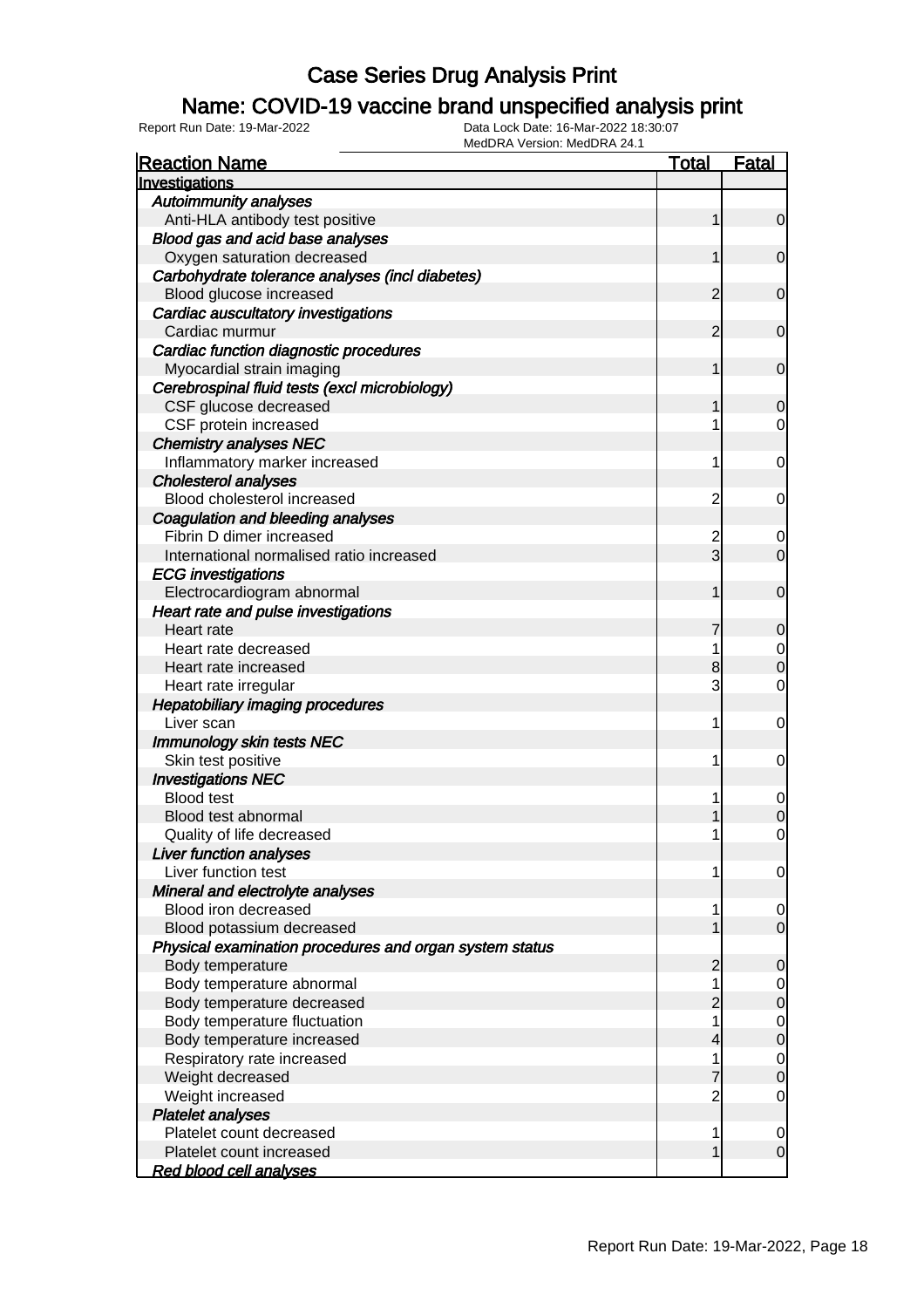### Name: COVID-19 vaccine brand unspecified analysis print

| MEQURA VEISION: MEQURA 24.1                              |              |              |
|----------------------------------------------------------|--------------|--------------|
| <b>Reaction Name</b>                                     | <u>Total</u> | <u>Fatal</u> |
| Investigations cont'd<br>Investigations                  |              |              |
| Haemoglobin E                                            |              | $\Omega$     |
| Haemoglobin decreased                                    |              |              |
| Red cell distribution width increased                    |              | 0            |
| Respiratory and pulmonary function diagnostic procedures |              |              |
| Peak expiratory flow rate decreased                      |              | $\mathbf 0$  |
| Skeletal and cardiac muscle analyses                     |              |              |
| Blood creatine phosphokinase increased                   |              | $\Omega$     |
| Troponin increased                                       |              | 0            |
| Therapeutic drug monitoring analyses                     |              |              |
| Anticoagulation drug level below therapeutic             |              | 0            |
| <b>Triglyceride analyses</b>                             |              |              |
| <b>Blood triglycerides</b>                               |              | 0            |
| Blood triglycerides increased                            |              | $\Omega$     |
| Vascular tests NEC (incl blood pressure)                 |              |              |
| Blood pressure abnormal                                  |              | $\mathbf 0$  |
| Blood pressure decreased                                 |              |              |
| Blood pressure increased                                 | 9            | 0            |
| Virus identification and serology                        |              |              |
| SARS-CoV-2 test                                          |              | $\Omega$     |
| SARS-CoV-2 test false negative                           |              |              |
| SARS-CoV-2 test negative                                 |              | 0            |
| SARS-CoV-2 test positive                                 |              | 0            |
| White blood cell analyses                                |              |              |
| Neutrophil count decreased                               | 3            |              |
| Neutrophil count increased                               |              | $\Omega$     |
| White blood cell count increased                         |              |              |
| <b>Investigations SOC TOTAL</b>                          | 98           | 0            |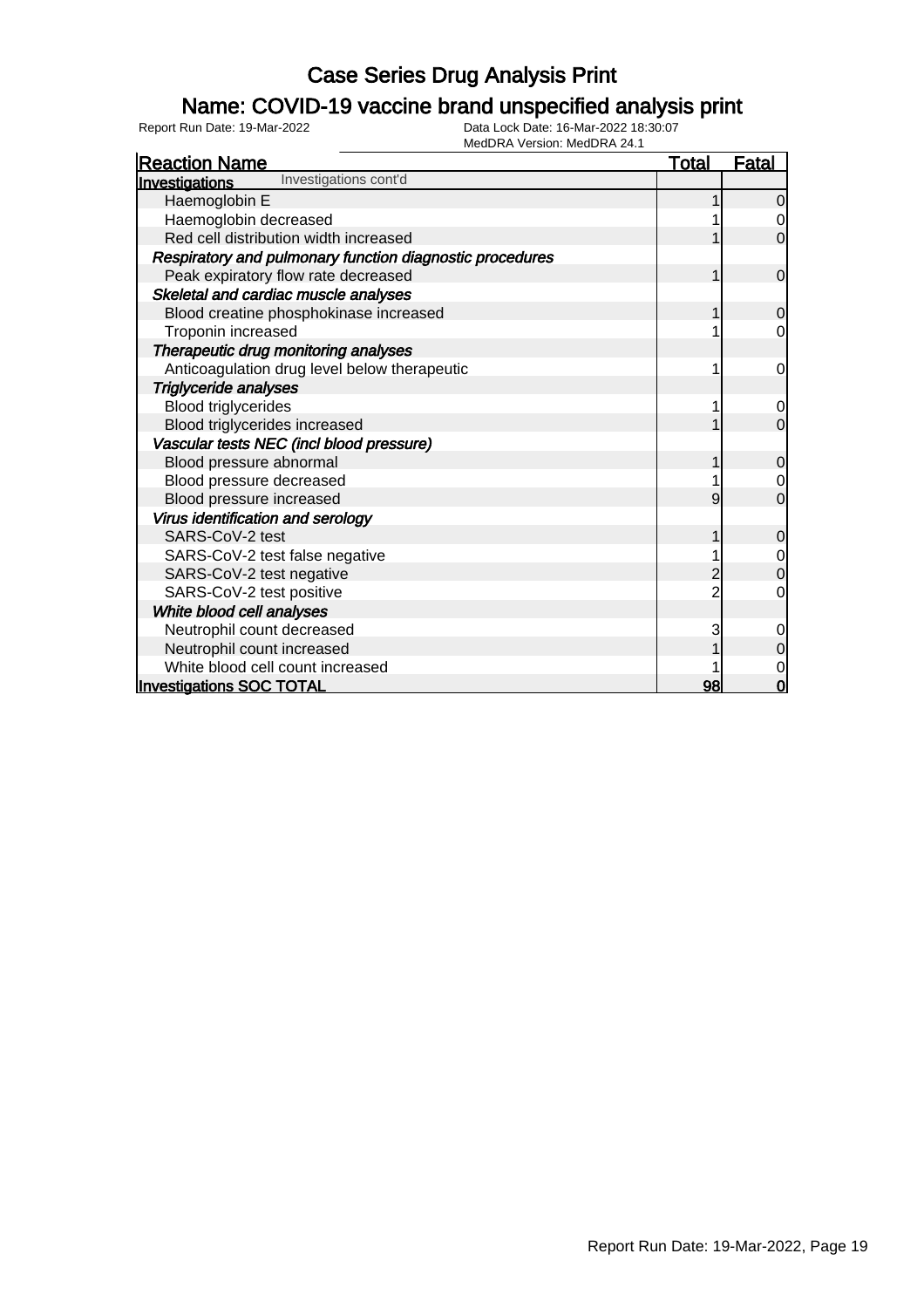### Name: COVID-19 vaccine brand unspecified analysis print

Report Run Date: 19-Mar-2022 Data Lock Date: 16-Mar-2022 18:30:07

| <b>Reaction Name</b>                     | <u>Total</u> | <b>Fatal</b>   |
|------------------------------------------|--------------|----------------|
| <b>Metabolic disorders</b>               |              |                |
| Appetite disorders                       |              |                |
| Decreased appetite                       | 38           | 0              |
| Hypophagia                               |              | $\overline{0}$ |
| Increased appetite                       |              | $\mathbf 0$    |
| Diabetes mellitus (incl subtypes)        |              |                |
| Diabetes mellitus                        |              | $\mathbf 0$    |
| Diabetes mellitus inadequate control     |              | $\overline{0}$ |
| Disorders of purine metabolism           |              |                |
| Gout                                     | 4            | 0              |
| Electrolyte imbalance NEC                |              |                |
| Electrolyte imbalance                    |              | 0              |
| <b>General nutritional disorders NEC</b> |              |                |
| Abnormal weight gain                     |              | 0              |
| Feeding disorder                         |              | $\overline{0}$ |
| <b>Hyperglycaemic conditions NEC</b>     |              |                |
| Hyperglycaemia                           | 3            | $\mathbf 0$    |
| Phosphorus metabolism disorders          |              |                |
| Hypophosphataemia                        |              | $\overline{0}$ |
| Sodium imbalance                         |              |                |
| Hyponatraemia                            |              | $\mathbf 0$    |
| Total fluid volume decreased             |              |                |
| Dehydration                              | 4            | $\Omega$       |
| Water soluble vitamin deficiencies       |              |                |
| Folate deficiency                        |              | $\overline{0}$ |
| Metabolic disorders SOC TOTAL            | 60           | 0              |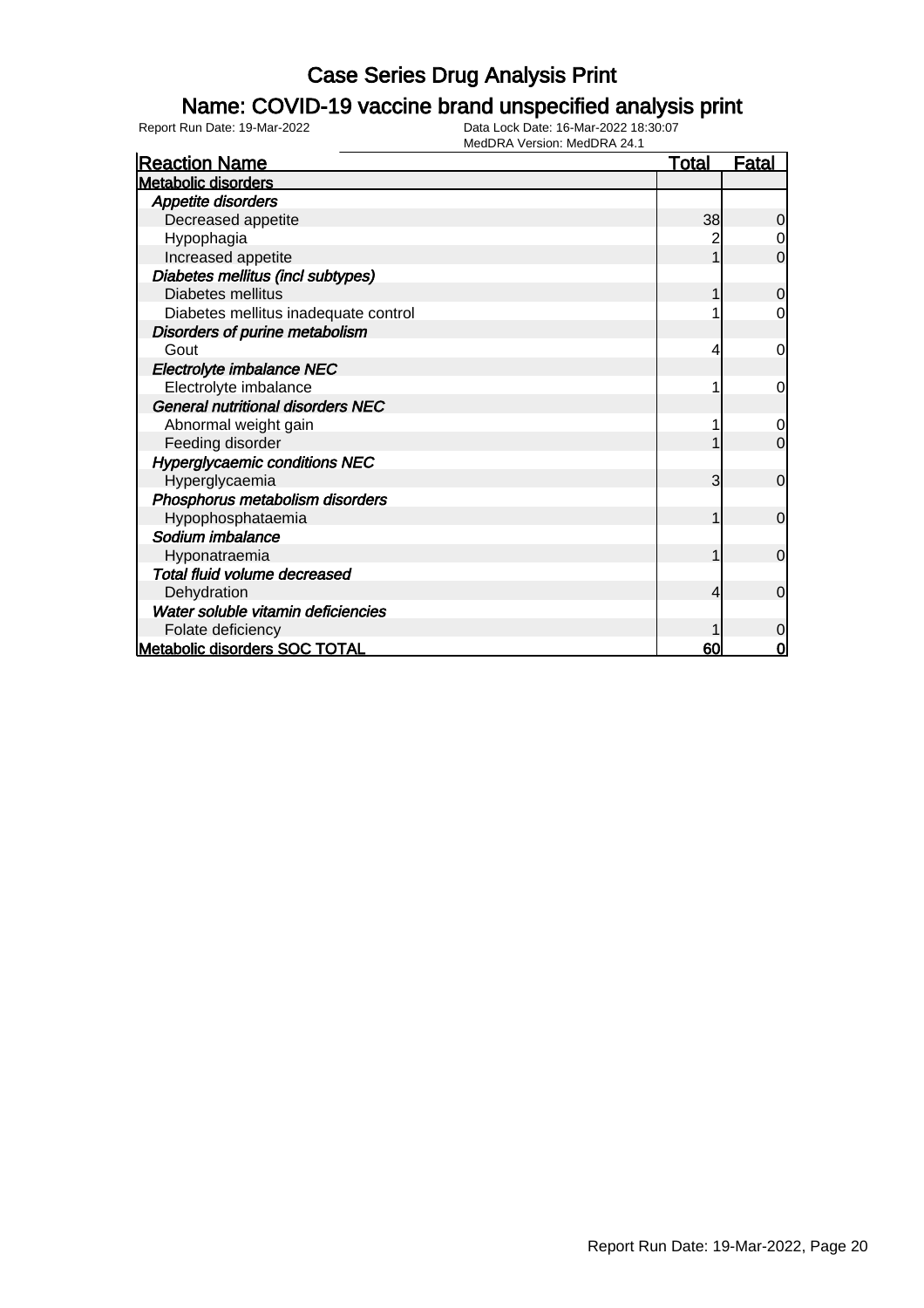### Name: COVID-19 vaccine brand unspecified analysis print

| <b>Reaction Name</b>                                      | <b>Total</b>            | Fatal          |
|-----------------------------------------------------------|-------------------------|----------------|
| Muscle & tissue disorders                                 |                         |                |
| <b>Arthropathies NEC</b>                                  |                         |                |
| Arthritis                                                 | 12                      | 0              |
| Arthropathy                                               |                         | 0              |
| Palindromic rheumatism                                    |                         | $\mathbf 0$    |
| Bone related signs and symptoms                           |                         |                |
| Bone pain                                                 | 5                       | $\mathbf 0$    |
| Pain in jaw                                               |                         | 0              |
| Spinal pain                                               |                         | $\mathbf 0$    |
| <b>Bursal disorders</b>                                   |                         |                |
| <b>Bursitis</b>                                           | $\overline{2}$          | $\mathbf 0$    |
| Cartilage disorders                                       |                         |                |
| Costochondritis                                           | 3                       | $\mathbf 0$    |
| <b>Connective tissue disorders NEC</b>                    |                         |                |
| Polymyalgia rheumatica                                    | 5                       | $\mathbf 0$    |
| Joint related disorders NEC                               |                         |                |
| Hypermobility syndrome                                    | 1                       | $\mathbf 0$    |
| Joint lock                                                | $\overline{c}$          | 0              |
| Periarthritis                                             | 3                       | $\mathbf 0$    |
| Rotator cuff syndrome                                     |                         | $\mathbf 0$    |
| Joint related signs and symptoms                          |                         |                |
| Arthralgia                                                | 102                     | $\mathbf 0$    |
| Joint stiffness                                           | 3                       | $\mathbf 0$    |
| Joint swelling                                            | 11                      | $\mathbf 0$    |
| Lupus erythematosus (incl subtypes)                       |                         |                |
| Systemic lupus erythematosus                              | $\overline{2}$          | 0              |
| <b>Muscle pains</b>                                       |                         |                |
| Fibromyalgia                                              | 3                       | 0              |
| Myalgia                                                   | 86                      | $\mathbf 0$    |
| Muscle related signs and symptoms NEC                     |                         |                |
| Muscle disorder                                           | 1                       | $\mathbf 0$    |
| Muscle fatigue                                            | 3                       | 0              |
| Muscle spasms                                             | 17                      | $\mathbf 0$    |
| Muscle tightness                                          | $\overline{c}$          | $\mathbf 0$    |
| Muscle twitching                                          | $\overline{\mathbf{4}}$ | $\mathbf 0$    |
| Muscle tone abnormalities                                 |                         |                |
| Muscle rigidity                                           | $\overline{4}$          | $\overline{0}$ |
| Muscle weakness conditions                                |                         |                |
| Muscular weakness                                         | 19                      | $\mathbf 0$    |
| Musculoskeletal and connective tissue conditions NEC      |                         |                |
| Back disorder                                             | 1                       | $\mathbf 0$    |
| Mobility decreased                                        | 14                      | 0              |
| Musculoskeletal disorder                                  | 1                       | $\mathbf 0$    |
| Musculoskeletal stiffness                                 | 16                      | $\overline{0}$ |
| Musculoskeletal and connective tissue pain and discomfort |                         |                |
| Back pain                                                 | 37                      | $\mathbf 0$    |
| Limb discomfort                                           | 14                      | $\mathbf 0$    |
| Musculoskeletal chest pain                                | $\overline{c}$          | $\overline{0}$ |
| Musculoskeletal discomfort                                | 1                       | $\mathbf 0$    |
| Musculoskeletal pain                                      | $\overline{c}$          | $\overline{0}$ |
| Neck pain                                                 | 15                      | $\mathbf 0$    |
| Pain in extremity                                         | 130                     | $\overline{0}$ |
| <b>Osteoarthropathies</b>                                 |                         |                |
| <b>Osteoarthritis</b>                                     | 1                       | $\mathbf 0$    |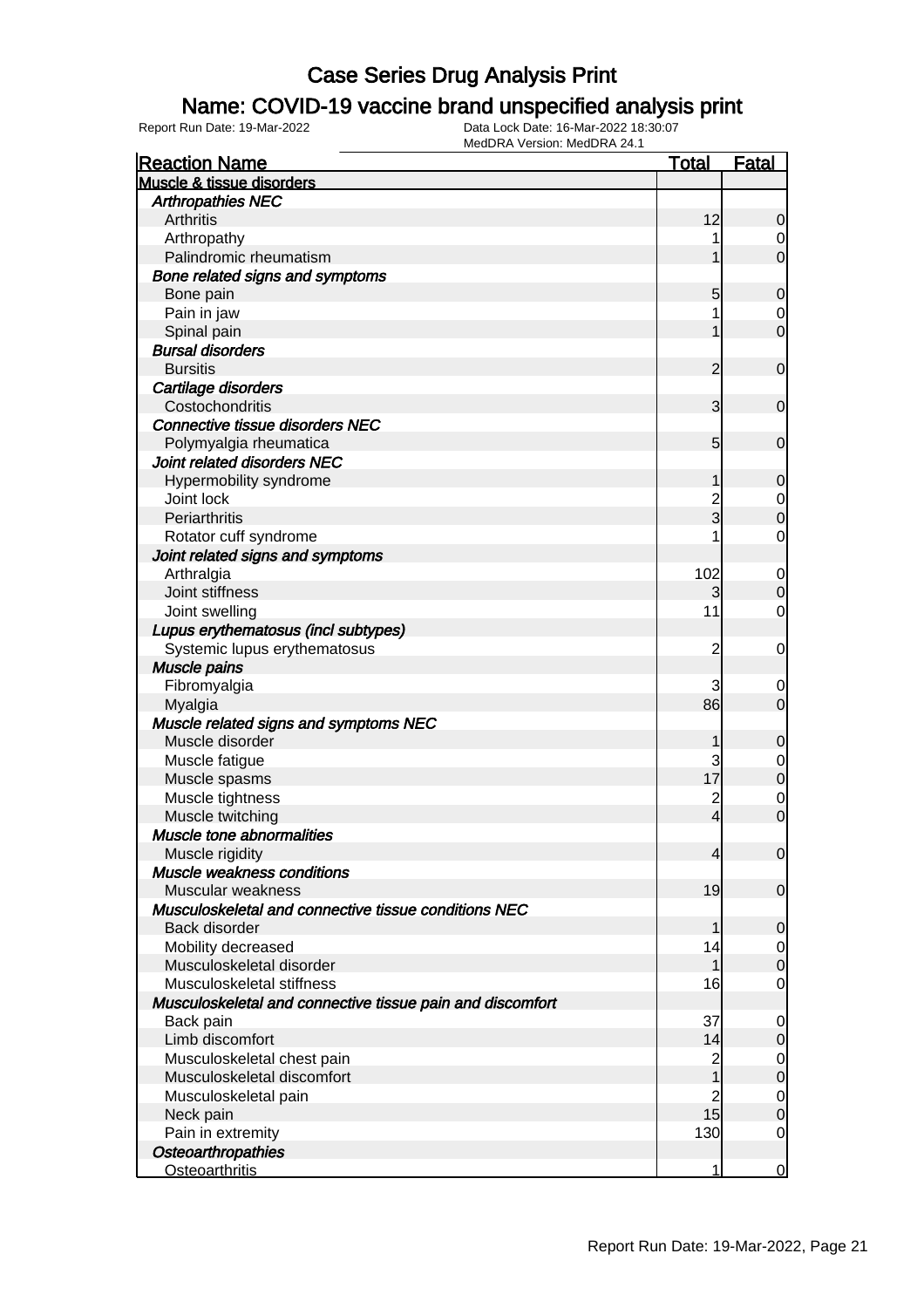### Name: COVID-19 vaccine brand unspecified analysis print

| <b>Reaction Name</b>                                  | Total | Fatal          |
|-------------------------------------------------------|-------|----------------|
| Muscle & tissue disordersle & tissue disorders cont'd |       |                |
| <b>Psoriatic arthropathies</b>                        |       |                |
| Psoriatic arthropathy                                 |       | 0l             |
| <b>Rheumatoid arthropathies</b>                       |       |                |
| Rheumatoid arthritis                                  |       | 0l             |
| Soft tissue disorders NEC                             |       |                |
| Axillary mass                                         |       | 0              |
| Groin pain                                            | ◠     | $\overline{0}$ |
| Neck mass                                             | ◠     | 0l             |
| Spondyloarthropathies                                 |       |                |
| Arthritis reactive                                    |       | 0l             |
| <b>Tendon disorders</b>                               |       |                |
| <b>Tendonitis</b>                                     |       | 0l             |
| Trigger finger                                        |       | 0              |
| Muscle & tissue disorders SOC TOTAL                   | 542   | 0              |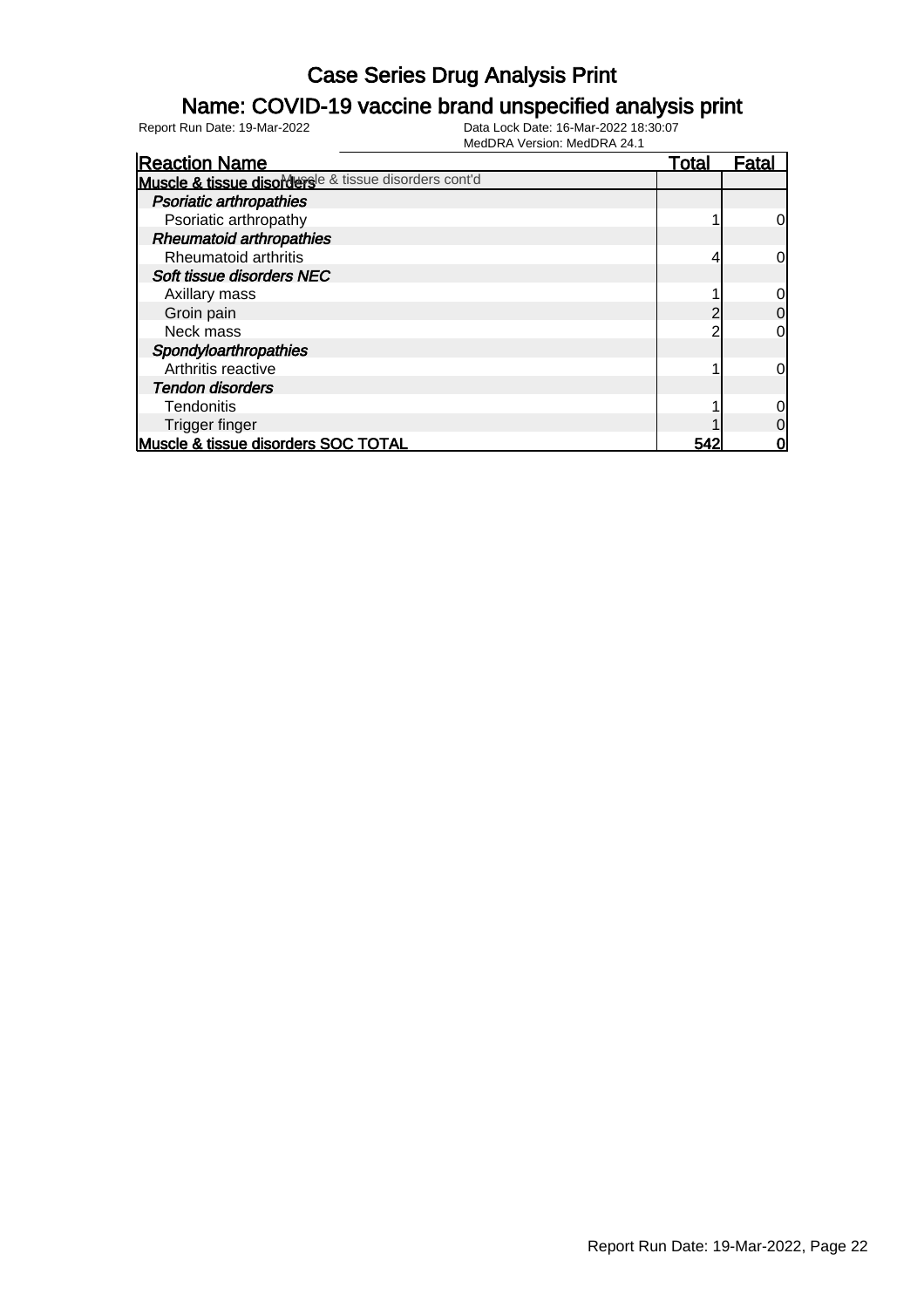### Name: COVID-19 vaccine brand unspecified analysis print

| <b>Reaction Name</b>                                                            | <u>Total</u> | <u>Fatal</u>   |
|---------------------------------------------------------------------------------|--------------|----------------|
| <b>Neoplasms</b>                                                                |              |                |
| <b>Breast and nipple neoplasms malignant</b>                                    |              |                |
| <b>Breast cancer</b>                                                            |              | $\overline{0}$ |
| Breast cancer female                                                            |              | 0              |
| Haematologic neoplasms NEC                                                      |              |                |
| Benign lymph node neoplasm                                                      |              | 0              |
| Leukaemias acute myeloid                                                        |              |                |
| Acute myeloid leukaemia                                                         |              |                |
| <b>Lymphomas unspecified NEC</b>                                                |              |                |
| Lymphoma                                                                        |              | 0              |
| Neoplasms malignant site unspecified NEC                                        |              |                |
| Malignant neoplasm progression                                                  |              | 0              |
| Neoplasm malignant                                                              |              | $\Omega$       |
| Respiratory tract and pleural neoplasms malignant cell type unspecified<br> NEC |              |                |
| Lung neoplasm malignant                                                         |              |                |
| Throat cancer                                                                   |              | O              |
| <b>Respiratory tract small cell carcinomas</b>                                  |              |                |
| Small cell lung cancer metastatic                                               |              |                |
| Skin neoplasms benign                                                           |              |                |
| Acrochordon                                                                     |              | 0              |
| Skin papilloma                                                                  |              | 0              |
| <b>Neoplasms SOC TOTAL</b>                                                      | 14           | 3              |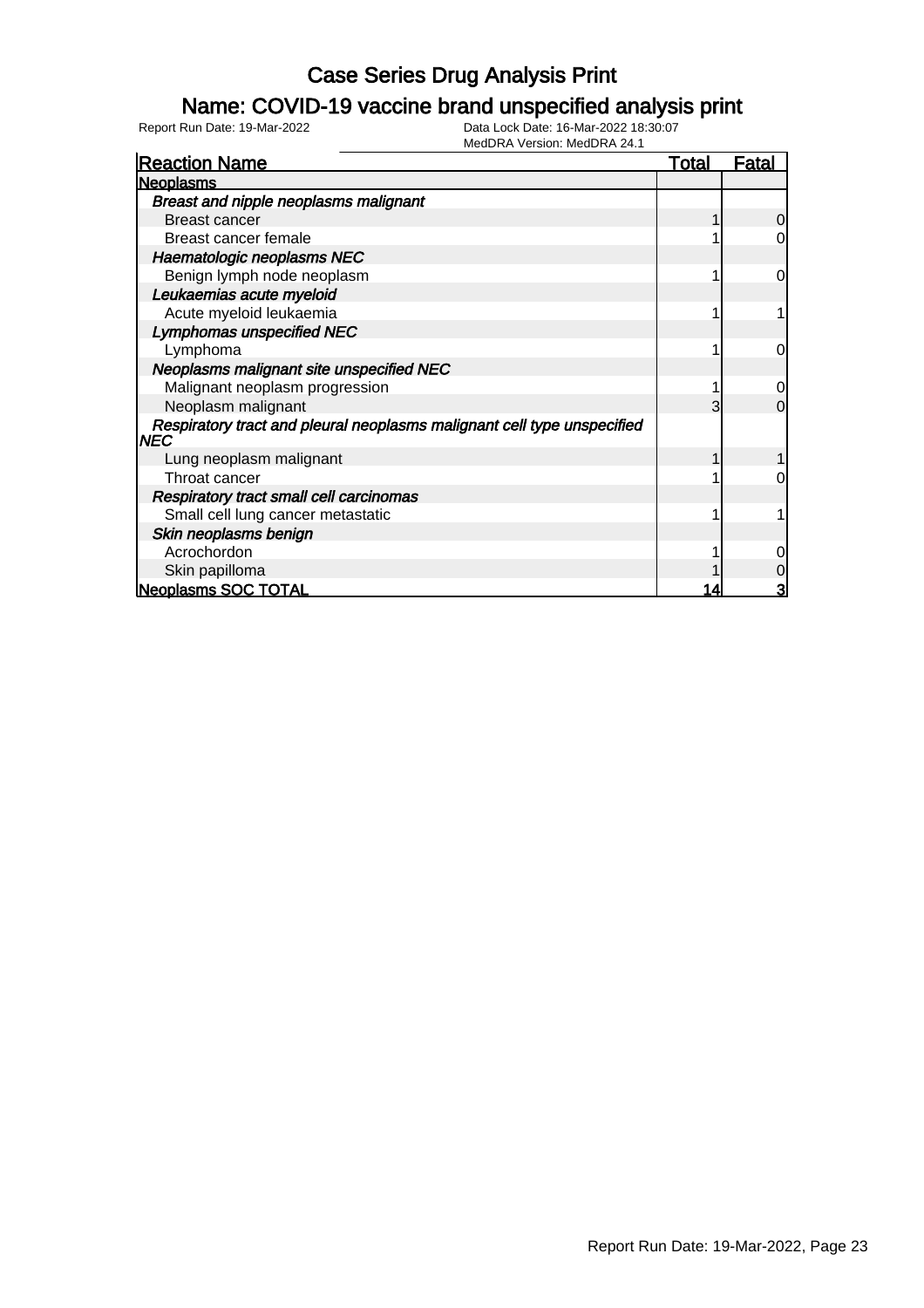### Name: COVID-19 vaccine brand unspecified analysis print

Report Run Date: 19-Mar-2022 Data Lock Date: 16-Mar-2022 18:30:07

| <b>Reaction Name</b>                                              | <b>Total</b>    | <b>Fatal</b>          |
|-------------------------------------------------------------------|-----------------|-----------------------|
| Nervous system disorders                                          |                 |                       |
| Acute polyneuropathies                                            |                 |                       |
| Guillain-Barre syndrome                                           | 6               | $\overline{0}$        |
| Autonomic nervous system disorders                                |                 |                       |
| Orthostatic intolerance                                           |                 | $\mathbf 0$           |
| Central nervous system haemorrhages and cerebrovascular accidents |                 |                       |
| Basilar artery thrombosis                                         |                 |                       |
| Carotid artery occlusion                                          |                 | 0                     |
| Cerebral haemorrhage                                              |                 | $\boldsymbol{0}$      |
| Cerebral thrombosis                                               |                 | 0                     |
| Cerebrovascular accident                                          | 10              |                       |
| Haemorrhage intracranial                                          | $\mathbf 2$     | 0                     |
| Ischaemic stroke                                                  |                 | $\overline{0}$        |
| Cerebrovascular venous and sinus thrombosis                       |                 |                       |
| Cerebral venous sinus thrombosis                                  | 1               | 1                     |
| Coma states                                                       |                 |                       |
| Coma                                                              | 1               | $\mathbf 0$           |
| Coordination and balance disturbances                             |                 |                       |
| <b>Balance disorder</b>                                           | 10              | 0                     |
| Coordination abnormal                                             | $\overline{c}$  | 0                     |
| Dysstasia                                                         | $\overline{2}$  | $\overline{0}$        |
| <b>Cortical dysfunction NEC</b>                                   |                 |                       |
| Aphasia                                                           | 4               | $\mathbf 0$           |
| Dementia (excl Alzheimer's type)                                  |                 |                       |
| Dementia                                                          | 1               | $\mathbf 0$           |
| Disturbances in consciousness NEC                                 |                 |                       |
| Lethargy                                                          | 30 <sub>l</sub> | 0                     |
| Loss of consciousness                                             | 12              | 0                     |
| Somnolence                                                        | 15              | $\mathbf 0$           |
| Syncope                                                           | 19              | 0                     |
| Dyskinesias and movement disorders NEC                            |                 |                       |
| Bradykinesia                                                      | 1               | 0                     |
| Hypokinesia                                                       |                 | $\mathbf 0$           |
| Movement disorder                                                 | $\overline{c}$  | 0                     |
| <b>Encephalopathies NEC</b>                                       |                 |                       |
| Autoimmune encephalopathy                                         | 1               | 0                     |
| Eye movement disorders                                            |                 |                       |
| Vith nerve paralysis                                              | 1               | 0                     |
| <b>Facial cranial nerve disorders</b>                             |                 |                       |
| Bell's palsy                                                      | 3               | 0                     |
| Facial paralysis                                                  | $6\overline{6}$ | $\mathbf 0$           |
| <b>Facial paresis</b>                                             |                 | $\overline{0}$        |
| Facial spasm                                                      |                 | $\overline{0}$        |
| Generalised tonic-clonic seizures                                 |                 |                       |
| Generalised tonic-clonic seizure                                  | 1               | $\mathbf 0$           |
| <b>Headaches NEC</b>                                              |                 |                       |
| Cluster headache                                                  |                 | 0                     |
| Headache                                                          | 290             |                       |
| Sinus headache                                                    |                 | 0<br>$\boldsymbol{0}$ |
| <b>Tension headache</b>                                           | 2               | 0                     |
|                                                                   | 6               |                       |
| Increased intracranial pressure disorders<br>Brain oedema         | $\overline{c}$  |                       |
|                                                                   |                 | 0                     |
| Lumbar spinal cord and nerve root disorders                       | 1               |                       |
| <b>Sciatica</b>                                                   |                 | 0                     |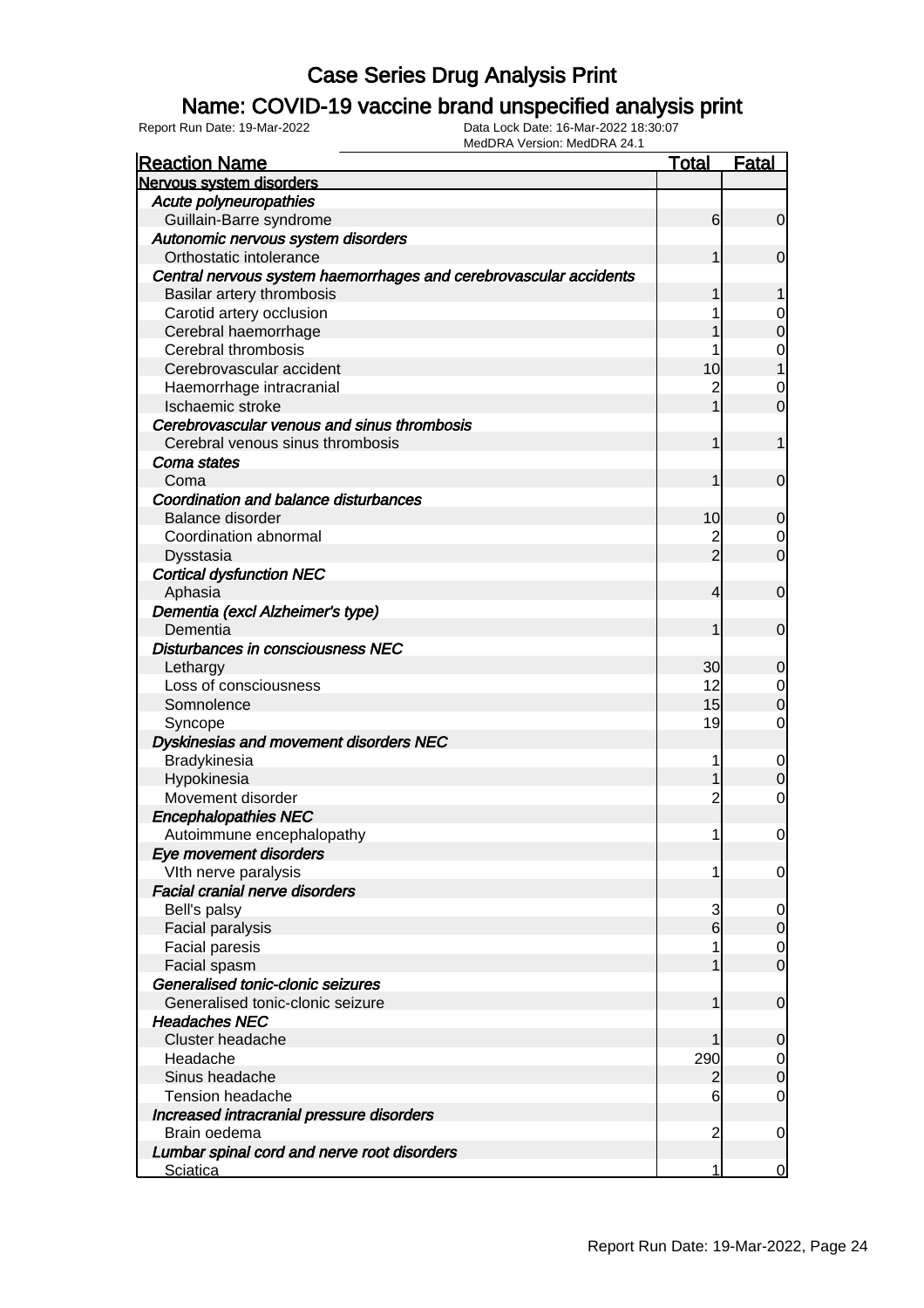### Name: COVID-19 vaccine brand unspecified analysis print

| <b>Reaction Name</b>                               | <b>Total</b>                     | <b>Fatal</b>                     |
|----------------------------------------------------|----------------------------------|----------------------------------|
| Nervous system disordersus system disorders cont'd |                                  |                                  |
| Memory loss (excl dementia)                        |                                  |                                  |
| Amnesia                                            | 8                                | 0                                |
| Memory impairment                                  | 3                                | $\overline{0}$                   |
| <b>Meningitis NEC</b>                              |                                  |                                  |
| Meningitis noninfective                            | 1                                | $\mathbf 0$                      |
| Mental impairment (excl dementia and memory loss)  |                                  |                                  |
| Cognitive disorder                                 | 1                                | $\mathbf 0$                      |
| Disturbance in attention                           | 3                                | 0                                |
| Mental impairment                                  |                                  | $\mathbf 0$                      |
| Migraine headaches                                 |                                  |                                  |
| Migraine                                           | 36                               | $\mathbf 0$                      |
| Retinal migraine                                   |                                  | $\mathbf 0$                      |
| Mononeuropathies                                   |                                  |                                  |
| Carpal tunnel syndrome                             | 1                                | $\mathbf 0$                      |
| Peroneal nerve palsy                               | 1                                | $\mathbf 0$                      |
| Motor neurone diseases                             |                                  |                                  |
| Motor neurone disease                              | 1                                | $\mathbf 0$                      |
| Multiple sclerosis acute and progressive           |                                  |                                  |
| Multiple sclerosis                                 | 2                                | $\mathbf 0$                      |
| Muscle tone abnormal                               |                                  |                                  |
| Hypotonia                                          | 1                                | $\mathbf 0$                      |
| Narcolepsy and hypersomnia                         |                                  |                                  |
| Hypersomnia                                        | 2                                | $\mathbf 0$                      |
| Nervous system disorders NEC                       |                                  |                                  |
| Nervous system disorder                            | 2                                | $\mathbf 0$                      |
| <b>Neurological signs and symptoms NEC</b>         |                                  |                                  |
| <b>Dizziness</b>                                   | 104                              | $\mathbf 0$                      |
| <b>Dizziness exertional</b>                        |                                  | $\mathbf 0$                      |
| Dizziness postural                                 |                                  | $\overline{0}$                   |
| Head discomfort                                    | $\overline{2}$                   |                                  |
| Meningism                                          | $\overline{1}$                   | 0                                |
| Myoclonus                                          |                                  |                                  |
| Neurological symptom                               | $\overline{c}$                   | $\begin{matrix}0\\0\end{matrix}$ |
| Presyncope                                         | 3                                |                                  |
| Unresponsive to stimuli                            | $\overline{3}$                   | $\begin{matrix}0\\0\end{matrix}$ |
| <b>Olfactory nerve disorders</b>                   |                                  |                                  |
| Anosmia                                            | $\overline{3}$                   | $\overline{0}$                   |
| Parosmia                                           |                                  | $\overline{0}$                   |
| Paraesthesias and dysaesthesias                    |                                  |                                  |
| Burning sensation                                  | 15                               | $\mathbf 0$                      |
| Formication                                        | 1                                | $\mathbf 0$                      |
| Hypoaesthesia                                      | 35                               |                                  |
| Paraesthesia                                       | 49                               | $\overline{0}$<br>$\mathbf 0$    |
| Paralysis and paresis (excl cranial nerve)         |                                  |                                  |
| Hemiparesis                                        | $\overline{2}$                   |                                  |
|                                                    | 1                                | $\mathbf 0$                      |
| Hemiplegia                                         | 1                                | $\overline{0}$<br>$\pmb{0}$      |
| Monoparesis                                        |                                  |                                  |
| Monoplegia                                         | $\overline{c}$<br>$\overline{3}$ | $\overline{0}$<br>$\mathbf 0$    |
| Paralysis                                          |                                  |                                  |
| Parkinson's disease and parkinsonism               |                                  |                                  |
| Freezing phenomenon                                | $\overline{2}$<br>1              | $\mathbf 0$                      |
| Parkinson's disease                                |                                  | $\mathbf 0$                      |
| <b>Peripheral neuropathies NEC</b>                 |                                  |                                  |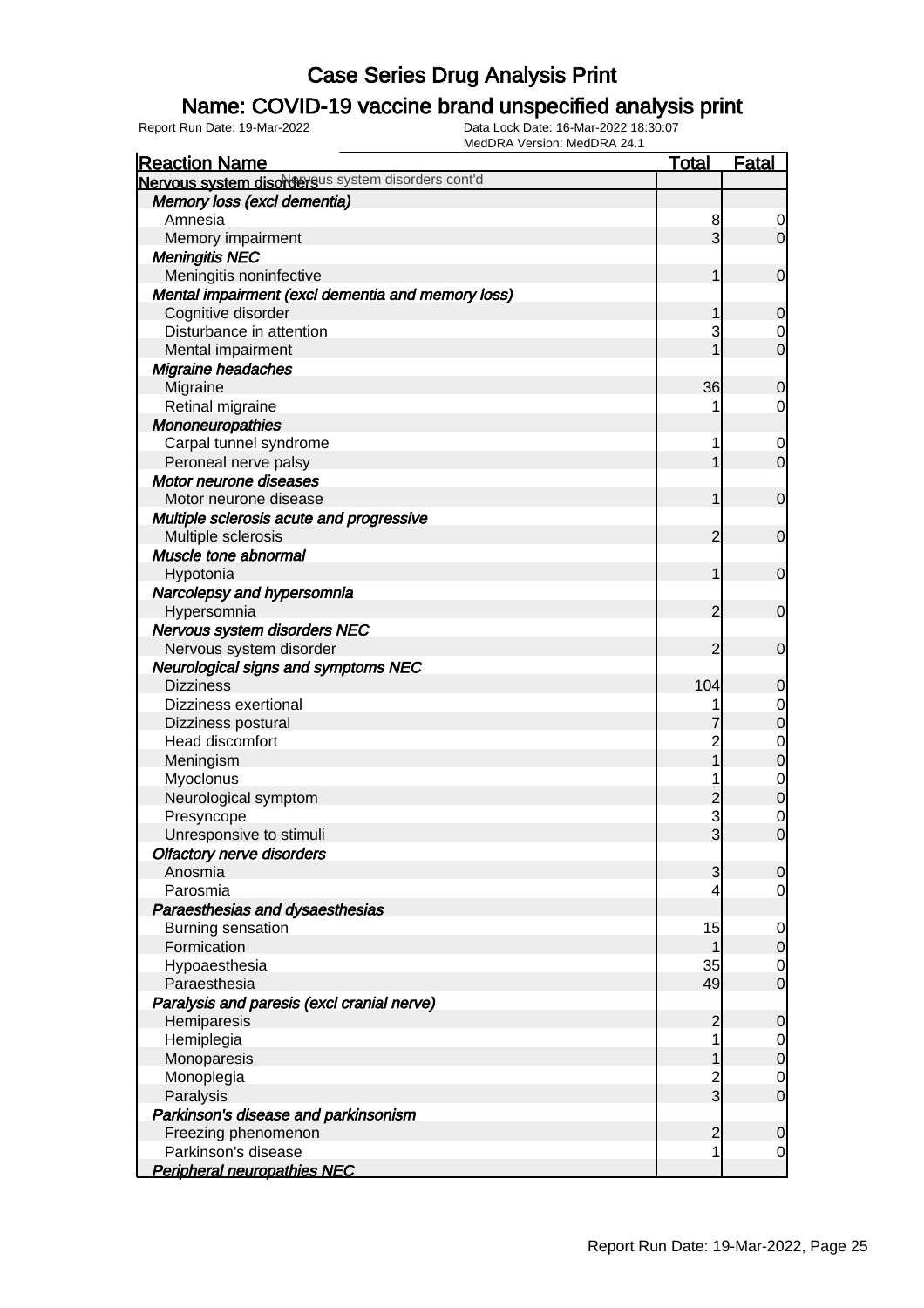### Name: COVID-19 vaccine brand unspecified analysis print

| <b>Reaction Name</b>                               | <b>Total</b> | <u>Fatal</u>   |
|----------------------------------------------------|--------------|----------------|
| Nervous system disordersus system disorders cont'd |              |                |
| Neuropathy peripheral                              |              | 0              |
| Seizures and seizure disorders NEC                 |              |                |
| <b>Convulsions local</b>                           |              | 0              |
| Epilepsy                                           |              | 0              |
| Psychogenic seizure                                |              | $\mathbf 0$    |
| Seizure                                            | 10           | $\overline{0}$ |
| Seizure like phenomena                             |              | $\Omega$       |
| <b>Sensory abnormalities NEC</b>                   |              |                |
| Ageusia                                            | 6            | 0              |
| Dysgeusia                                          | 8            | 0              |
| Neuralgia                                          | 8            | 0              |
| Restless legs syndrome                             |              | 0              |
| Sensory disturbance                                |              | $\mathbf 0$    |
| Sensory loss                                       |              | $\overline{0}$ |
| Taste disorder                                     |              | 0              |
| Speech and language abnormalities                  |              |                |
| Dysarthria                                         | 5            | $\mathbf 0$    |
| Transient cerebrovascular events                   |              |                |
| Transient ischaemic attack                         | 6            | $\mathbf 0$    |
| Tremor (excl congenital)                           |              |                |
| Tremor                                             | 51           | $\Omega$       |
| <b>Trigeminal disorders</b>                        |              |                |
| Trigeminal neuralgia                               |              | $\mathbf 0$    |
| Nervous system disorders SOC TOTAL                 | 860          | 3              |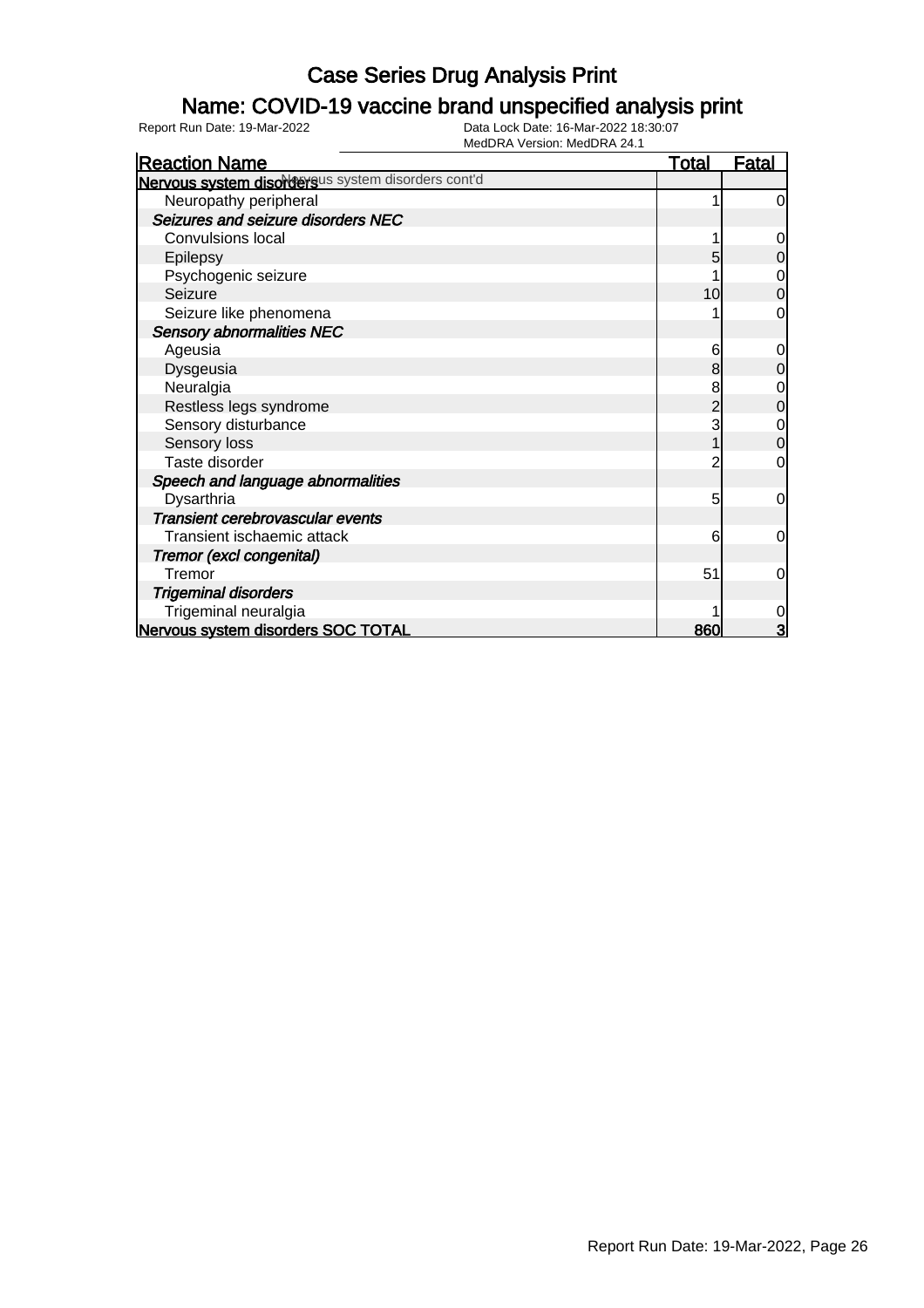### Name: COVID-19 vaccine brand unspecified analysis print

Report Run Date: 19-Mar-2022 Data Lock Date: 16-Mar-2022 18:30:07

| <b>Reaction Name</b>                    | Total | ratal          |
|-----------------------------------------|-------|----------------|
| <b>Pregnancy conditions</b>             |       |                |
| <b>Abortions spontaneous</b>            |       |                |
| Abortion spontaneous                    | 6     | $\Omega$       |
| Maternal complications of pregnancy NEC |       |                |
| <b>Biochemical pregnancy</b>            |       | $\overline{0}$ |
| Preterm premature rupture of membranes  |       | $\overline{0}$ |
| Normal pregnancy, labour and delivery   |       |                |
| Pregnancy                               |       | 0l             |
| <b>Pregnancy conditions SOC TOTAL</b>   |       | U              |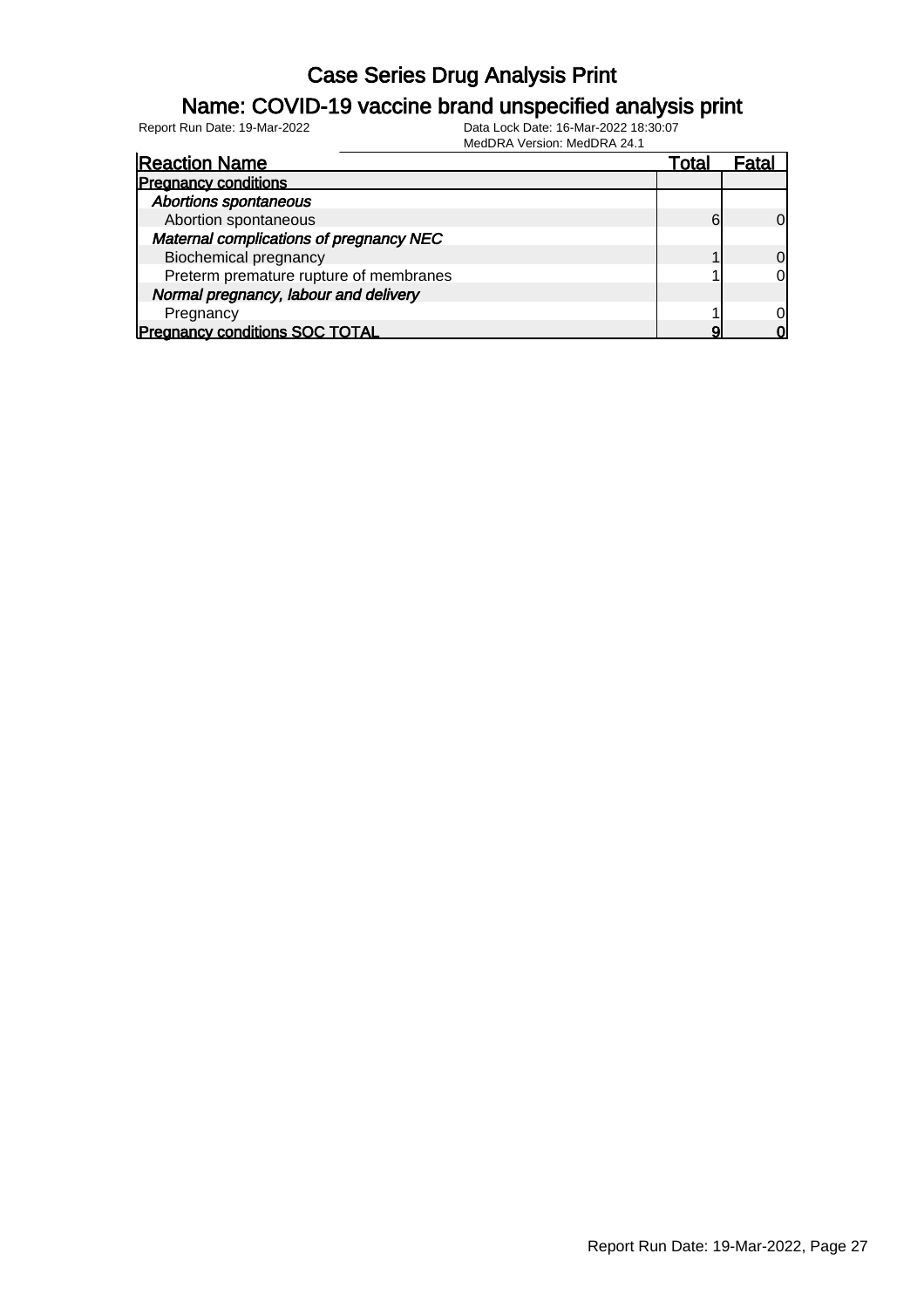#### Name: COVID-19 vaccine brand unspecified analysis print

Report Run Date: 19-Mar-2022 Data Lock Date: 16-Mar-2022 18:30:07

| <b>Reaction Name</b>                   | Total |  |
|----------------------------------------|-------|--|
| Product supply and availability issues |       |  |
| Product availability issue             |       |  |
| <b>Inull SOC TOTAL</b>                 |       |  |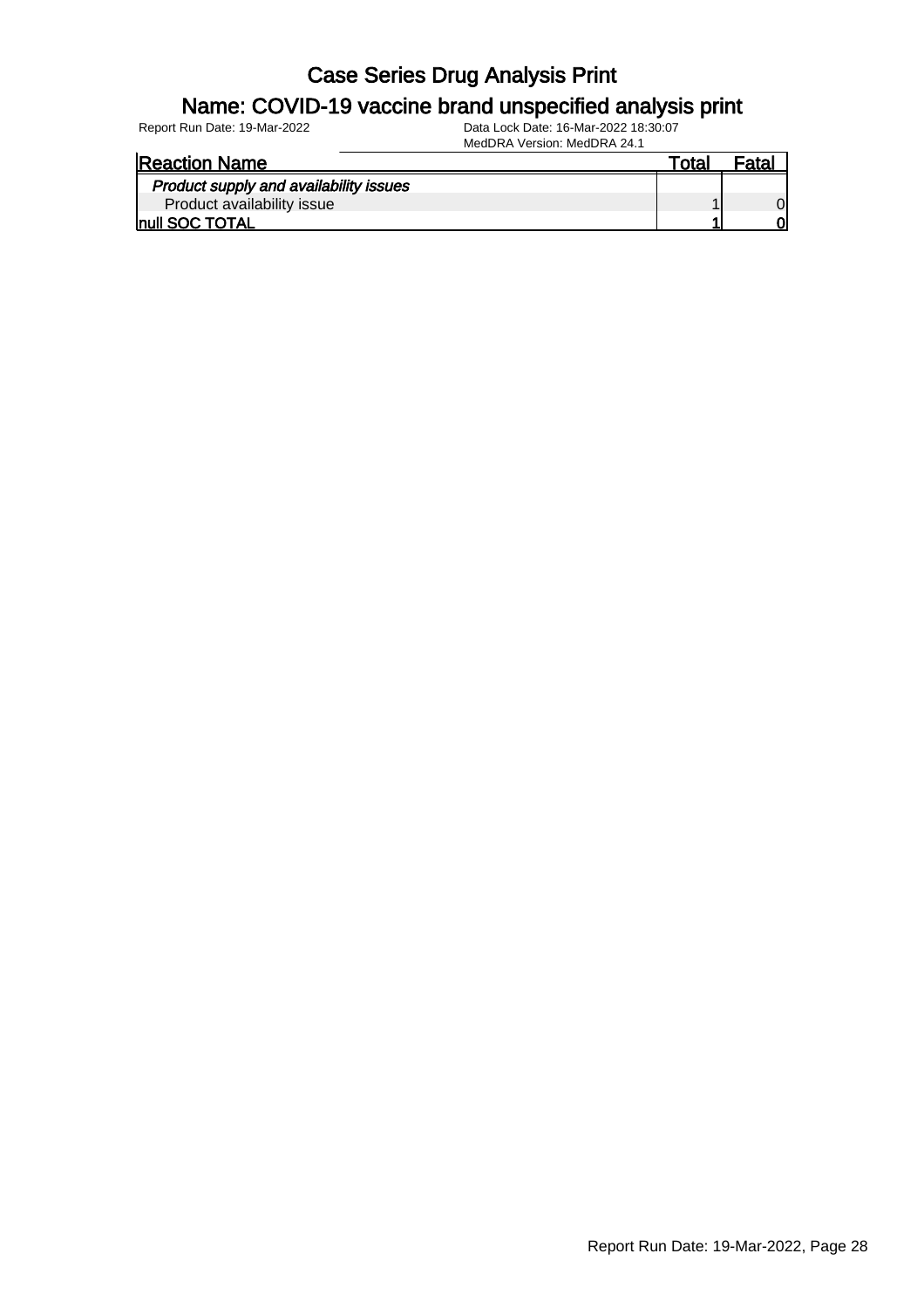### Name: COVID-19 vaccine brand unspecified analysis print

| <b>Reaction Name</b>                                         | <b>Total</b>   | <b>Fatal</b>   |
|--------------------------------------------------------------|----------------|----------------|
| <b>Psychiatric disorders</b>                                 |                |                |
| <b>Abnormal behaviour NEC</b>                                |                |                |
| Abnormal behaviour                                           | 1              | $\mathbf 0$    |
| <b>Anxiety symptoms</b>                                      |                |                |
| Agitation                                                    |                | 0              |
| Anxiety                                                      | 9              | 0              |
| Nervousness                                                  | 4              | $\mathbf 0$    |
| <b>Stress</b>                                                | 3              | 0              |
| <b>Behaviour and socialisation disturbances</b>              |                |                |
| Personality change                                           | 1              | 0              |
| Cognitive and attention disorders and disturbances NEC       |                |                |
| Mental fatigue                                               | 1              | 0              |
| <b>Confusion and disorientation</b>                          |                |                |
| Confusional state                                            | 17             | 0              |
| Disorientation                                               | 6              | $\overline{0}$ |
| Deliria                                                      |                |                |
| Delirium                                                     | 1              | $\mathbf 0$    |
| Depressive disorders                                         |                |                |
| Depression                                                   | 5              | $\mathbf 0$    |
| <b>Dissociative states</b>                                   |                |                |
| Dissociative amnesia                                         | 1              | $\mathbf 0$    |
|                                                              |                |                |
| Disturbances in initiating and maintaining sleep<br>Insomnia |                |                |
|                                                              | 15             | 0              |
| Middle insomnia                                              |                | 0              |
| <b>Dyssomnias</b>                                            |                |                |
| Poor quality sleep                                           | 3              | 0              |
| <b>Emotional and mood disturbances NEC</b>                   |                |                |
| Anger                                                        |                | 0              |
| <b>Emotional disorder</b>                                    |                | $\mathbf 0$    |
| Irritability                                                 |                | 0              |
| Mood altered                                                 |                | $\overline{0}$ |
| <b>Fluctuating mood symptoms</b>                             |                |                |
| Mood swings                                                  | $\overline{2}$ | $\mathbf 0$    |
| Hallucinations (excl sleep-related)                          |                |                |
| Hallucination                                                | 5              | $\mathbf 0$    |
| Increased physical activity levels                           |                |                |
| <b>Restlessness</b>                                          | 3              | $\overline{0}$ |
| <b>Mental disorders NEC</b>                                  |                |                |
| Mental disorder                                              | $\overline{2}$ | $\mathbf 0$    |
| Mood alterations with depressive symptoms                    |                |                |
| Depressed mood                                               | 6              | 0              |
| Negative thoughts                                            |                | $\overline{0}$ |
| <b>Mood disorders NEC</b>                                    |                |                |
| Apathy                                                       | 1              | 0              |
| <b>Panic attacks and disorders</b>                           |                |                |
| Panic attack                                                 | 4              | 0              |
| <b>Parasomnias</b>                                           |                |                |
| Abnormal dreams                                              |                | 0              |
| Nightmare                                                    |                | $\mathbf 0$    |
| Somnambulism                                                 |                | $\overline{0}$ |
| <b>Perception disturbances NEC</b>                           |                |                |
| Autoscopy                                                    | 1              | $\mathbf 0$    |
| <b>Psychotic disorder NEC</b>                                |                |                |
| Acute psychosis                                              | 1              | $\mathbf 0$    |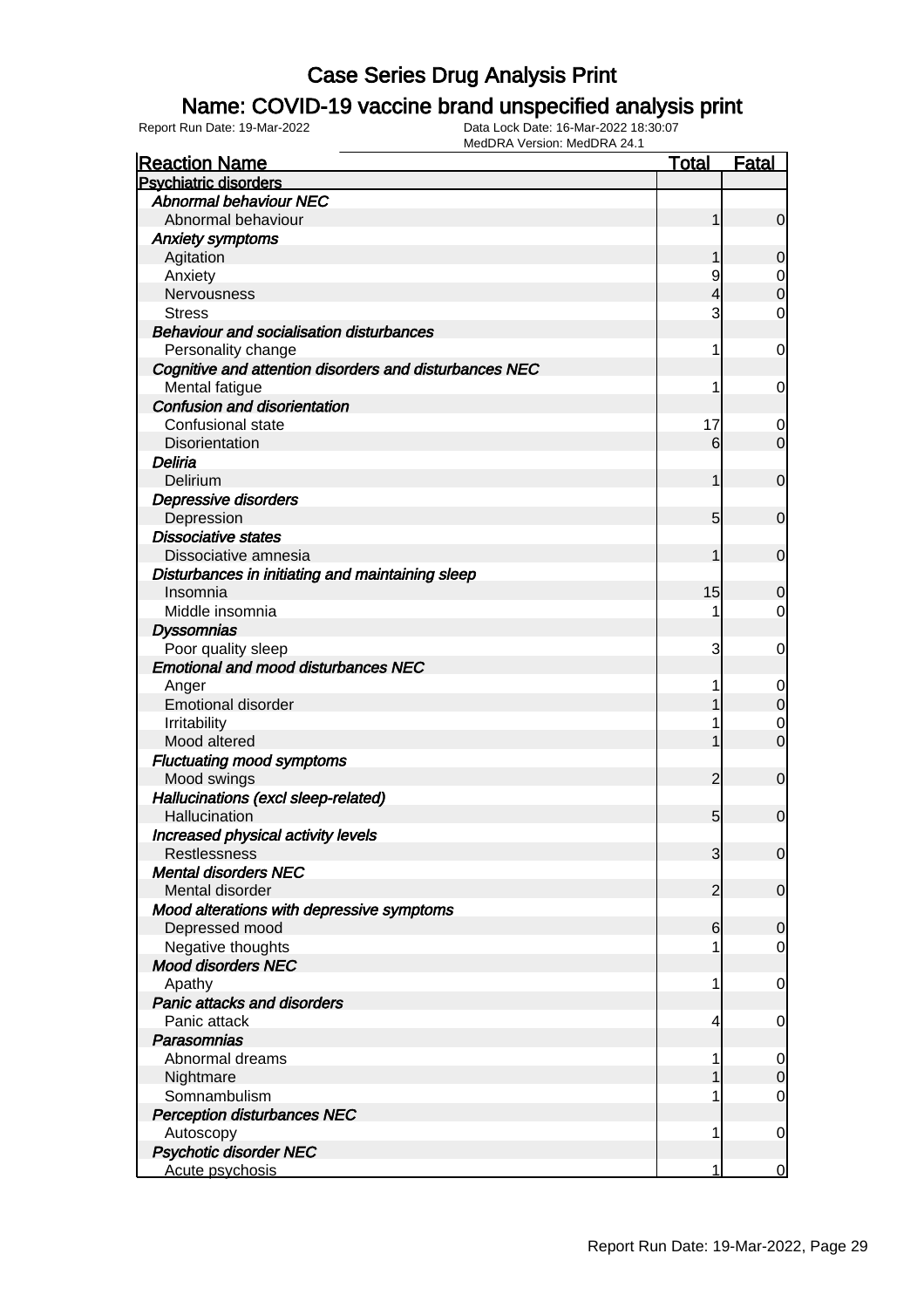### Name: COVID-19 vaccine brand unspecified analysis print

| <b>Reaction Name</b>                               | Total | Fatal |
|----------------------------------------------------|-------|-------|
| Psychiatric disorders Psychiatric disorders cont'd |       |       |
| <b>Sleep disorders NEC</b>                         |       |       |
| Sleep disorder                                     |       |       |
| <b>Stress disorders</b>                            |       |       |
| Post-traumatic stress disorder                     |       |       |
| Suicidal and self-injurious behaviour              |       |       |
| Intentional self-injury                            |       |       |
| Suicidal ideation                                  |       | 0     |
| Suicide attempt                                    |       |       |
| Thinking disturbances                              |       |       |
| Bradyphrenia                                       |       |       |
| <b>Psychiatric disorders SOC TOTAL</b>             |       |       |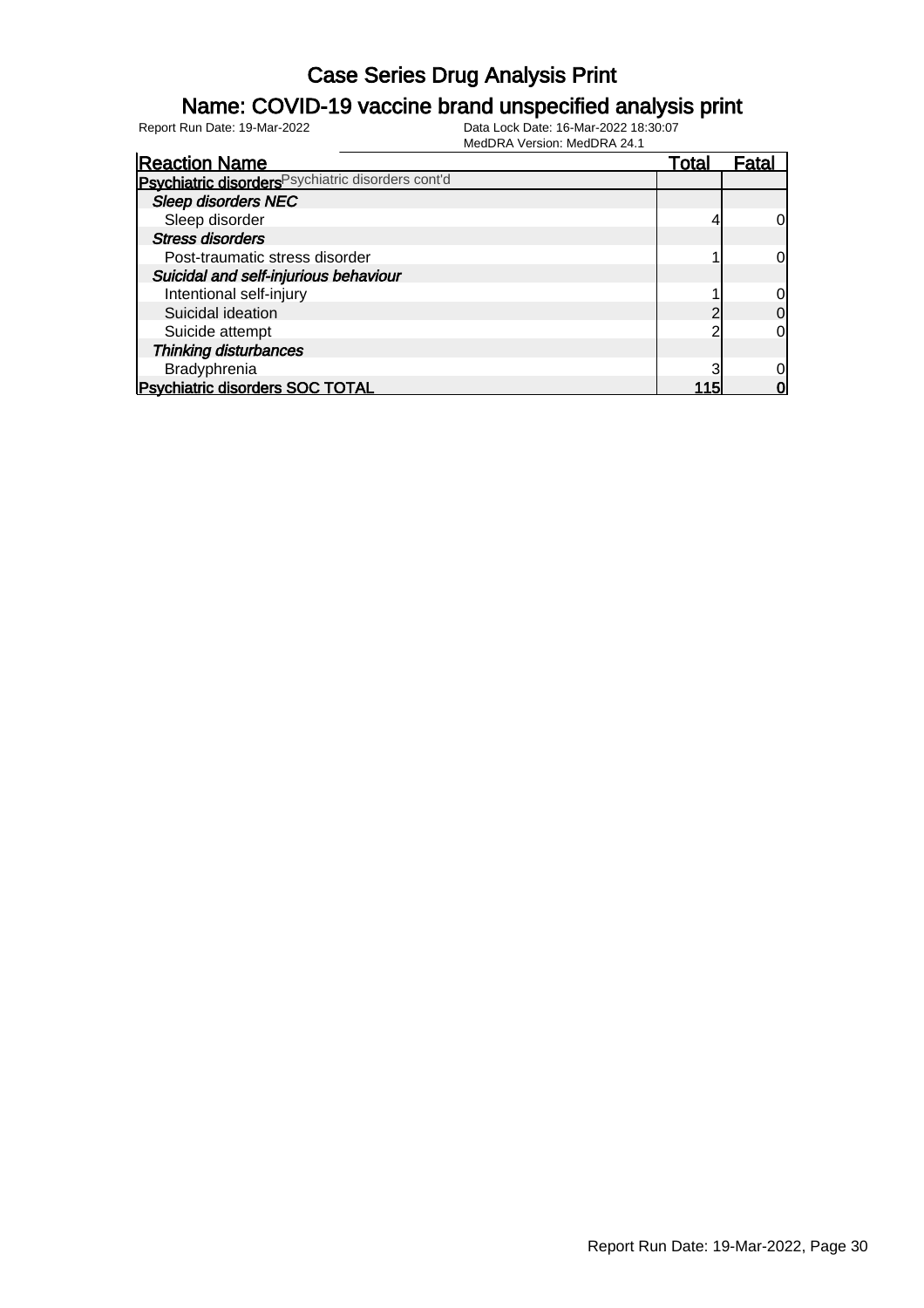#### Name: COVID-19 vaccine brand unspecified analysis print

| <b>Reaction Name</b>                      | <b>Total</b>   | <b>Fatal</b>   |
|-------------------------------------------|----------------|----------------|
| <b>Renal &amp; urinary disorders</b>      |                |                |
| <b>Bladder and urethral symptoms</b>      |                |                |
| Dysuria                                   | 1              | 0              |
| Pollakiuria                               |                | $\mathbf 0$    |
| Urinary incontinence                      | 3              | $\overline{0}$ |
| Urinary retention                         | $\overline{c}$ | $\mathbf 0$    |
| Urine flow decreased                      | $\overline{1}$ | $\overline{0}$ |
| <b>Bladder disorders NEC</b>              |                |                |
| Bladder disorder                          |                | $\mathbf 0$    |
| Urinary bladder haemorrhage               |                | $\mathbf 0$    |
| Glomerulonephritis and nephrotic syndrome |                |                |
| Nephrotic syndrome                        | 2              | 0              |
| <b>Nephritis NEC</b>                      |                |                |
| Lupus nephritis                           | 1              | 0              |
| Nephritis                                 |                | $\overline{0}$ |
| <b>Renal failure and impairment</b>       |                |                |
| Acute kidney injury                       | $\overline{c}$ | $\mathbf 0$    |
| Oliguria                                  | 1              | $\mathbf 0$    |
| <b>Renal failure</b>                      |                | $\mathbf 0$    |
| Renal impairment                          |                | $\mathbf 0$    |
| <b>Renal lithiasis</b>                    |                |                |
| Nephrolithiasis                           | $\overline{c}$ | $\mathbf 0$    |
| Renal neoplasms                           |                |                |
| Renal cyst                                | 1              | 0              |
| Renal vascular and ischaemic conditions   |                |                |
| <b>Renal infarct</b>                      | 1              | $\mathbf 0$    |
| Renal vein thrombosis                     |                | $\overline{0}$ |
| <b>Urinary abnormalities</b>              |                |                |
| Chromaturia                               |                | $\mathbf 0$    |
| Haematuria                                | 3              | $\mathbf 0$    |
| Urine odour abnormal                      |                | $\overline{0}$ |
| Urinary tract signs and symptoms NEC      |                |                |
| Nocturia                                  |                | 0              |
| Renal pain                                | 3              | $\mathbf 0$    |
| Renal & urinary disorders SOC TOTAL       | 33             | $\overline{0}$ |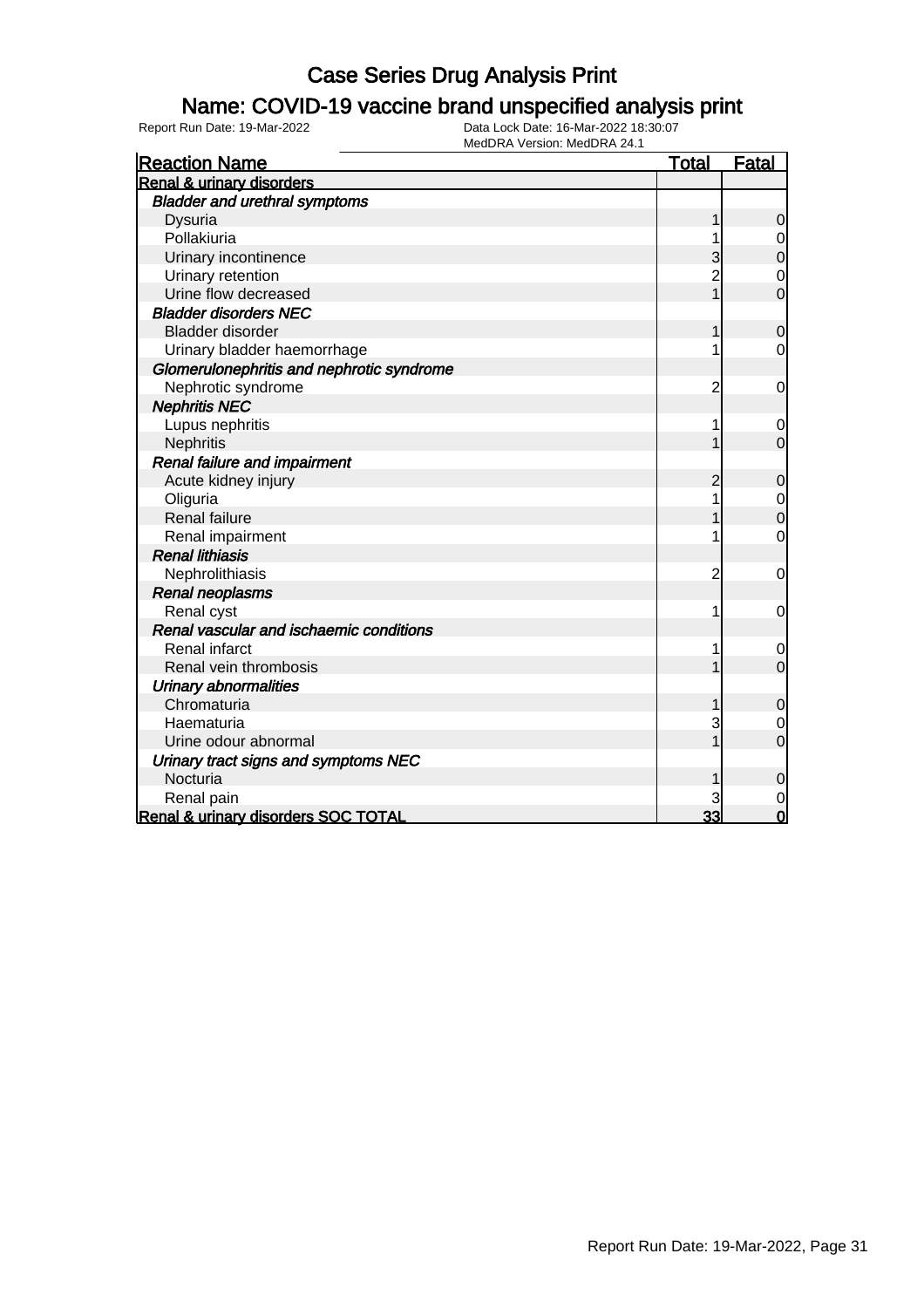#### Name: COVID-19 vaccine brand unspecified analysis print

| <b>Reaction Name</b>                                  | <b>Total</b>   | <b>Fatal</b>   |
|-------------------------------------------------------|----------------|----------------|
| Reproductive & breast disorders                       |                |                |
| <b>Breast disorders NEC</b>                           |                |                |
| <b>Breast mass</b>                                    | $\overline{2}$ | $\mathbf 0$    |
| <b>Breast infections and inflammations</b>            |                |                |
| Plasma cell mastitis                                  | 1              | $\mathbf 0$    |
| <b>Breast signs and symptoms</b>                      |                |                |
| Breast pain                                           | 5              | 0              |
| <b>Breast swelling</b>                                |                | $\overline{0}$ |
| <b>Breast tenderness</b>                              |                | $\mathbf 0$    |
| Fallopian tube and ovary infections and inflammations |                |                |
| Noninfective oophoritis                               | 1              | $\mathbf 0$    |
| <b>Menopausal effects NEC</b>                         |                |                |
| Menopausal symptoms                                   | $\overline{c}$ | 0              |
| Premature menopause                                   | 3              | 0              |
| Menopausal effects on the genitourinary tract         |                |                |
| Postmenopausal haemorrhage                            | $\overline{c}$ | 0              |
| <b>Menstruation and uterine bleeding NEC</b>          |                |                |
| Dysmenorrhoea                                         | 21             | 0              |
| Intermenstrual bleeding                               | 11             | $\mathbf 0$    |
| Menstrual disorder                                    | 19             | $\mathbf 0$    |
| Menstruation irregular                                | 25             | $\mathbf 0$    |
| Premenstrual syndrome                                 | $\overline{2}$ | $\mathbf 0$    |
| <b>Menstruation with decreased bleeding</b>           |                |                |
| Amenorrhoea                                           | 9              | 0              |
| Hypomenorrhoea                                        | 4              | $\mathbf 0$    |
| Menstruation delayed                                  | 30             | 0              |
| Oligomenorrhoea                                       |                | $\mathbf 0$    |
| <b>Menstruation with increased bleeding</b>           |                |                |
| Heavy menstrual bleeding                              | 44             | 0              |
| Polymenorrhoea                                        | 9              | 0              |
| Ovarian and fallopian tube cysts and neoplasms        |                |                |
| Ovarian cyst ruptured                                 | 1              | $\mathbf 0$    |
| Ovarian and fallopian tube disorders NEC              |                |                |
| <b>Ovulation disorder</b>                             |                | $\mathbf 0$    |
| Ovulation pain                                        |                | $\mathbf 0$    |
| Pelvis and broad ligament disorders NEC               |                |                |
| Adnexa uteri pain                                     | 1              | $\overline{0}$ |
| Pelvic haemorrhage                                    |                | $\overline{0}$ |
| Prostatic signs, symptoms and disorders NEC           |                |                |
| Prostatic pain                                        | 1              | $\mathbf 0$    |
| Reproductive tract signs and symptoms NEC             |                |                |
| Genital swelling                                      | 1              | 0              |
| Pelvic pain                                           | $\overline{2}$ | $\mathbf 0$    |
| <b>Uterine disorders NEC</b>                          |                |                |
| Uterine pain                                          | 1              | $\mathbf 0$    |
| <b>Vulvovaginal disorders NEC</b>                     |                |                |
| Vaginal haemorrhage                                   | 11             | $\mathbf 0$    |
| Vulvovaginal disorder                                 |                | $\mathbf 0$    |
| Vulvovaginal signs and symptoms                       |                |                |
| Vaginal discharge                                     |                | 0              |
| Reproductive & breast disorders SOC TOTAL             | 216            | $\overline{0}$ |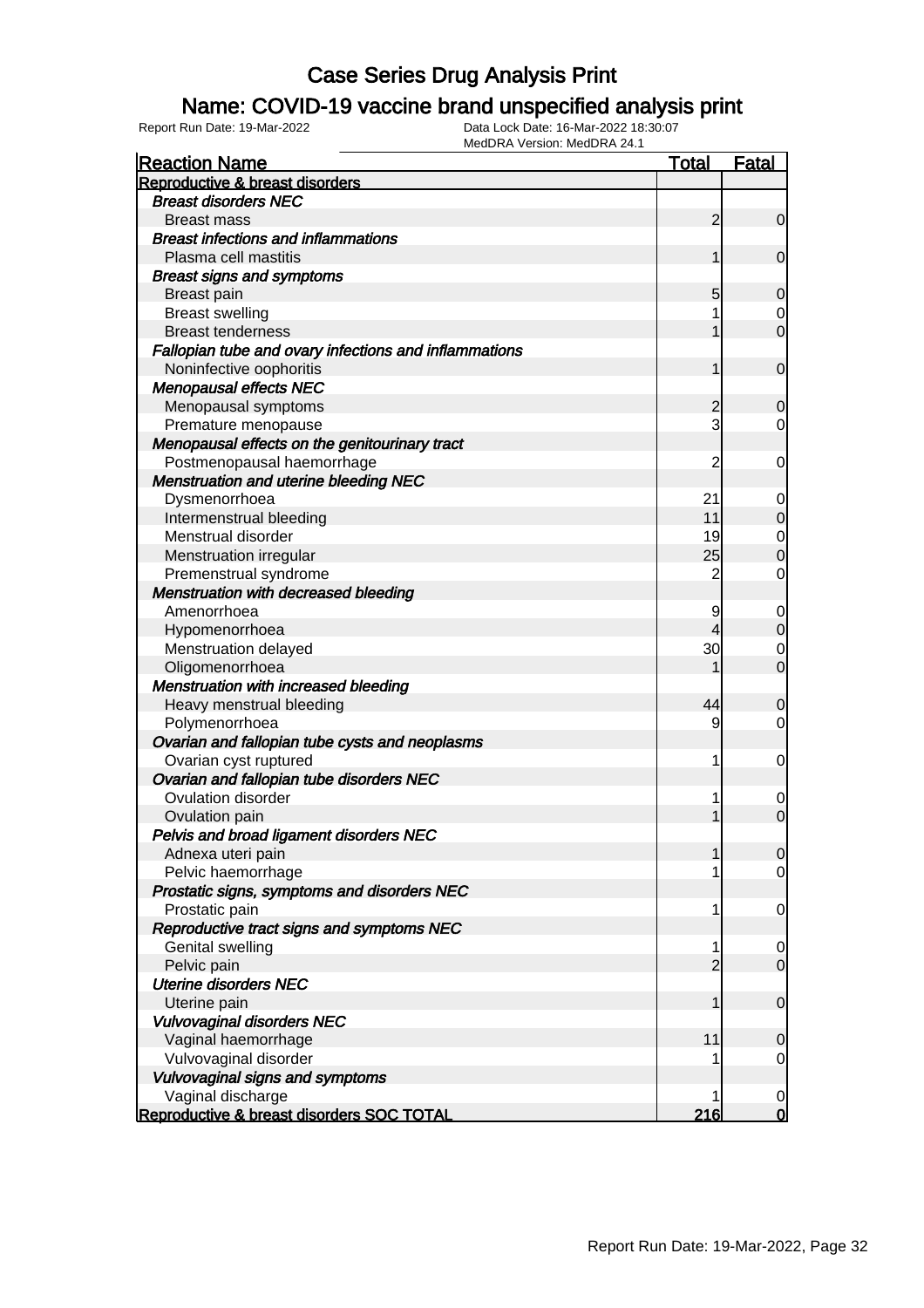### Name: COVID-19 vaccine brand unspecified analysis print

| <b>Reaction Name</b>                                                           | <b>Total</b>   | <b>Fatal</b>   |
|--------------------------------------------------------------------------------|----------------|----------------|
| <b>Respiratory disorders</b>                                                   |                |                |
| <b>Breathing abnormalities</b>                                                 |                |                |
| Dyspnoea                                                                       | 74             |                |
| Dyspnoea exertional                                                            |                | 0              |
| Hypopnoea                                                                      |                | $\mathbf 0$    |
| Respiration abnormal                                                           |                | 0              |
| Respiratory arrest                                                             |                | $\mathbf 0$    |
| Tachypnoea                                                                     |                | $\mathbf 0$    |
| <b>Bronchospasm and obstruction</b>                                            |                |                |
| Asthma                                                                         | 4              | 0              |
| Chronic obstructive pulmonary disease                                          | $\overline{2}$ | 1              |
| Wheezing                                                                       | 5              | 0              |
| Conditions associated with abnormal gas exchange                               |                |                |
| Asphyxia                                                                       | 1              | 1              |
| Hypoxia                                                                        |                | $\overline{0}$ |
| Coughing and associated symptoms                                               |                |                |
| Cough                                                                          | 27             | $\mathbf 0$    |
| Haemoptysis                                                                    | 3              | $\overline{0}$ |
| Productive cough                                                               | 6              | $\overline{0}$ |
| Laryngeal and adjacent sites disorders NEC (excl infections and<br> neoplasms) |                |                |
| Reflux laryngitis                                                              | 1              | $\mathbf 0$    |
| Lower respiratory tract inflammatory and immunologic conditions                |                |                |
| Pneumonitis                                                                    | 1              | $\mathbf 0$    |
| Lower respiratory tract signs and symptoms                                     |                |                |
| Pulmonary pain                                                                 | 2              | $\mathbf 0$    |
| Nasal congestion and inflammations                                             |                |                |
| Nasal congestion                                                               | 3              | $\mathbf 0$    |
| <b>Nasal disorders NEC</b>                                                     |                |                |
| Epistaxis                                                                      | 12             | $\mathbf 0$    |
| Paranasal sinus disorders (excl infections and neoplasms)                      |                |                |
| Sinus congestion                                                               | 1              | $\mathbf 0$    |
| Parenchymal lung disorders NEC                                                 |                |                |
| Emphysema                                                                      |                | 0              |
| Pulmonary fibrosis                                                             | 1              | $\mathbf 0$    |
| Pharyngeal disorders (excl infections and neoplasms)                           |                |                |
| Pharyngeal swelling                                                            | 1              | $\overline{0}$ |
| Pneumothorax and pleural effusions NEC                                         |                |                |
| Pleural effusion                                                               | 1              | 0              |
| <b>Pulmonary oedemas</b>                                                       |                |                |
| Pulmonary congestion                                                           | 1              | 0              |
| Pulmonary thrombotic and embolic conditions                                    |                |                |
| Pulmonary embolism                                                             | 15             | 3              |
| Pulmonary thrombosis                                                           |                | $\mathbf{1}$   |
| <b>Respiratory tract disorders NEC</b>                                         |                |                |
| Lung disorder                                                                  | 2              | 0              |
| Pulmonary mass                                                                 | 1              | $\overline{0}$ |
| Respiratory tract irritation                                                   |                | $\mathbf 0$    |
| Upper respiratory tract signs and symptoms                                     |                |                |
| Aphonia                                                                        |                | 0              |
| Dysphonia                                                                      |                | $\overline{0}$ |
| Nasal discomfort                                                               |                | $\mathbf 0$    |
| Oropharyngeal pain                                                             | 16             | $\mathbf 0$    |
| Paranasal sinus discomfort                                                     |                | $\overline{0}$ |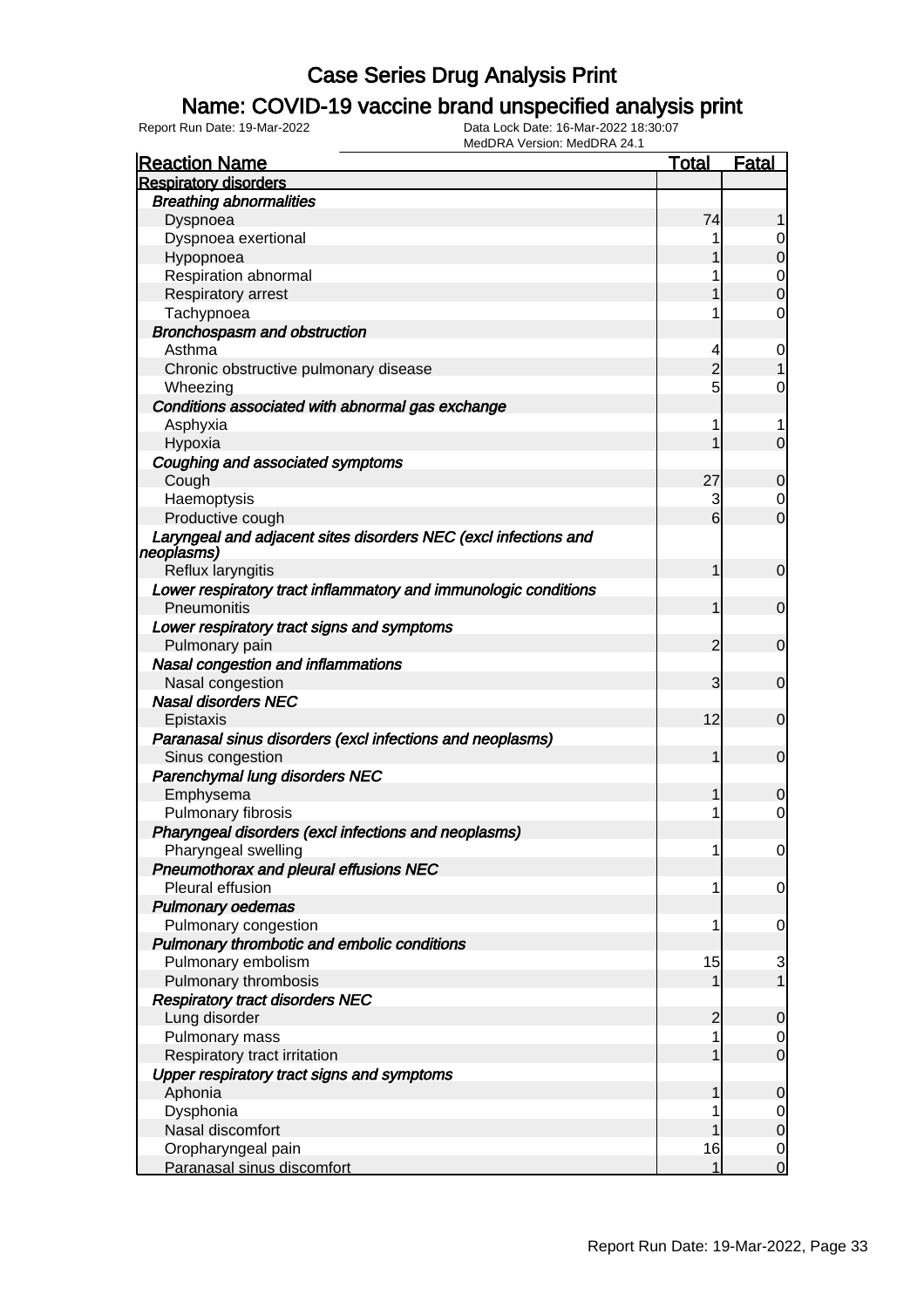#### Name: COVID-19 vaccine brand unspecified analysis print

| <b>Reaction Name</b>                              | Total | Fatal |
|---------------------------------------------------|-------|-------|
| Respiratory disorders espiratory disorders cont'd |       |       |
| Rhinorrhoea                                       |       |       |
| Sneezing                                          |       | Οl    |
| Throat irritation                                 | ◠     | 01    |
| Throat tightness                                  |       | 01    |
| Yawning                                           |       | Οl    |
| <b>Respiratory disorders SOC TOTAL</b>            | .     |       |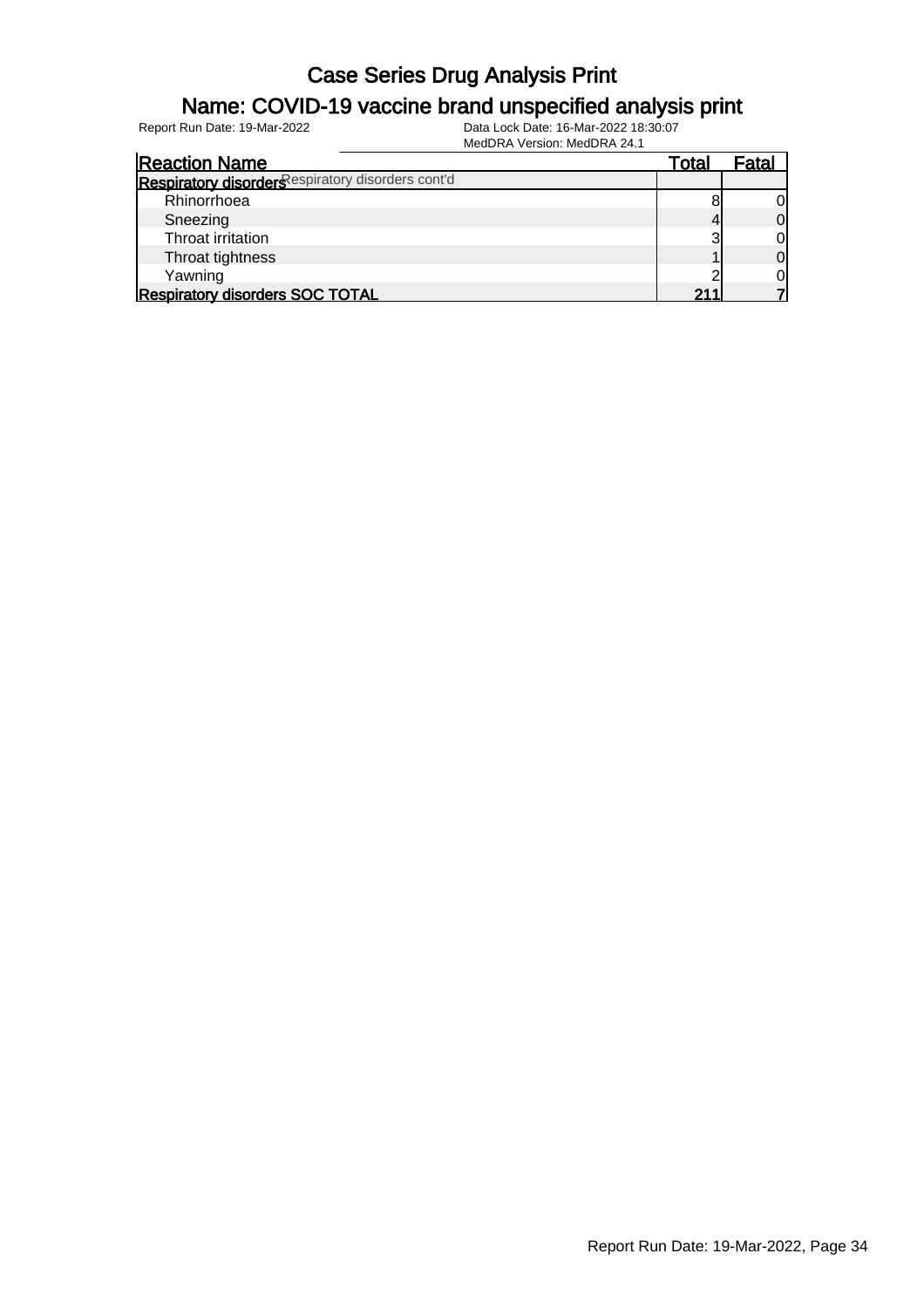### Name: COVID-19 vaccine brand unspecified analysis print

| <b>Reaction Name</b>                            | <u>Total</u>   | <b>Fatal</b>     |
|-------------------------------------------------|----------------|------------------|
| <b>Skin disorders</b>                           |                |                  |
| Acnes                                           |                |                  |
| Acne                                            | 1              | $\mathbf 0$      |
| <b>Alopecias</b>                                |                |                  |
| Alopecia                                        | 7              | $\mathbf 0$      |
| Angioedemas                                     |                |                  |
| Angioedema                                      | 4              | $\mathbf 0$      |
| Apocrine and eccrine gland disorders            |                |                  |
| Cold sweat                                      | 9              | 0                |
| Hyperhidrosis                                   | 45             | $\mathbf 0$      |
| Night sweats                                    | 3              | $\overline{0}$   |
| <b>Bullous conditions</b>                       |                |                  |
| <b>Blister</b>                                  | 4              | 0                |
| <b>Blister rupture</b>                          | 1              | $\mathbf 0$      |
| Erythema multiforme                             | 2              | $\overline{0}$   |
| Dermal and epidermal conditions NEC             |                |                  |
| Dry skin                                        | $\overline{c}$ | $\mathbf 0$      |
| Pain of skin                                    | $\overline{c}$ | $\mathbf 0$      |
| Papule                                          | 3              | $\mathbf 0$      |
| Scar pain                                       | 1              | $\mathbf 0$      |
| Sensitive skin                                  |                | $\mathbf 0$      |
| Skin burning sensation                          | $\overline{c}$ | $\mathbf 0$      |
| Skin discolouration                             | 4              | $\mathbf 0$      |
| Skin disorder                                   | $\overline{c}$ | $\mathbf 0$      |
| Skin fissures                                   |                | $\mathbf 0$      |
| Skin indentation                                |                | $\mathbf 0$      |
| Skin reaction                                   |                | $\mathbf 0$      |
| Skin swelling                                   |                | $\mathbf 0$      |
| Skin warm                                       |                | 0                |
| Yellow skin                                     | 1              | 0                |
| <b>Dermatitis and eczema</b>                    |                |                  |
| Dermatitis allergic                             | 5              | $\mathbf 0$      |
| Dermatitis atopic                               |                | $\mathbf 0$      |
| Eczema                                          | 5              | $\mathbf 0$      |
| Seborrhoeic dermatitis                          |                | $\mathbf 0$      |
| Skin irritation                                 | $\overline{c}$ | 0                |
| Erythemas                                       |                |                  |
| Erythema                                        | 35             | $\mathbf 0$      |
| <b>Exfoliative conditions</b>                   |                |                  |
| Skin exfoliation                                | $\overline{c}$ | 0                |
| Hyperkeratoses                                  |                |                  |
| Lichenoid keratosis                             | 1              | 0                |
| Papulosquamous conditions                       |                |                  |
| Lichen planus                                   | 1              | $\mathbf 0$      |
| Lichen sclerosus                                |                | $\boldsymbol{0}$ |
| Parapsoriasis                                   | 1              | 0                |
| Photosensitivity and photodermatosis conditions |                |                  |
| Photosensitivity reaction                       | 1              | $\mathbf 0$      |
| <b>Pigmentation changes NEC</b>                 |                |                  |
| Pigmentation disorder                           | 1              | $\mathbf 0$      |
| <b>Pilar disorders NEC</b>                      |                |                  |
| Hair growth abnormal                            | 1              | $\mathbf 0$      |
| <b>Pruritus NEC</b>                             |                |                  |
| Pruritus                                        | 46             | $\overline{0}$   |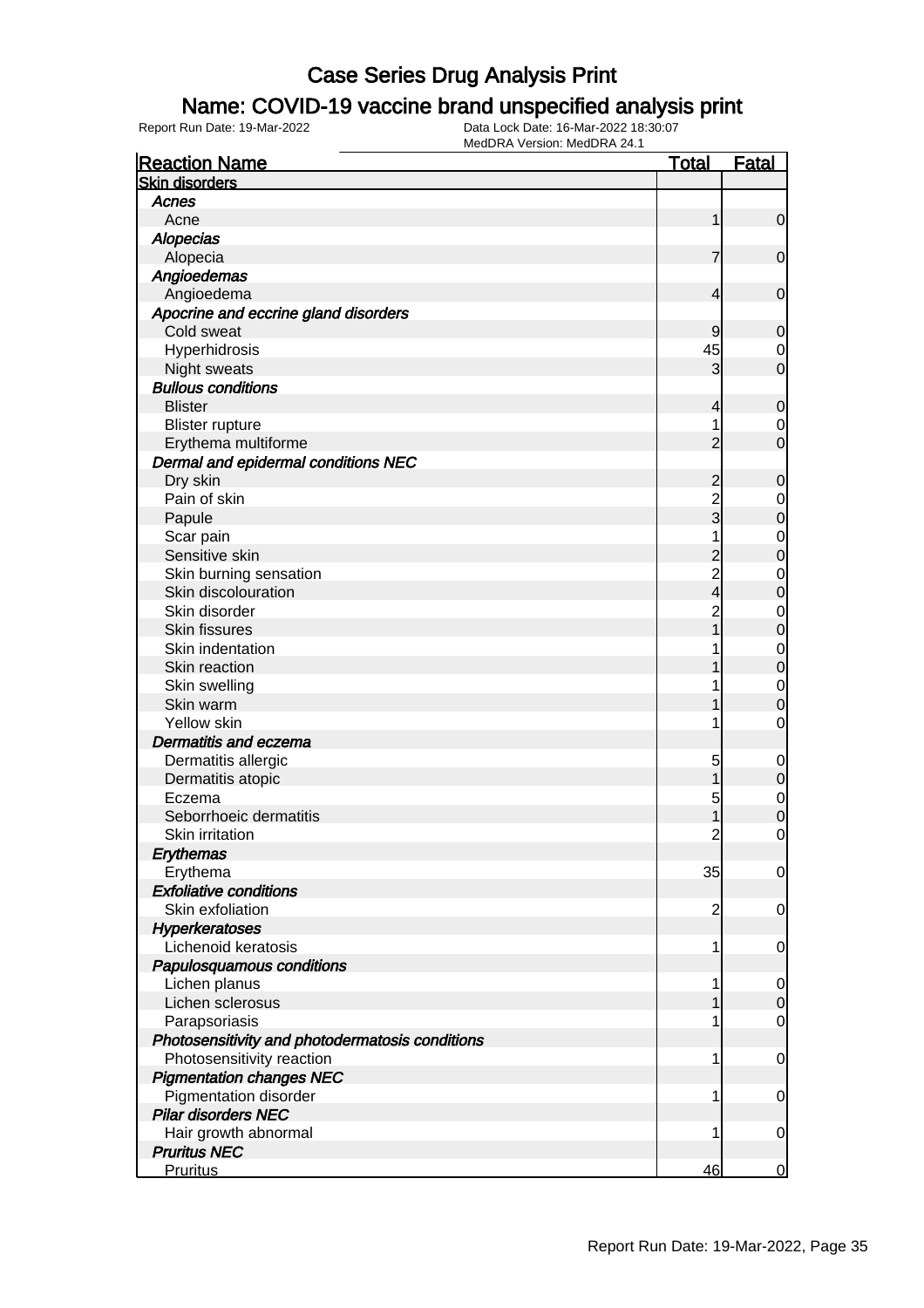### Name: COVID-19 vaccine brand unspecified analysis print

| <b>Reaction Name</b>                           | <b>Total</b>            | <b>Fatal</b>     |
|------------------------------------------------|-------------------------|------------------|
| Skin disorders cont'd<br><b>Skin disorders</b> |                         |                  |
| <b>Psoriatic conditions</b>                    |                         |                  |
| Guttate psoriasis                              | $\overline{\mathbf{c}}$ | 0                |
| Psoriasis                                      | $\overline{3}$          | $\overline{0}$   |
| Purpura and related conditions                 |                         |                  |
| Petechiae                                      | 2                       | $\mathbf 0$      |
| Purpura                                        |                         | 0                |
| Rashes, eruptions and exanthems NEC            |                         |                  |
| Rash                                           | 68                      | 0                |
| Rash erythematous                              | 10                      | 0                |
| Rash macular                                   |                         | $\mathbf 0$      |
| Rash morbilliform                              |                         | $\boldsymbol{0}$ |
| Rash papular                                   | $\overline{c}$          | $\mathbf{0}$     |
| Rash pruritic                                  | 20                      | $\mathbf 0$      |
| Rash vesicular                                 |                         | 0                |
| <b>Scaly conditions</b>                        |                         |                  |
| Pityriasis                                     |                         | 0                |
| Skin and subcutaneous conditions NEC           |                         |                  |
| Skin mass                                      |                         | 0                |
| Skin haemorrhages                              |                         |                  |
| Haemorrhage subcutaneous                       |                         | 0                |
| Skin haemorrhage                               |                         | $\overline{0}$   |
| <b>Skin vasculitides</b>                       |                         |                  |
| Capillaritis                                   |                         | $\mathbf 0$      |
| Skin vasomotor conditions                      |                         |                  |
| Livedo reticularis                             |                         | $\overline{0}$   |
| <b>Urticarias</b>                              |                         |                  |
| Cold urticaria                                 | $\overline{2}$          | $\mathbf 0$      |
| Urticaria                                      | 19                      | $\mathbf 0$      |
| <b>Skin disorders SOC TOTAL</b>                | 345                     | $\mathbf 0$      |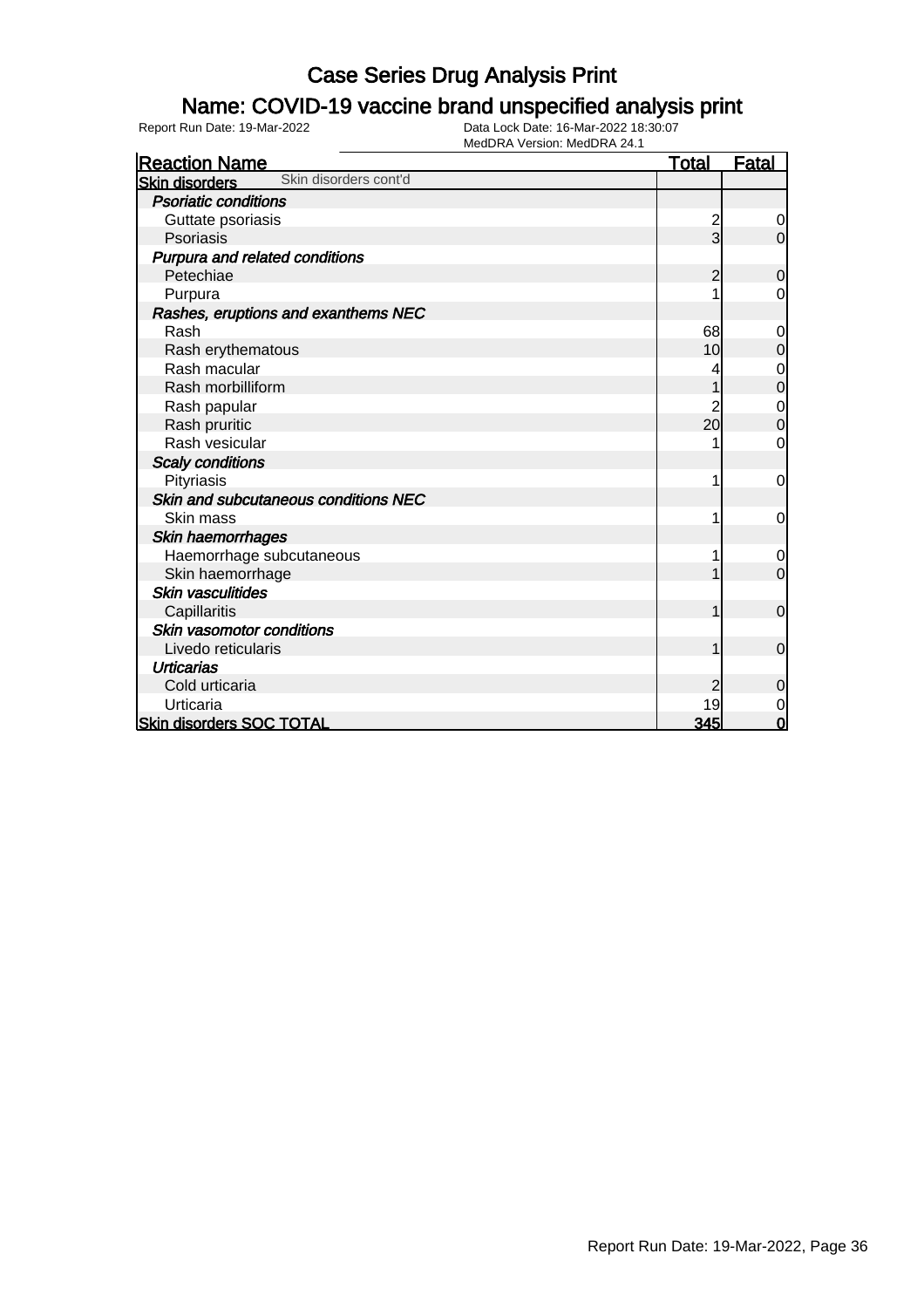#### Name: COVID-19 vaccine brand unspecified analysis print

Report Run Date: 19-Mar-2022 Data Lock Date: 16-Mar-2022 18:30:07

| <b>Reaction Name</b>           | Total | Fatal          |
|--------------------------------|-------|----------------|
| Social circumstances           |       |                |
| Age related issues             |       |                |
| Menopause                      | ╭     | $\Omega$       |
| Postmenopause                  |       | 0              |
| <b>Disability issues</b>       |       |                |
| <b>Bedridden</b>               |       | 0l             |
| Housebound                     |       | $\overline{0}$ |
| <b>Social issues NEC</b>       |       |                |
| Impaired quality of life       |       | $\Omega$       |
| Social circumstances SOC TOTAL |       | വ              |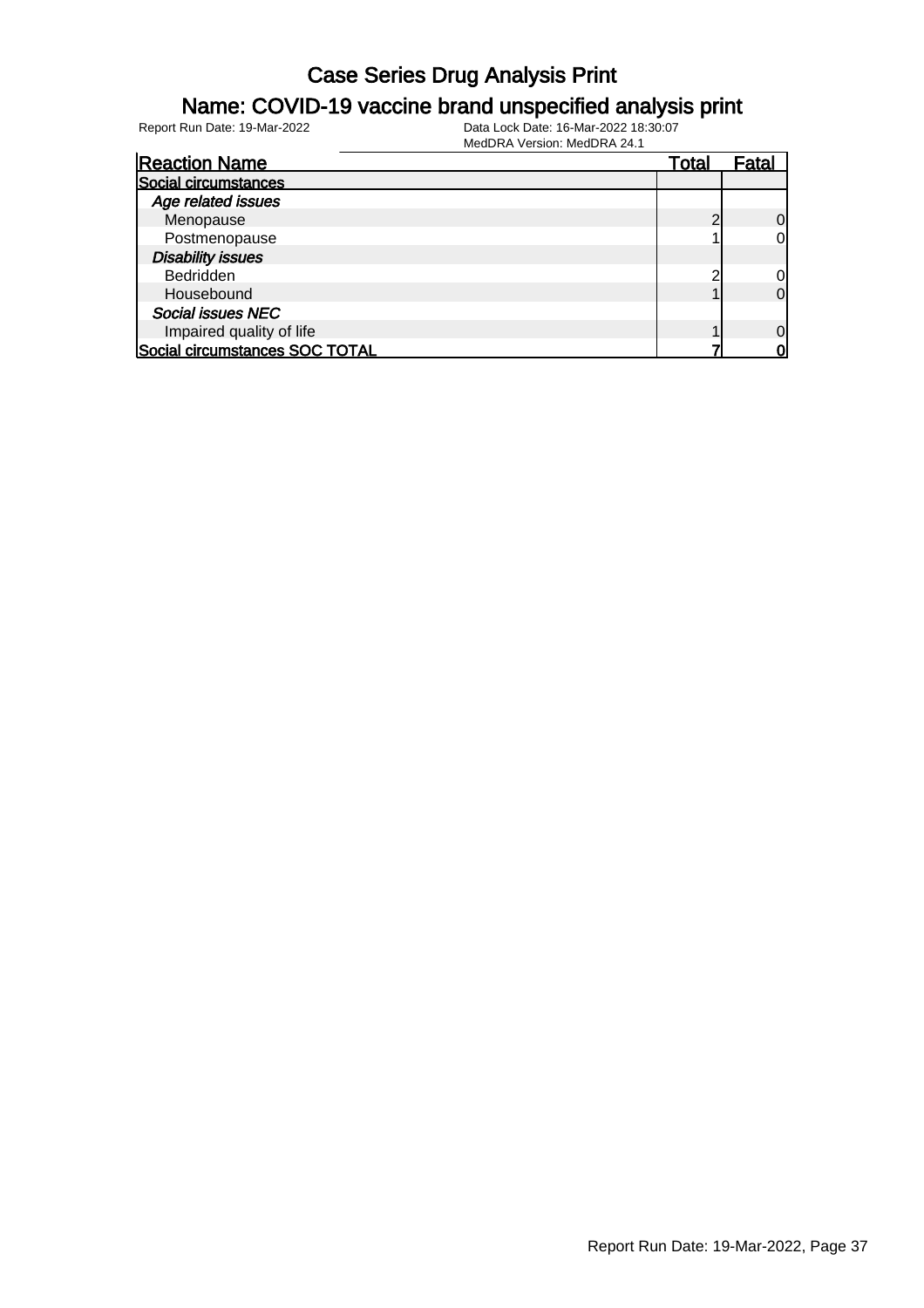### Name: COVID-19 vaccine brand unspecified analysis print

| <b>Reaction Name</b>                    | <b>Total</b> | <b>Fatal</b>   |
|-----------------------------------------|--------------|----------------|
| Surgical & medical procedures           |              |                |
| Contraceptive methods female            |              |                |
| Contraception                           |              | $\overline{0}$ |
| <b>Immunisations</b>                    |              |                |
| COVID-19 immunisation                   |              | $\overline{0}$ |
| Immunisation                            |              | 0              |
| Joint therapeutic procedures            |              |                |
| Knee operation                          |              | $\overline{0}$ |
| Limb therapeutic procedures             |              |                |
| Foot operation                          |              | $\overline{0}$ |
| Nail therapeutic procedures             |              |                |
| Nail operation                          |              | $\overline{0}$ |
| Obstetric therapeutic procedures        |              |                |
| Caesarean section                       |              | $\overline{0}$ |
| <b>Therapeutic procedures NEC</b>       |              |                |
| Bed rest                                |              | $\overline{0}$ |
| Hospitalisation                         |              | $\overline{0}$ |
| Interchange of vaccine products         |              | 0              |
| Surgical & medical procedures SOC TOTAL |              | 0              |